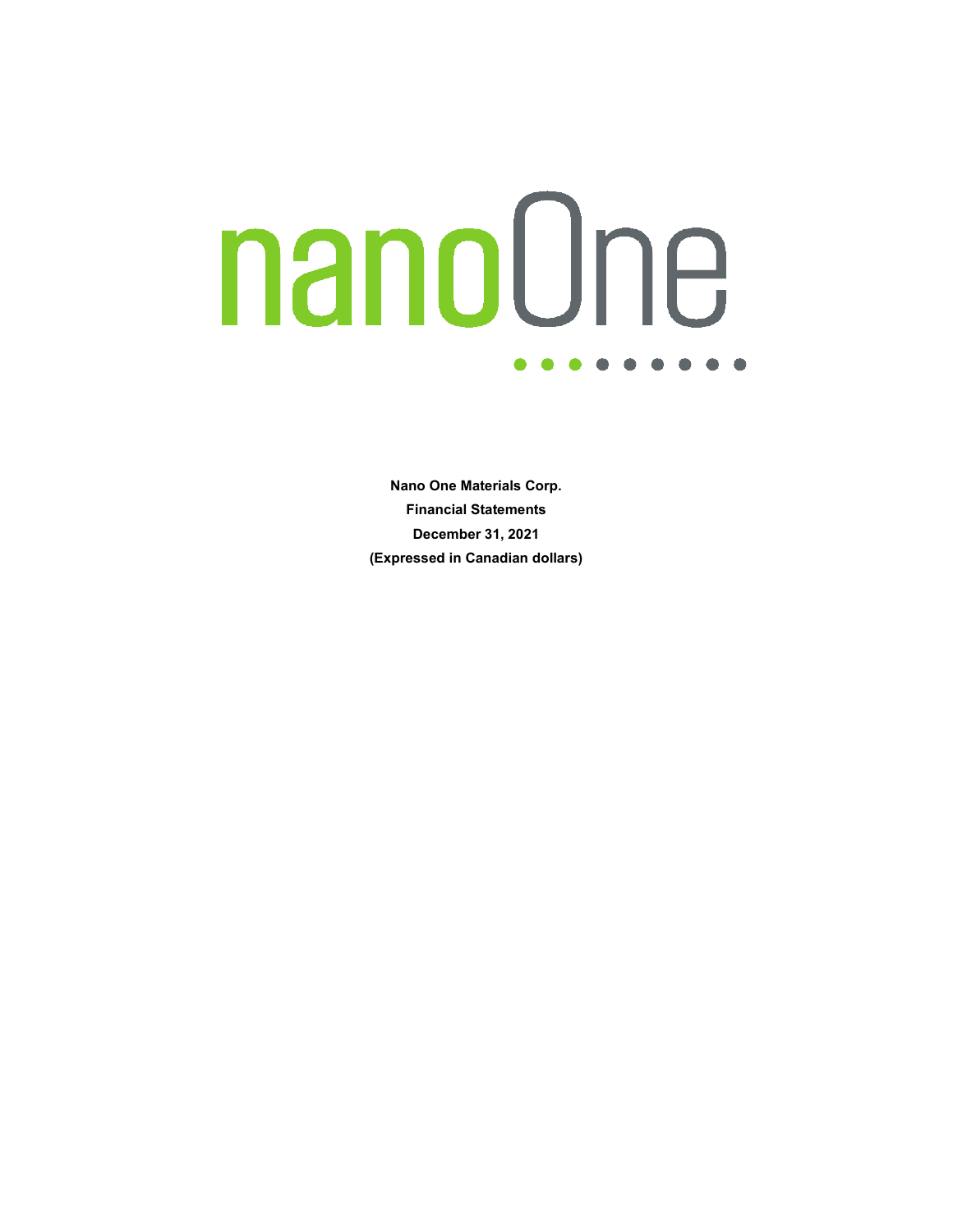## $\sum$ AVIDSON  $\&$  COMPANY LLP  $\_\_\_\_\$ Chartered Professional Accountants  $\_\_\_\$

#### **INDEPENDENT AUDITOR'S REPORT**

To the Shareholders of Nano One Materials Corp.

#### *Opinion*

We have audited the accompanying financial statements of Nano One Materials Corp. (the "Company"), which comprise the statements of financial position as at December 31, 2021 and 2020, and the statements of loss and comprehensive loss, cash flows, and changes in shareholders' equity for the years then ended, and notes to the financial statements, including a summary of significant accounting policies.

In our opinion, these financial statements present fairly, in all material respects, the financial position of the Company as at December 31, 2021 and 2020, and its financial performance and its cash flows for the years then ended in accordance with International Financial Reporting Standards ("IFRS").

#### *Basis for Opinion*

We conducted our audit in accordance with Canadian generally accepted auditing standards. Our responsibilities under those standards are further described in the Auditor's Responsibilities for the Audit of the Financial Statements section of our report. We are independent of the Company in accordance with the ethical requirements that are relevant to our audit of the financial statements in Canada, and we have fulfilled our other ethical responsibilities in accordance with these requirements. We believe that the audit evidence we have obtained in our audit is sufficient and appropriate to provide a basis for our opinion.

#### *Key Audit Matters*

Key audit matters are those matters that, in our professional judgment, were of most significance in our audit of the financial statements of the current year. These matters were addressed in the context of our audit of the financial statements as a whole, prepared under the conditions mentioned above, and in forming our opinion thereon, and we do not provide a separate opinion on these matters.

During the year ended December 31, 2021 the Company received \$1,948,731 and accrued \$47,652 from the Government of Canada for its research activities through various programs. Refer to financial statements Note 6.

Due to the significance of government assistance received and possibility that amounts claimed are susceptible to potential manipulation, we consider government assistance to be a key audit matter.

Our audit procedures included, but were not limited to:

- Reviewing and gaining an understanding of the Company's policy for recognizing government assistance and internal controls related to government assistance.
- Reviewing contribution agreements and vouching grants received.
- Recalculating amortization of deferred government assistance and testing the eligibility and accuracy of the amounts applied as reductions against the Company's applicable assets and expenses.

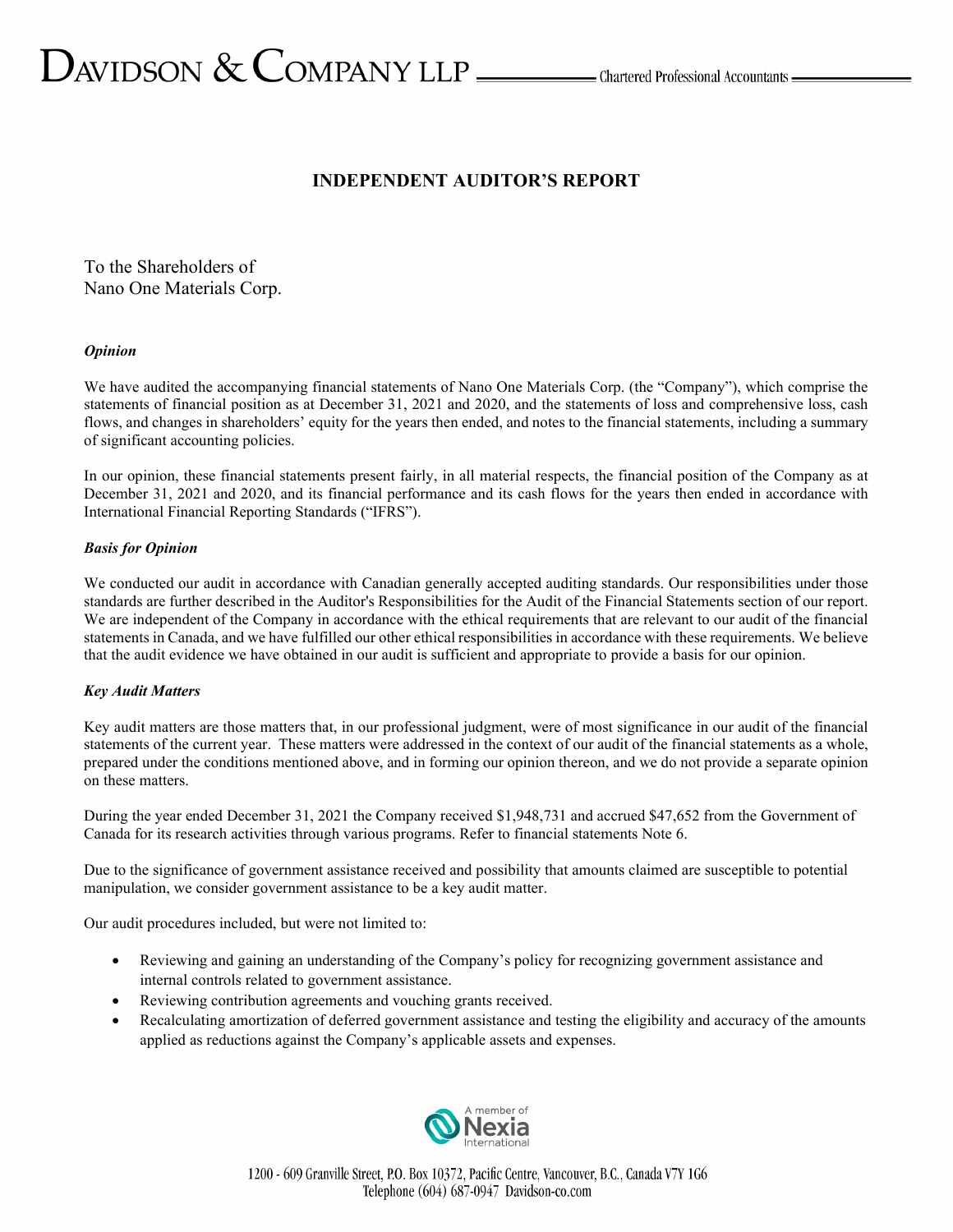#### *Other Information*

Management is responsible for the other information. The other information obtained at the date of this auditor's report includes Management's Discussion and Analysis.

Our opinion on the financial statements does not cover the other information and we do not express any form of assurance conclusion thereon.

In connection with our audit of the financial statements, our responsibility is to read the other information and, in doing so, consider whether the other information is materially inconsistent with the financial statements or our knowledge obtained in the audit, or otherwise appears to be materially misstated.

We obtained Management's Discussion and Analysis prior to the date of this auditor's report. If, based on the work we have performed, we conclude that there is a material misstatement of this other information, we are required to report that fact. We have nothing to report in this regard.

#### *Responsibilities of Management and Those Charged with Governance for the Financial Statements*

Management is responsible for the preparation and fair presentation of the financial statements in accordance with IFRS, and for such internal control as management determines is necessary to enable the preparation of financial statements that are free from material misstatement, whether due to fraud or error.

In preparing the financial statements, management is responsible for assessing the Company's ability to continue as a going concern, disclosing, as applicable, matters related to going concern and using the going concern basis of accounting unless management either intends to liquidate the Company or to cease operations, or has no realistic alternative but to do so.

Those charged with governance are responsible for overseeing the Company's financial reporting process.

#### *Auditor's Responsibilities for the Audit of the Financial Statements*

Our objectives are to obtain reasonable assurance about whether the financial statements as a whole are free from material misstatement, whether due to fraud or error, and to issue an auditor's report that includes our opinion. Reasonable assurance is a high level of assurance, but is not a guarantee that an audit conducted in accordance with Canadian generally accepted auditing standards will always detect a material misstatement when it exists. Misstatements can arise from fraud or error and are considered material if, individually or in the aggregate, they could reasonably be expected to influence the economic decisions of users taken on the basis of these financial statements.

As part of an audit in accordance with Canadian generally accepted auditing standards, we exercise professional judgment and maintain professional skepticism throughout the audit. We also:

- Identify and assess the risks of material misstatement of the financial statements, whether due to fraud or error, design and perform audit procedures responsive to those risks, and obtain audit evidence that is sufficient and appropriate to provide a basis for our opinion. The risk of not detecting a material misstatement resulting from fraud is higher than for one resulting from error, as fraud may involve collusion, forgery, intentional omissions, misrepresentations, or the override of internal control.
- Obtain an understanding of internal control relevant to the audit in order to design audit procedures that are appropriate in the circumstances, but not for the purpose of expressing an opinion on the effectiveness of the Company's internal control.
- Evaluate the appropriateness of accounting policies used and the reasonableness of accounting estimates and related disclosures made by management.
- Conclude on the appropriateness of management's use of the going concern basis of accounting and, based on the audit evidence obtained, whether a material uncertainty exists related to events or conditions that may cast significant doubt on the Company's ability to continue as a going concern. If we conclude that a material uncertainty exists, we are required to draw attention in our auditor's report to the related disclosures in the financial statements or, if such disclosures are inadequate, to modify our opinion. Our conclusions are based on the audit evidence obtained up to the date of our auditor's report. However, future events or conditions may cause the Company to cease to continue as a going concern.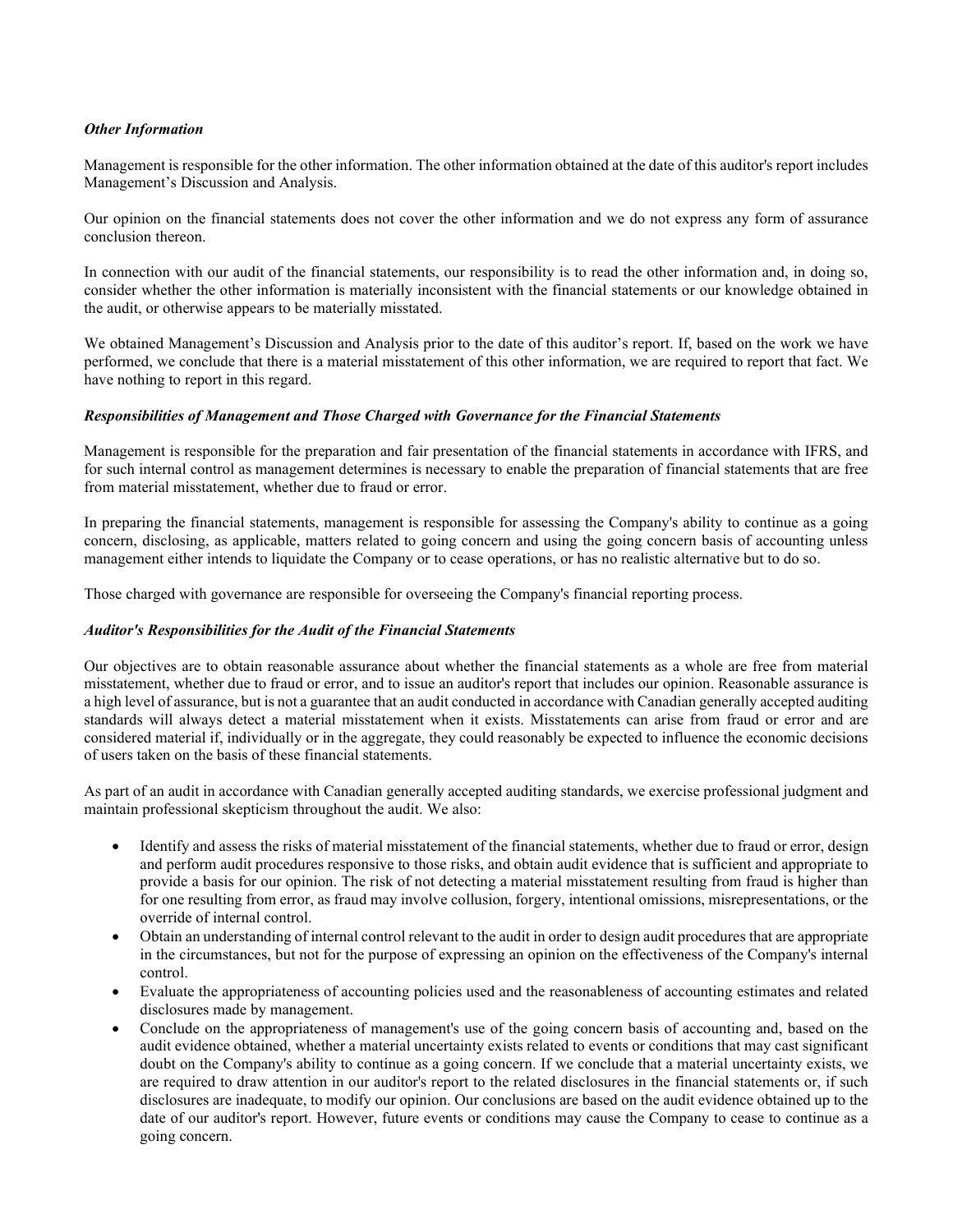• Evaluate the overall presentation, structure and content of the financial statements, including the disclosures, and whether the financial statements represent the underlying transactions and events in a manner that achieves fair presentation.

We communicate with those charged with governance regarding, among other matters, the planned scope and timing of the audit and significant audit findings, including any significant deficiencies in internal control that we identify during our audit.

We also provide those charged with governance with a statement that we have complied with relevant ethical requirements regarding independence, and to communicate with them all relationships and other matters that may reasonably be thought to bear on our independence, and where applicable, related safeguards.

The engagement partner on the audit resulting in this independent auditor's report is Carmen Newnham.

Javidson & Caysany LLP

Vancouver, Canada Chartered Professional Accountants

March 28, 2022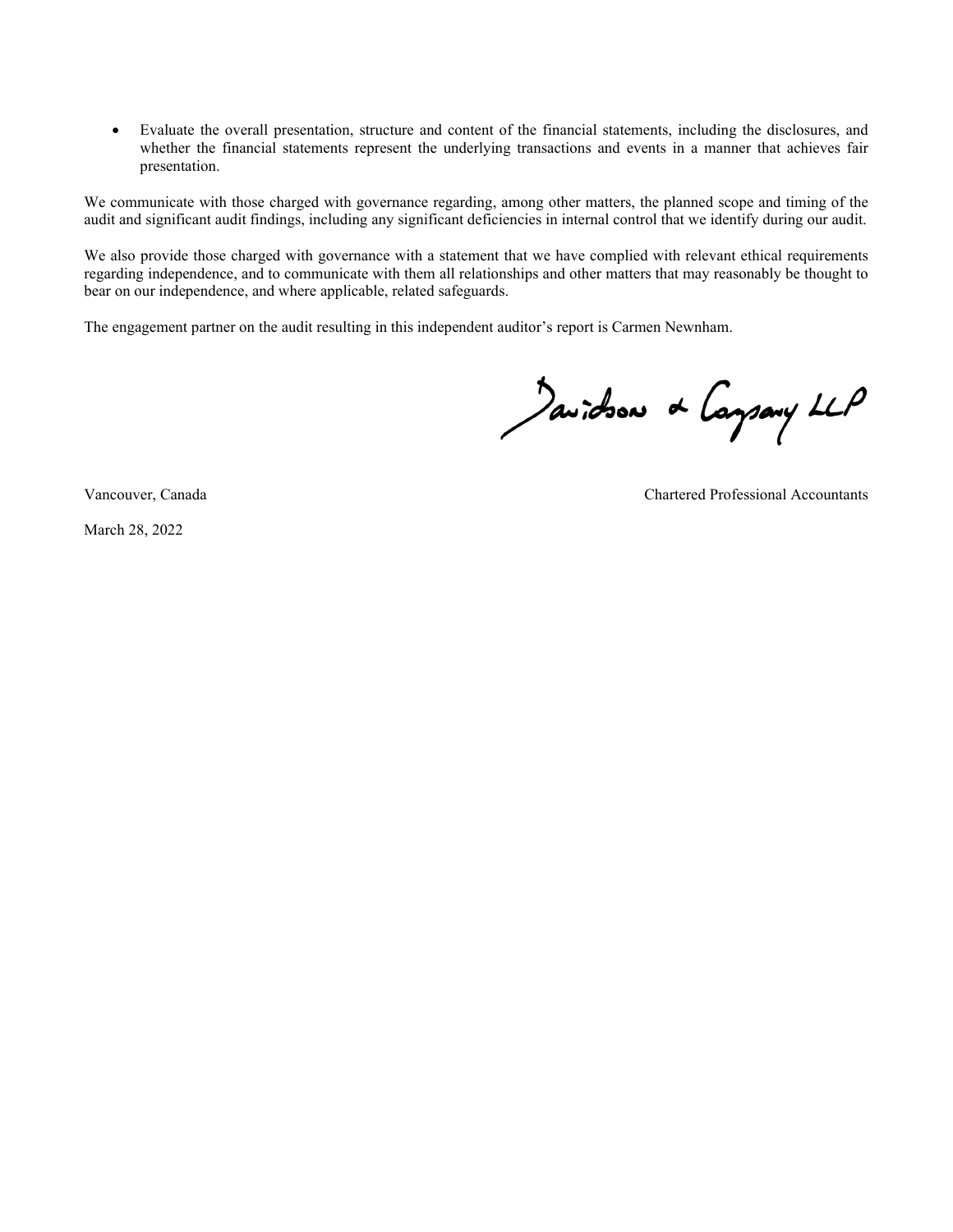#### **Statements of Financial Position**

(Expressed in Canadian Dollars)

#### **As at December 31, 2021 and December 31, 2020**

|                                            | Note           | December 31,<br>2021<br>\$ | December 31,<br>2020<br>\$ |
|--------------------------------------------|----------------|----------------------------|----------------------------|
|                                            |                |                            |                            |
| <b>Assets</b>                              |                |                            |                            |
| <b>Current assets</b>                      |                |                            |                            |
| Cash and cash equivalents                  |                | 52,652,258                 | 27,750,290                 |
| Short-term investment                      |                |                            | 1,009,164                  |
| Receivables and prepayments                | 3              | 697,182                    | 403,985                    |
|                                            |                | 53,349,440                 | 29,163,439                 |
| <b>Non-current assets</b>                  |                |                            |                            |
| Deposits                                   | 3              | 158,691                    | 287,929                    |
| Property and equipment                     | 4              | 1,824,058                  | 1,484,956                  |
| Intangible assets - patents                | 5              | 25,708                     | 22,703                     |
|                                            |                | 2,008,457                  | 1,795,588                  |
| <b>Total assets</b>                        |                | 55,357,897                 | 30,959,027                 |
| Liabilities and shareholders' equity       |                |                            |                            |
| <b>Current liabilities</b>                 |                |                            |                            |
| Accounts payable and accrued liabilities   |                | 759,014                    | 480,038                    |
| Accounts payable to related parties        | 8              | 25,024                     | 49,324                     |
| Deferred government assistance             | 6              | 18,958                     | 821,256                    |
| Lease liabilities - current portion        | 4              | 143,740                    | 88,833                     |
|                                            |                | 946,736                    | 1,439,451                  |
| <b>Non-current liabilities</b>             |                |                            |                            |
| Lease liabilities                          | 4              | 656,190                    | 621,240                    |
| <b>Total liabilities</b>                   |                | 1,602,926                  | 2,060,691                  |
| <b>Shareholders' equity</b>                |                |                            |                            |
| Share capital                              | $\overline{7}$ | 82,607,348                 | 50,733,826                 |
| <b>Reserves</b>                            | $\overline{7}$ | 8,977,007                  | 4,726,488                  |
| Deficit                                    |                | (37, 829, 384)             | (26, 561, 978)             |
| Total shareholders' equity                 |                | 53,754,971                 | 28,898,336                 |
| Total liabilities and shareholders' equity |                | 55,357,897                 | 30,959,027                 |
|                                            |                |                            |                            |
| Nature and continuance of operations       | 1              |                            |                            |
| <b>Subsequent events</b>                   | 14             |                            |                            |

**Approved on behalf of the Board of Directors on March 28, 2022:** 

*"Dan Blondal" "Lyle Brown"* **Director Director**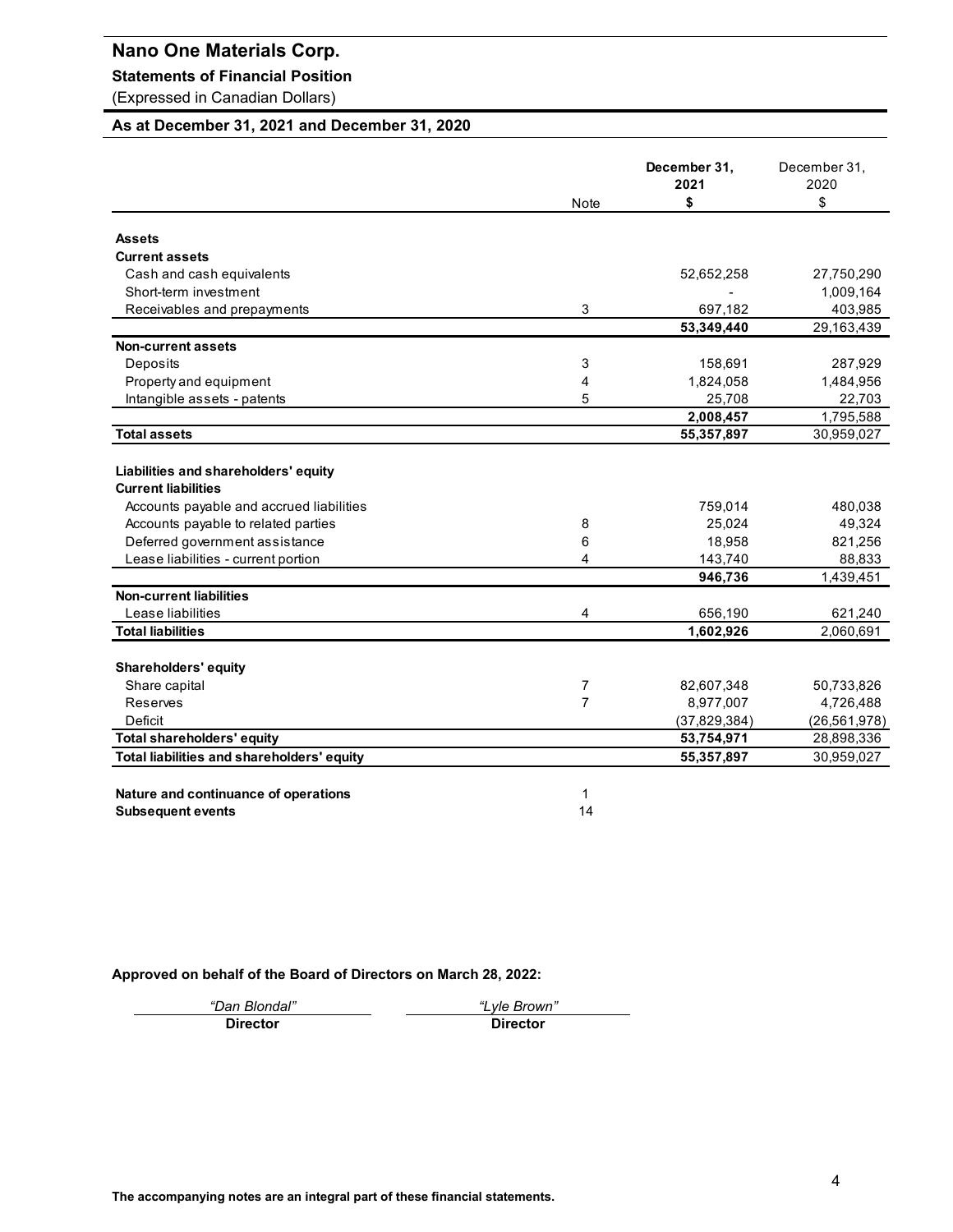#### **Statements of Loss and Comprehensive Loss**

(Expressed in Canadian Dollars)

#### **For the years ended December 31, 2021 and December 31, 2020**

|                                                      |                | December 31,<br>2021 | December 31,<br>2020 |
|------------------------------------------------------|----------------|----------------------|----------------------|
|                                                      | <b>Note</b>    | \$                   | \$                   |
| <b>Expenses</b>                                      |                |                      |                      |
| Amortization                                         | 5              | 1,888                | 1,576                |
| Business development fees                            |                |                      | 90,026               |
| Consulting fees                                      |                | 510,653              | 456,291              |
| Depreciation                                         | 4              | 125,145              | 83,539               |
| Finance costs                                        | $\overline{4}$ | 74,501               | 27,372               |
| General and administrative expenses                  |                | 560,679              | 332,586              |
| Investor relations and shareholder information       |                | 760.856              | 565,692              |
| Management and directors' fees                       | 8              | 354,175              | 429,000              |
| Professional fees, net                               | 6,8            | 335.408              | 218,559              |
| Research expenses, net                               | 6,8            | 2,133,219            | 228,644              |
| Salaries and benefits, net                           | 6,8            | 1,823,225            | 1,005,293            |
| Share-based payments                                 | 7,8            | 4,385,894            | 1,651,930            |
| Transfer agent and filing fees                       |                | 297,413              | 152,151              |
| Travel, meals, and conferences                       |                | 28.033               | 58,805               |
| Loss from operating expenses                         |                | (11, 391, 089)       | (5,301,464)          |
| Interest income                                      |                | 198,761              | 89,056               |
| Bad debt                                             |                | (130, 780)           |                      |
| Loss and comprehensive loss for the year             |                | (11, 323, 108)       | (5,212,408)          |
| Loss per share                                       |                |                      |                      |
| Weighted average number of common shares outstanding |                |                      |                      |
| - basic                                              |                | 93,876,156           | 79,131,582           |
| - diluted                                            |                | 93,876,156           | 79,131,582           |
| Basic loss per common share                          |                | (0.12)               | (0.07)               |
| Diluted loss per common share                        |                | (0.12)               | (0.07)               |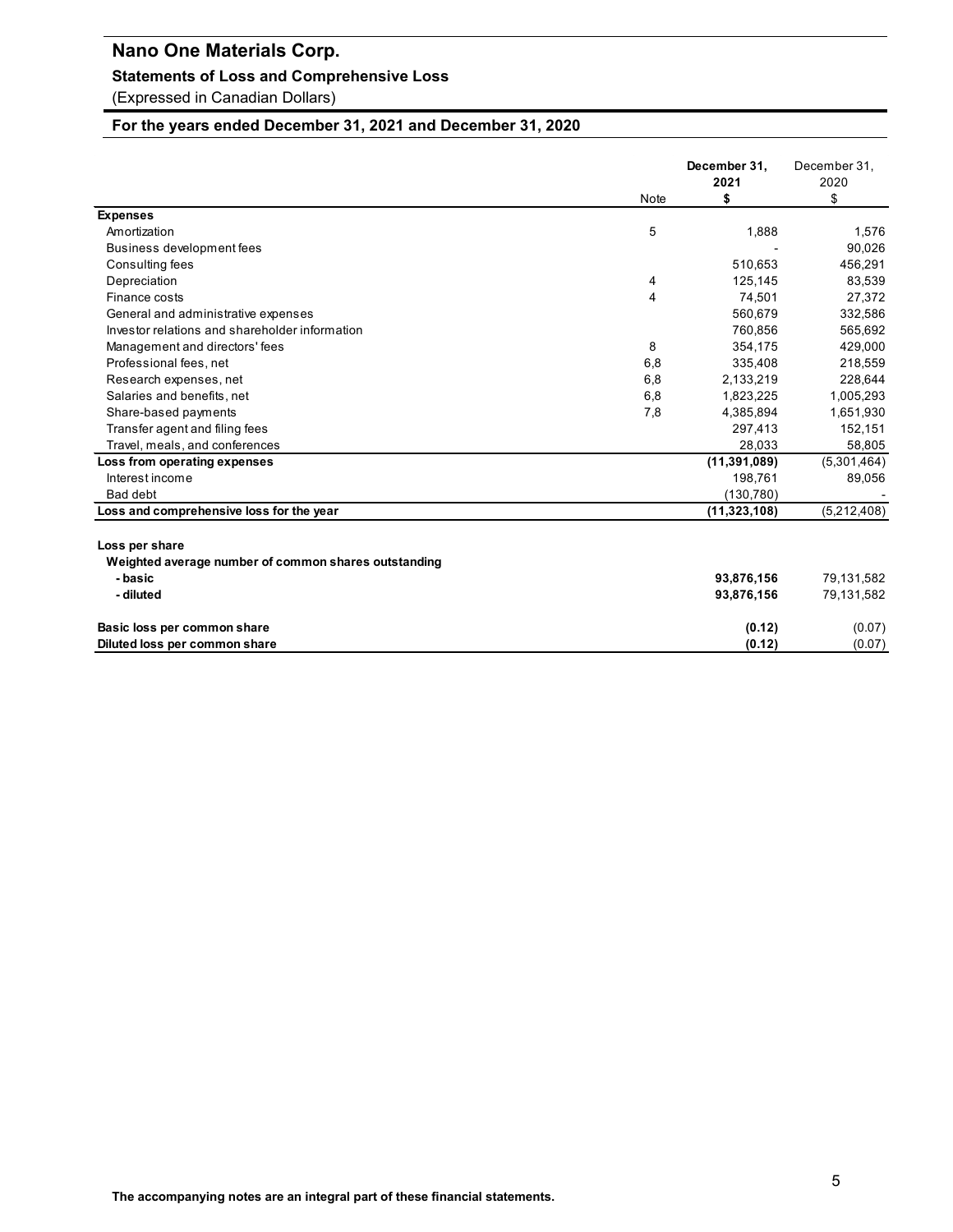#### **Statements of Cash Flows**

(Expressed in Canadian Dollars)

#### **For the years ended December 31, 2021 and December 31, 2020**

|                                                       | Note | December 31,<br>2021<br>\$ | December 31,<br>2020<br>\$ |
|-------------------------------------------------------|------|----------------------------|----------------------------|
|                                                       |      |                            |                            |
| <b>Operating activities</b>                           |      |                            |                            |
| Loss for the year                                     |      | (11,323,108)               | (5,212,408)                |
| Adjustments for:                                      |      |                            |                            |
| Amortization                                          |      | 1,888                      | 1,576                      |
| Depreciation                                          | 4    | 674,712                    | 272,841                    |
| Finance costs                                         |      | 74,501                     | 27,372                     |
| Share-based payments                                  |      | 4,385,894                  | 1,651,930                  |
| Interest income                                       |      | (198, 761)                 | (89,056)                   |
| Non-cash working capital items:                       |      |                            |                            |
| Receivables and prepayments                           |      | (293, 197)                 | (231, 125)                 |
| Deposits                                              |      |                            | (37, 205)                  |
| Accounts payable and accrued liabilities              |      | 485,426                    | 523,557                    |
| Accounts payable to related parties                   |      | (24, 300)                  | 24,460                     |
| Deferred government assistance                        |      | (802, 298)                 | 144,883                    |
|                                                       |      | (7,019,243)                | (2,923,175)                |
|                                                       |      |                            |                            |
| <b>Investing activities</b>                           |      |                            |                            |
| Interest income received on cash and cash equivalents |      | 198,761                    | 78,952                     |
| Maturity of short-term investment                     |      | 1,009,164                  | 199,851                    |
| Purchase of short-term investment                     |      |                            | (1,000,000)                |
| Deposits on property and equipment                    |      | (115,068)                  | (192, 809)                 |
| Security deposit on facility lease                    |      | (7, 125)                   |                            |
| Purchases of property and equipment, net              |      | (763, 533)                 | (597, 827)                 |
| Payments for intangible assets                        | 5    | (4,893)                    |                            |
|                                                       |      | 317,306                    | (1,511,833)                |
| <b>Financing activities</b>                           |      |                            |                            |
| Issuance of common shares/units for cash              |      | 33,799,225                 | 32,444,233                 |
| Share issue costs                                     |      | (2,005,376)                | (1,868,855)                |
| Payments of lease liabilities                         | 4    | (189, 944)                 | (137, 594)                 |
|                                                       |      | 31,603,905                 | 30,437,784                 |
| Increase in cash and cash equivalents                 |      | 24,901,968                 | 26,002,776                 |
| Cash and cash equivalents, beginning of year          |      | 27,750,290                 | 1,747,514                  |
| Cash and cash equivalents, end of year                |      | 52,652,258                 | 27,750,290                 |
|                                                       |      |                            |                            |
| Cash and cash equivalents comprise:                   |      |                            |                            |
| Cash                                                  | 10   | 816,595                    | 23,720,964                 |
| Cash equivalents                                      |      | 51,835,663                 | 4,029,326                  |
| Cash and cash equivalents, end of year                |      | 52,652,258                 | 27.750.290                 |
| Supplemental cash flow information                    | 9    |                            |                            |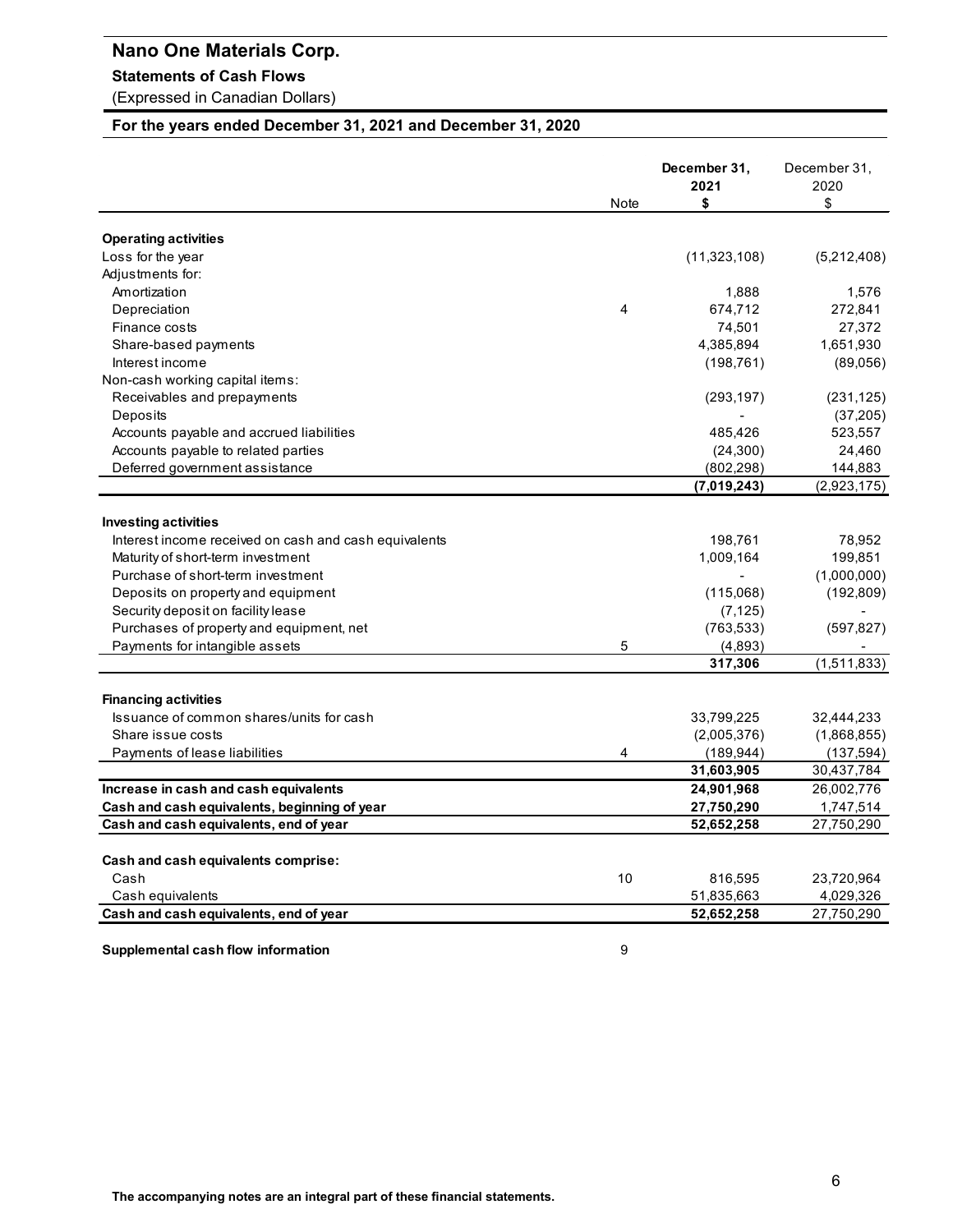#### **Statements of Changes in Shareholders' Equity**

(Expressed in Canadian Dollars)

#### **For the years ended December 31, 2021 and December 31, 2020**

|                                                          |               | <b>Share</b> |                 |                |                |
|----------------------------------------------------------|---------------|--------------|-----------------|----------------|----------------|
|                                                          | Number of     | capital      | <b>Reserves</b> | <b>Deficit</b> | <b>Total</b>   |
|                                                          | common shares |              | \$              | \$             | \$             |
| December 31, 2019                                        | 67,189,802    | 20,068,795   | 3,163,224       | (21, 363, 583) | 1,868,436      |
| Issue of units - private placement                       | 9,565,000     | 10,999,750   |                 |                | 10,999,750     |
| Issue of units - prospectus financing                    | 5,282,900     | 13,999,685   | 369,803         |                | 14,369,488     |
| Shares issued for finance fee                            | 79,242        | 215,538      |                 |                | 215,538        |
| Share issue costs - cash                                 |               | (1,868,855)  |                 |                | (1,868,855)    |
| Share issue costs - non-cash                             |               | (888, 838)   | 673,300         |                | (215, 538)     |
| Stock options granted for leasehold improvement services |               |              | 15,000          |                | 15,000         |
| Exercise of stock options                                | 2,724,100     | 1,157,725    |                 |                | 1,157,725      |
| Re-allocated on exercise of stock options                |               | 871,444      | (871, 444)      |                |                |
| Re-allocated on cancellation of stock options            |               |              | (14, 013)       | 14,013         |                |
| Exercise of warrants                                     | 3,396,494     | 5,917,270    |                 |                | 5,917,270      |
| Re-allocated on exercise of warrants                     |               | 261,312      | (261, 312)      |                |                |
| Share-based payments                                     |               |              | 1,651,930       |                | 1,651,930      |
| Loss and comprehensive loss for the year                 |               |              |                 | (5,212,408)    | (5,212,408)    |
| December 31, 2020                                        | 88,237,538    | 50,733,826   | 4,726,488       | (26, 561, 978) | 28,898,336     |
| December 31, 2020                                        | 88,237,538    | 50,733,826   | 4,726,488       | (26, 561, 978) | 28,898,336     |
| Issue of common shares - prospectus financing            | 5,405,000     | 28,916,750   |                 |                | 28,916,750     |
| Share issue costs - cash                                 |               | (2,005,376)  |                 |                | (2,005,376)    |
| Share issue costs - non-cash                             |               | (641, 100)   | 641,100         |                |                |
| Exercise of stock options                                | 369,125       | 436,995      |                 |                | 436,995        |
| Re-allocated on exercise of stock options                |               | 239,824      | (239, 824)      |                |                |
| Re-allocated on cancellation of stock options            |               |              | (55, 702)       | 55,702         |                |
| Exercise of warrants                                     | 1,516,440     | 4,445,480    |                 |                | 4,445,480      |
| Re-allocated on exercise of warrants                     |               | 480,949      | (480, 949)      |                |                |
| Share-based payments                                     |               |              | 4,385,894       |                | 4,385,894      |
| Loss and comprehensive loss for the year                 |               |              |                 | (11, 323, 108) | (11, 323, 108) |
| December 31, 2021                                        | 95,528,103    | 82,607,348   | 8,977,007       | (37, 829, 384) | 53,754,971     |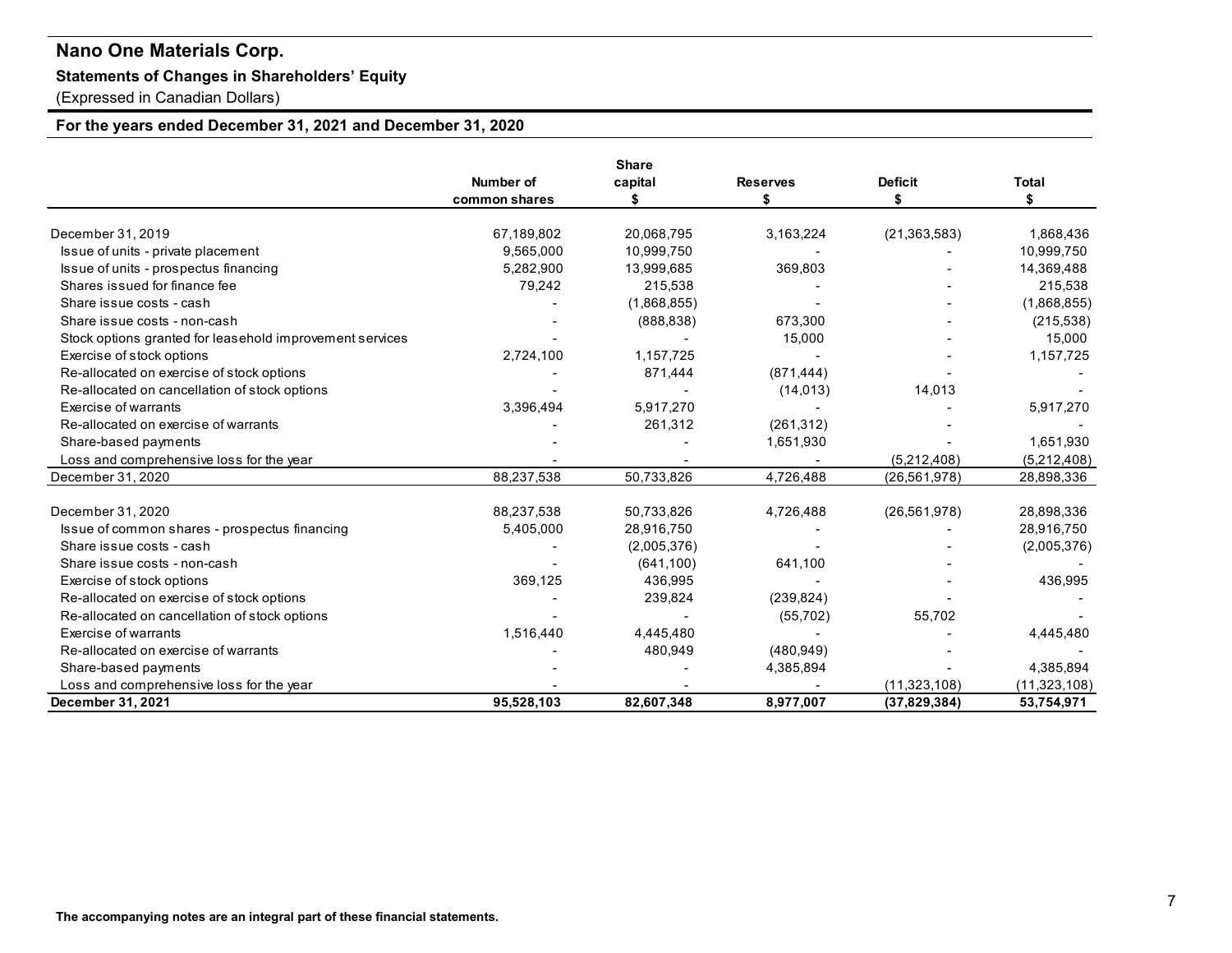#### **Notes to the Financial Statements**

(Expressed in Canadian Dollars)

#### **For the years ended December 31, 2021 and December 31, 2020**

#### **1. NATURE AND CONTINUANCE OF OPERATIONS**

Nano One Materials Corp. (the "Company") was incorporated under the laws of the Province of Alberta on November 5, 1987 and continued under the laws of the Province of British Columbia. The Company's head office is located at Unit 101B, 8575 Government Street, Burnaby, BC, V3N 4V1, Canada. Its records office is located at Suite 2900 – 550 Burrard Street, Vancouver, BC, V6C 0A3, Canada. Effective June 8, 2021, the Company's common shares commenced trading on the Toronto Stock Exchange (the "TSX") under the symbol "NANO". The Company's common shares formerly traded on the TSX Venture Exchange under the symbol "NNO".

The Company has developed, patented and scaled-up an innovative "One-Pot Process" for the production of cathode active materials (CAM) for lithium-ion battery applications in electric vehicles, energy storage systems, and consumer electronics. The Company has built a demonstration pilot plant (Note 4) and is establishing partnerships throughout the lithium-ion battery supply chain to improve the cost and durability of lithium-ion batteries and progress towards commercialization. As of the approval date of these financial statements, the Company holds twenty (21) patents (December 31, 2020 – sixteen (16) (Note 5), with several others pending.

These financial statements have been prepared on the basis that the Company will continue as a going concern, which assumes that the Company will be able to continue in operation for the foreseeable future and will be able to realize its assets and discharge its liabilities in the normal course of operations. The Company has not yet commenced revenue generating activities by way of licensing, commercialization, or other and has historically incurred operating losses. As at December 31, 2021, the Company had working capital of \$52,402,704 (December 31, 2020 - \$27,723,988), which management assesses is sufficient for the Company to continue as a going concern beyond one year. The Company will utilize this working capital to execute on its research and strategic objectives and carry on as a going concern. The Company's ability to continue as a going concern on a long-term basis is primarily dependent upon continued government assistance programs, financial support and/or contributions from its industry partners, the ability to raise additional capital from equity markets, and the ability to generate future profitable operations.

In March 2020, the World Health Organization declared coronavirus COVID-19 a global pandemic. This contagious disease outbreak, and any related adverse public health developments, has adversely affected workforces, economies, and financial markets globally. It is not possible for the Company to predict the duration or magnitude of the adverse results of the outbreak and its effects on the Company's business or results of operations or on the Company's industry partners who provide in-kind and/or financial contributions to the Company's government programs (Note 6). There are travel restrictions and health and safety concerns that may delay the Company's research activities. Operations depend on safeguarding all personnel during the outbreak, which may be prohibitive in certain aspects.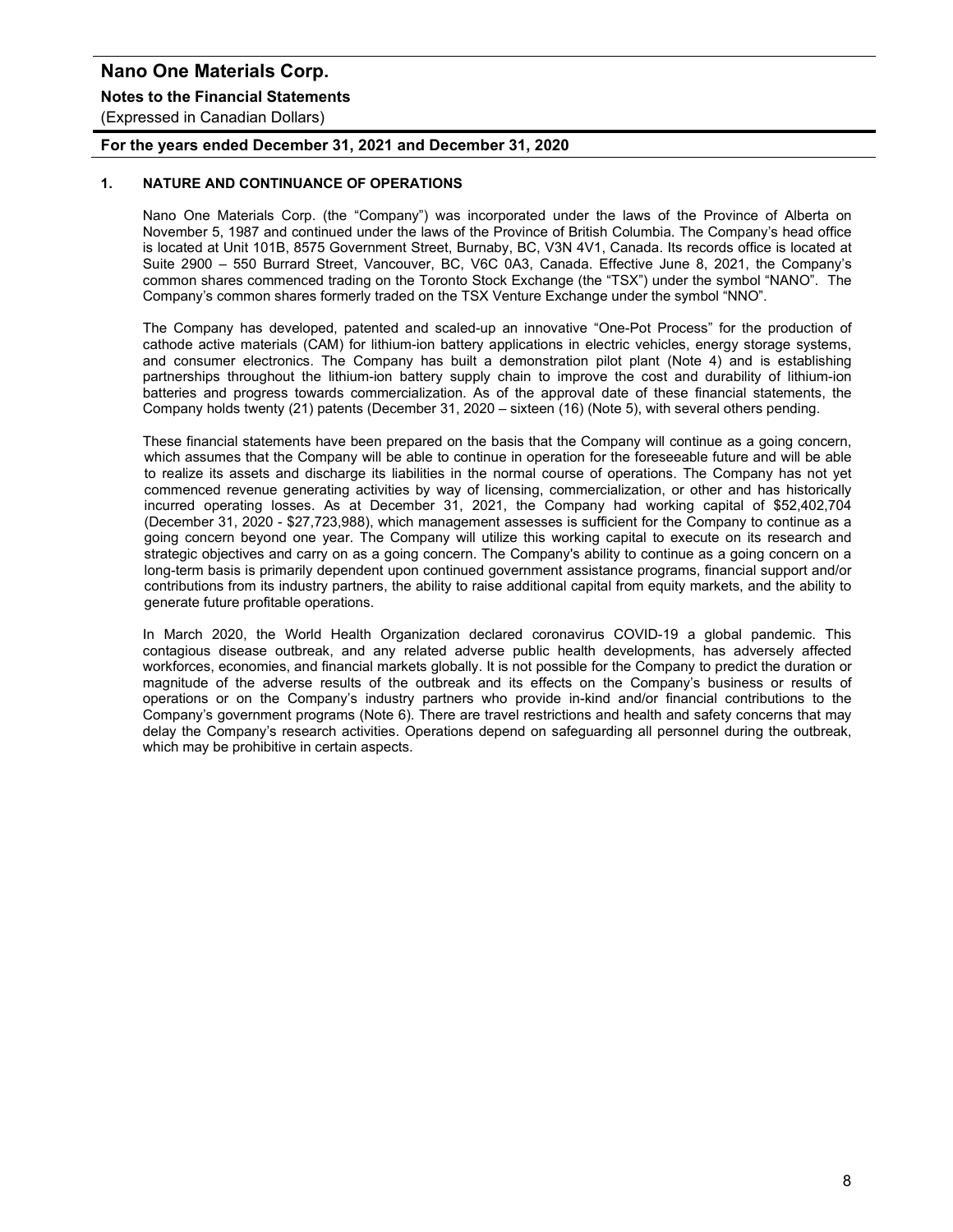#### **Notes to the Financial Statements**

(Expressed in Canadian Dollars)

#### **For the years ended December 31, 2021 and December 31, 2020**

#### **2. SIGNIFICANT ACCOUNTING POLICIES**

#### **Basis of presentation**

These financial statements have been prepared in accordance with International Financial Reporting Standards ("IFRS"), as issued by the International Accounting Standards Board ("IASB") and interpretations of the International Financial Reporting Interpretations Committee ("IFRIC").

These financial statements have been prepared on a historical cost basis, except for financial instruments measured at fair value. In addition, these financial statements have been prepared using the accrual basis of accounting, except for cash flow information.

#### **Functional and presentation currency**

All amounts on these financial statements are presented in Canadian dollars which is the functional currency of the Company.

#### **Principles of consolidation**

Subsidiaries are entities controlled by the Company and are included in the financial statements from the date that control commences until the date that control ceases. The accounting policies of subsidiaries are changed where necessary to align them with the policies adopted by the Company. Inter-company balances and transactions, and any unrealized income (loss) and expenses arising from inter-company transactions, are eliminated in preparing the financial statements.

Subsequent to December 31, 2021, on February 22, 2022, the Company incorporated a wholly-owned subsidiary, Nano One Materials Québec Inc. ("Nano Quebec"), in Quebec, Canada.

#### **Significant accounting estimates and judgments**

The preparation of financial statements in conformity with IFRS requires management to make estimates, judgments and assumptions that affect the reported amounts of assets and liabilities as at the date of the financial statements and reported amounts of income (loss) and expenses during each reporting period. Estimates and assumptions are continuously evaluated and are based on management's experience and other factors, including expectations of future events that are believed to be reasonable under the circumstances. However, actual outcomes can differ from these estimates.

The information about significant areas of estimation uncertainty considered by management in preparing these financial statements is as follows:

*Fair value of equity incentives (stock options, restricted share units, deferred share units, performance share units) and compensatory warrants*

Determining the fair value of compensatory warrants (finders' warrants) and stock options requires estimates related to the choice of a pricing model, the estimation of stock price volatility, the fair value of the Company's common shares, the expected forfeiture rate and the expected term of the underlying instruments. Any changes in the estimates or inputs utilized to determine fair value could have a significant impact on the Company's future operating results or on other components of shareholders' equity.

Determining fair value of other equity incentives granted requires management's assessment of the market price of the Company's common shares on the date immediately preceding the date of grant.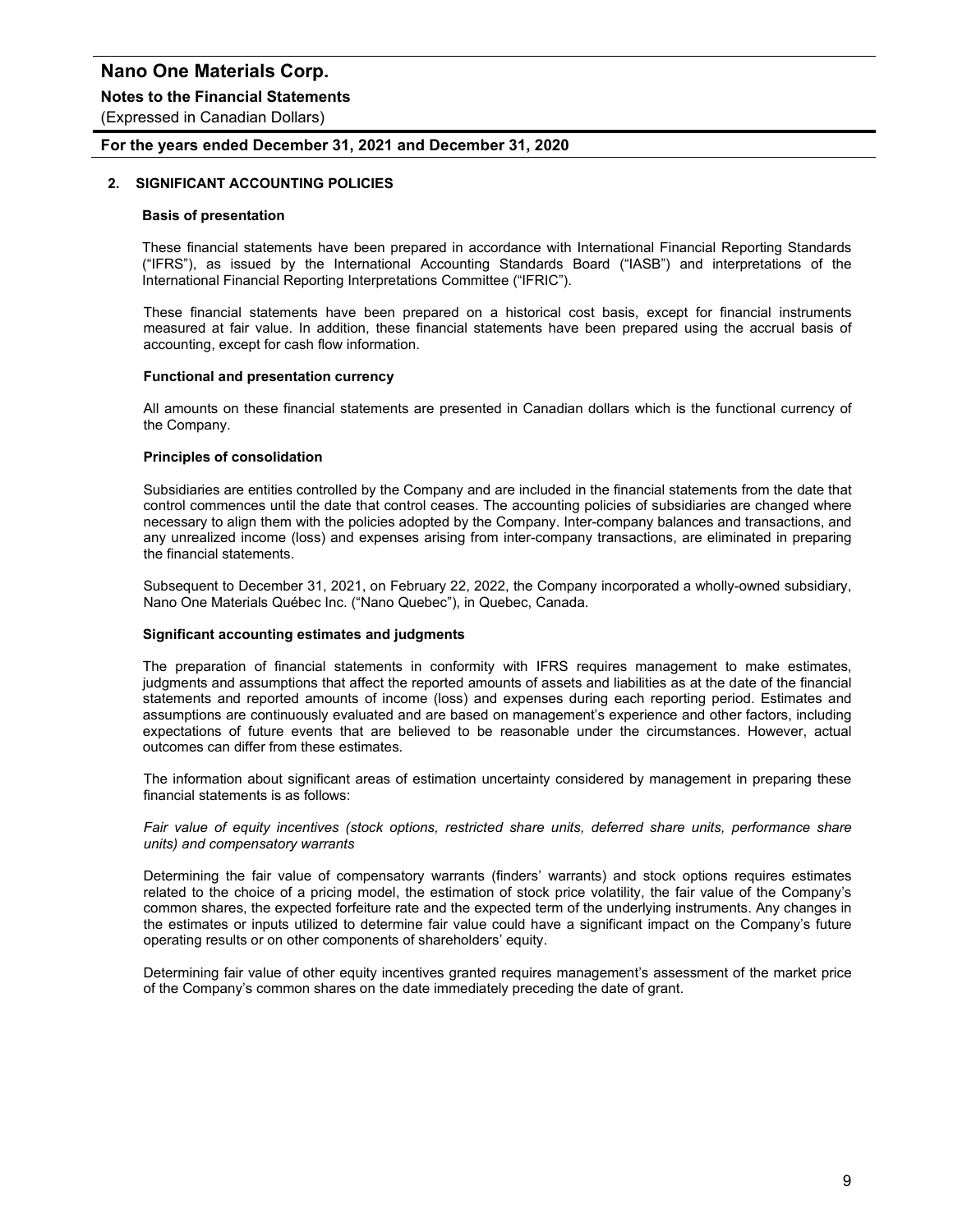#### **Notes to the Financial Statements**

(Expressed in Canadian Dollars)

#### **For the years ended December 31, 2021 and December 31, 2020**

#### **2. SIGNIFICANT ACCOUNTING POLICIES** (continued)

#### **Significant accounting estimates and judgments** (continued)

#### *Property and equipment*

The estimated useful lives of property and equipment are reviewed by management and adjusted if necessary. To estimate property and equipment's useful life, management may use its past experience, review engineering estimates and industry practices for similar items of property and equipment and/or apply statistical methods to assist in its determination of useful life.

The estimated useful life of the Company's pilot plant within property and equipment is subject to specific estimation uncertainty as to the duration of use. The use of the pilot plant has historically been driven by securing government assistance to conduct research activities that utilize the pilot plant. Accordingly, the Company has historically depreciated the pilot plant over the term of the government assistance program. Future determinations of the expected life of the pilot plant may differ from historical experience.

The information about significant areas of judgment considered by management in preparing these financial statements is as follows:

#### *Income taxes*

Tax provisions are based on enacted or substantively enacted laws. Changes in those laws could affect amounts recognized in profit or loss both in the period of change, which would include any impact on cumulative provisions, and in future periods. Deferred tax assets (if any) are recognized only to the extent it is considered probable that those assets will be recoverable. This involves an assessment of when those deferred tax assets are likely to reverse and a judgment as to whether or not there will be sufficient taxable profits available to offset the tax assets when they do reverse. This requires assumptions regarding future profitability and is therefore inherently uncertain. To the extent assumptions regarding future profitability change, there can be an increase or decrease in the amounts recognized in respect of deferred tax assets as well as the amounts recognized in profit or loss in the period in which the change occurs.

#### *Research expenses*

The determination of whether expenditures on research and development activities meet the criteria for capitalization as internally generated intangible assets is subject to estimation and uncertainty.

#### **Government assistance**

Government assistance ("grants") are recognized where there is reasonable assurance that the grant will be received, and all attached conditions will be complied with. When the grant relates to an expense item, it is recognized as a deduction against the related expense over the period necessary to match the grant on a systematic basis to the costs that it is intended to compensate. Where the grant relates to an asset, it reduces the carrying amount of the asset. Government grants received in advance that relate to expenses to be incurred in future periods are deferred on the statements of financial position as deferred government assistance and deducted against the related expenditures as incurred.

For the years ended December 31, 2021 and December 31, 2020, government grants received by the Company have been applied as reductions, as applicable, against property and equipment on the statements of financial position, and to professional fees, research expenses, and salaries and benefits on the statements of loss and comprehensive loss.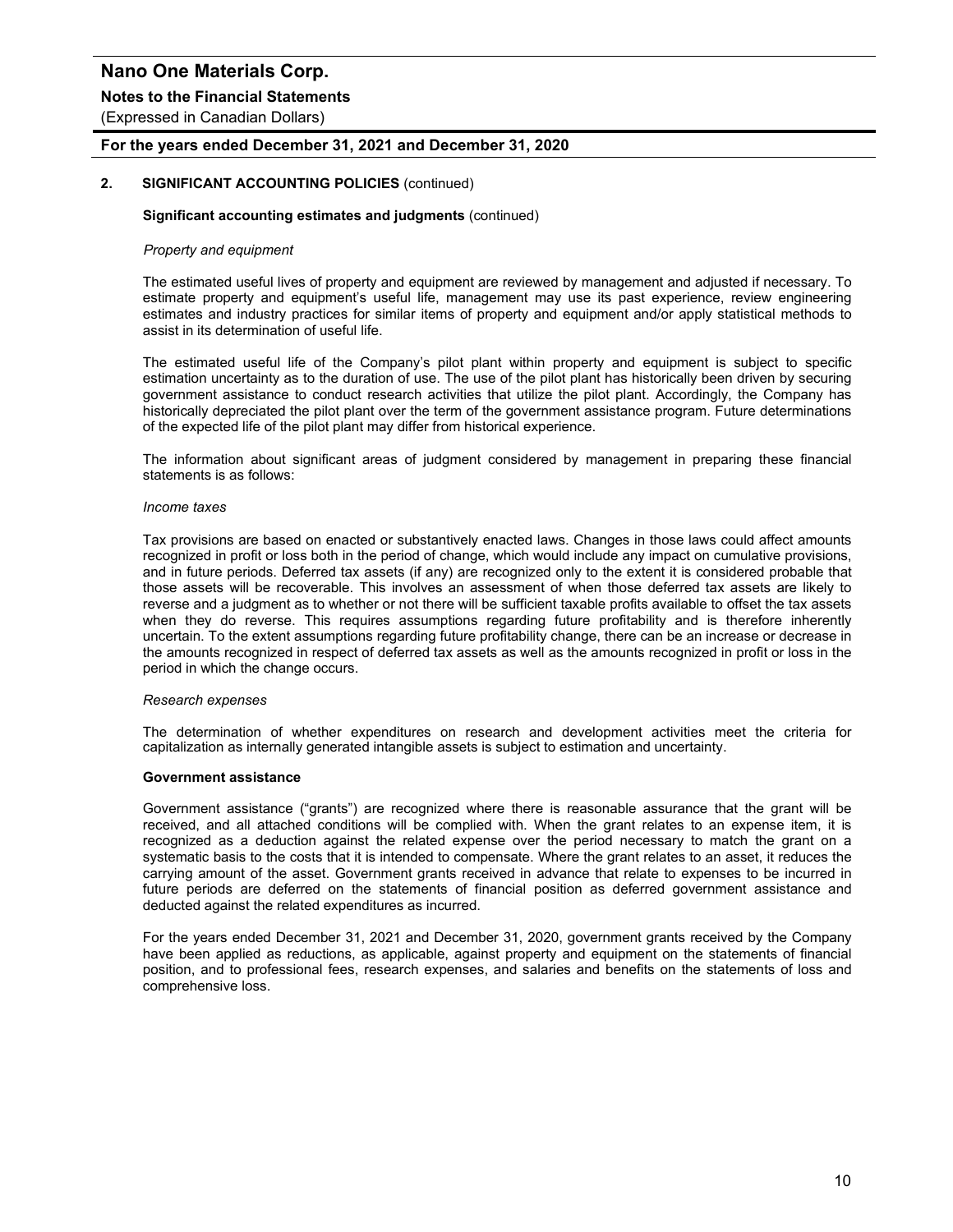#### **Notes to the Financial Statements**

(Expressed in Canadian Dollars)

#### **For the years ended December 31, 2021 and December 31, 2020**

#### **2. SIGNIFICANT ACCOUNTING POLICIES** (continued)

#### **Research and development**

Expenditures on research and development activities, undertaken with the prospect of gaining new scientific or technical knowledge and understanding, are recognized in profit or loss (research expenses, net) as incurred.

Development activities involve a plan or design for the production of new or substantially improved products and processes. Development expenditures are capitalized only if development costs can be measured reliably, the product or process is technically and commercially feasible, future economic benefits are probable, and the Company intends to and has sufficient resources to complete development and to use or sell the asset. Upon a determination that the criteria to capitalize development expenditures have been met, the expenditures capitalized will include the cost of materials, direct labour, and overhead costs that are directly attributable to preparing the asset for its intended use. Other development expenditures will be expensed as incurred. Capitalized development expenditures will be measured at cost less accumulated amortization and impairment losses.

For the years presented, expenditures on research are presented net of government assistance received, and net of other cost recoveries. Additionally, no development costs have been capitalized to date.

#### **Share capital**

Common shares are classified as shareholders' equity. Transaction costs directly attributable to the issue of common shares are recognized as a deduction from shareholders' equity, as share issue costs. Common shares issued for consideration other than cash, are valued based on their fair value on the date the shares are issued.

The Company has adopted a residual value method with respect to the measurement of warrants attached to units in private placement and prospectus offerings (collectively, "equity offerings"). The residual value method first allocates value to the more easily measurable component based on fair value and then the residual value, if any, to the less easily measurable component. The Company considers the fair value of common shares issued in equity offerings to be the more easily measurable component. The balance, if any, is allocated to the attached warrants. Any value attributed to the warrants is recorded within reserves.

#### **Share-based payments**

The Company has an Omnibus Equity Incentive Plan that provides for the granting of stock options, restricted share units, deferred share units, and performance share units to directors, officers, employees and consultants to acquire common shares of the Company as part of long-term incentive compensation.

#### Stock options

The fair value of the stock options are measured on grant date and is recognized as an expense with a corresponding increase in reserves as the stock options vest. Stock options granted to employees and others providing similar services are measured at grant date at the fair value of the instruments issued. Fair value is determined using the Black-Scholes option pricing model considering the terms and conditions upon which the stock options were granted. The amount recognized as an expense is adjusted to reflect the actual number of stock options that are expected to vest. Each tranche in an award with graded vesting is considered a separate grant with a different vesting date and fair value. Each grant is accounted for on that basis.

Stock options granted to non-employees are measured at the fair value of the goods or services received, unless that fair value cannot be estimated reliably, in which case the fair value of the equity instruments issued is used. The value of the goods or services is recorded at the earlier of the vesting date, or the date the goods or services are received.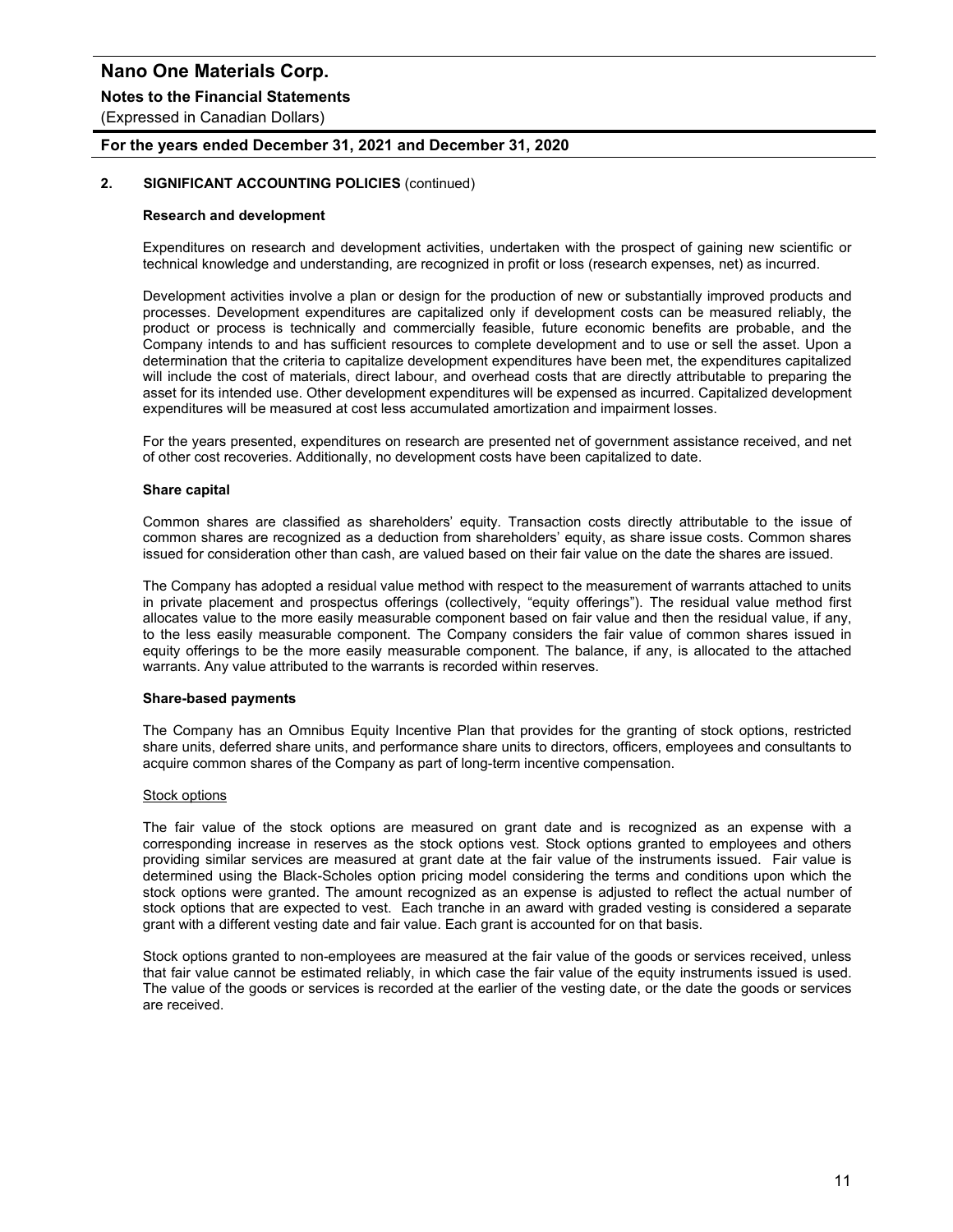#### **Notes to the Financial Statements**

(Expressed in Canadian Dollars)

#### **For the years ended December 31, 2021 and December 31, 2020**

#### **2. SIGNIFICANT ACCOUNTING POLICIES** (continued)

#### **Share-based payments** (continued)

Over the vesting period, share-based payments are recorded as an expense and as reserves. When stock options are exercised, the consideration received is recorded as share capital and the related share-based payments originally recorded as reserves are transferred to share capital. When stock options are cancelled or expire, the initial recorded value is reversed from reserves and credited to deficit (or credited to share-based payments expense to the extent that the underlying expense was recognized in the year of cancellation).

#### Restricted share units

Restricted share units ("RSUs") are granted to eligible directors, employees and consultants of the Company. RSUs are classified as equity settled share-based payment transactions as the participations will receive either common shares of the Company or payment of cash, or any combination of the foregoing, as determined by the Company in its sole discretion, following a redemption event. As such, the Company measures the share-based payment expense based on the quoted market price of the Company's common shares at the grant date and recognizes the expense over the vesting period, with a corresponding increase in shareholders' equity.

#### Deferred share units

Deferred share units ("DSUs") are granted to directors of the Company. DSUs are classified as equity settled share-based payment transactions as the participations will receive either common shares of the Company or payment of cash, or any combination of the foregoing, as determined by the Company in its sole discretion, following a redemption event. As such, the Company measures the share-based payment expense based on the quoted market price of the Company's common shares at the grant date and recognizes the expense over the vesting period, with a corresponding increase in shareholders' equity.

#### **Property and equipment**

Property and equipment is measured at cost less accumulated depreciation and impairment losses. The cost of an item of property and equipment consists of the purchase price, any costs directly attributable to bringing the asset to the location and condition necessary for its intended use, and if applicable, an initial estimate of the costs of dismantling and removing the item and restoring the site on which it is located.

Depreciation is recognized over the following terms, intended to depreciate the cost of property and equipment, less its residual values, if any, over its estimated useful lives:

| Research and development equipment           | 20%                                                     |
|----------------------------------------------|---------------------------------------------------------|
| Pilot plant                                  | Over the term of related government assistance programs |
| Right-of-use assets                          | Over the terms of the leases                            |
| Computer equipment and software:             |                                                         |
| Computer equipment and fixtures<br>$\bullet$ | 30%                                                     |
| Office equipment<br>$\bullet$                | 20%                                                     |
| Computer software<br>$\bullet$               | 50%                                                     |
| Leasehold improvements                       | Over the terms of the leases                            |

Cost includes expenditures that are directly attributable to the acquisition of the asset. Subsequent costs are included in the asset's carrying amount or recognized as a separate asset, as appropriate, only when it is probable that future economic benefits associated with the item will flow to the Company and the cost can be measured reliably. Repairs and maintenance costs are charged to profit or loss during the period they are incurred. Any gain or loss on the disposal or retirement of property and equipment is recognized in profit or loss.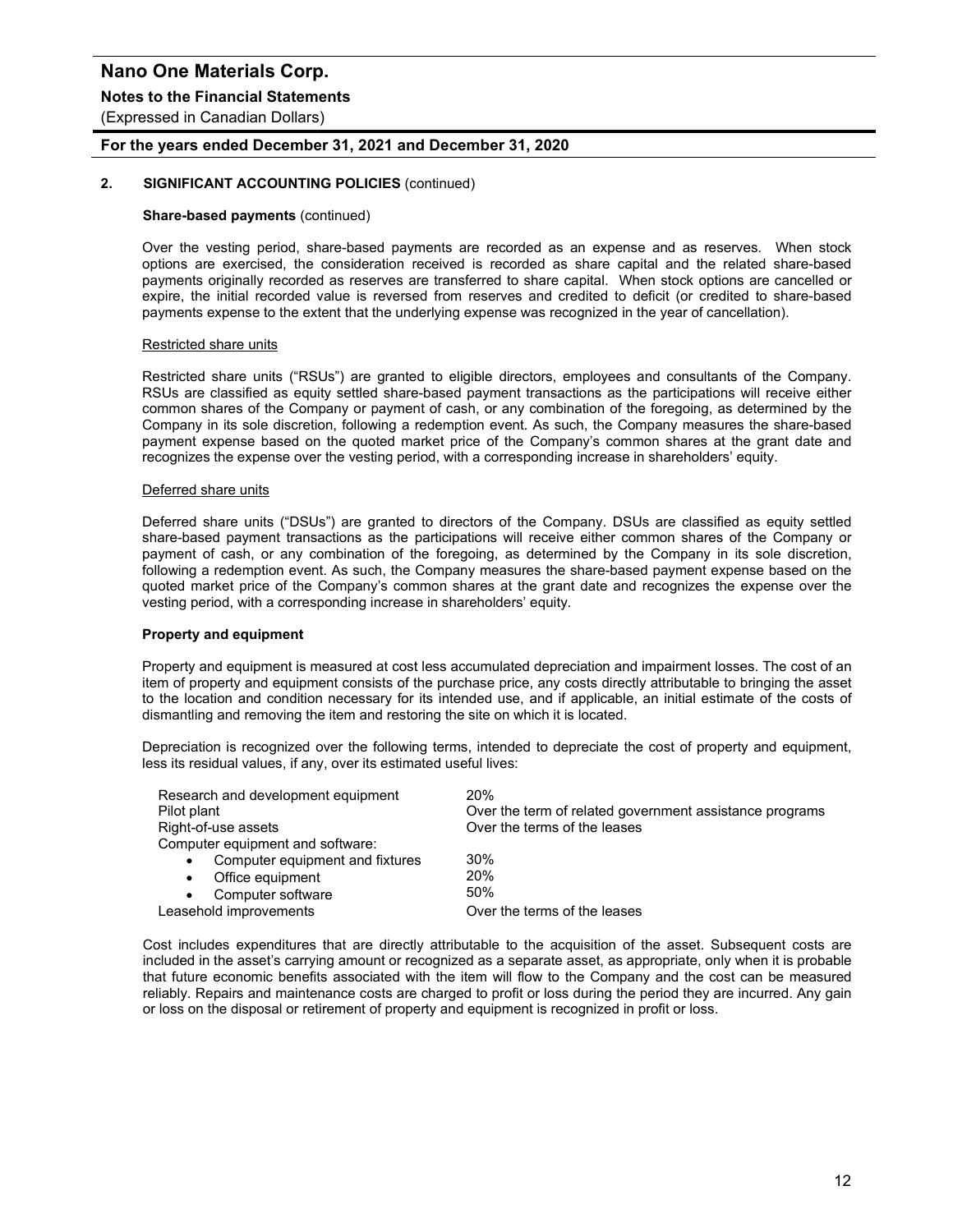#### **Notes to the Financial Statements**

(Expressed in Canadian Dollars)

#### **For the years ended December 31, 2021 and December 31, 2020**

#### **2. SIGNIFICANT ACCOUNTING POLICIES** (continued)

#### **Intangible assets**

Intangible assets with finite lives are measured at cost less accumulated amortization and impairment losses. These intangible assets are amortized on a straight-line basis over their estimated useful lives. Useful lives, residual values, and amortization methods for intangible assets with finite useful lives are reviewed at least annually.

Indefinite life intangible assets are measured at cost less any impairment charges. These intangible assets are tested for impairment on an annual basis or more frequently if there are indicators that intangible assets may be impaired.

The Company amortizes its finite life intangible assets over their estimated useful lives which are estimated to be the term of the underlying patents. The Company does not hold any indefinite life intangible assets as at the dates presented in these financial statements.

#### **Impairment of non-financial assets**

The Company's non-financial assets are reviewed for an indication of impairment at the end of each reporting period. If an indication of impairment exists, the asset's recoverable amount is estimated. The recoverable amount is the higher of fair value less costs to sell and value in use. Fair value is determined as the amount that would be obtained from the sale of the asset in an arm's length transaction between knowledgeable and willing parties. In assessing value in use, the estimated future cash flows are discounted to their present value using a pre-tax discount rate that reflects current market assessments of the time value of money and the risks specific to the asset. If the recoverable amount of an asset is estimated to be less than its carrying amount, the carrying amount of the asset is reduced to its recoverable amount and the impairment loss is recognized in profit or loss for the period. For an asset that does not generate largely independent cash flows, the recoverable amount is determined for the cash generating unit to which the asset belongs.

An impairment loss is reversed if there is an indication that there has been a change in the estimates used to determine the recoverable amount. An impairment loss is reversed only to the extent that the asset's carrying amount does not exceed the carrying amount that would have been determined, net of depreciation or amortization, if no impairment loss had been recognized. A reversal of an impairment loss is recognized immediately in profit or loss.

#### **Leases**

The Company leases office space and laboratory facilities which are included within property and equipment. Under IFRS 16, the Company assesses whether a contract to lease facilities is, or contains, a lease. For contracts that are, or contain leases, the Company recognizes a right-of-use asset (within property and equipment) and a lease liability at the commencement date of the contract.

Pursuant to the IFRS 16 lessee accounting model, right-of-use assets are initially measured at cost, which includes the initial amount of the liabilities adjusted for any lease payments made at or before the commencement date of the contract, plus any initial direct costs incurred and estimates of costs to remove or dismantle the underlying asset or to restore the underlying asset or site on which the asset is located, less any lease incentives received. The right-of-use asset is subsequently depreciated using the straight-line method over the term of the lease. The lease liability is initially measured at the present value of the lease payments that are not paid as of the commencement date of the contract, discounted using the rate implicit in the lease or, if the implicit rate cannot be readily determined, the Company's incremental borrowing rate.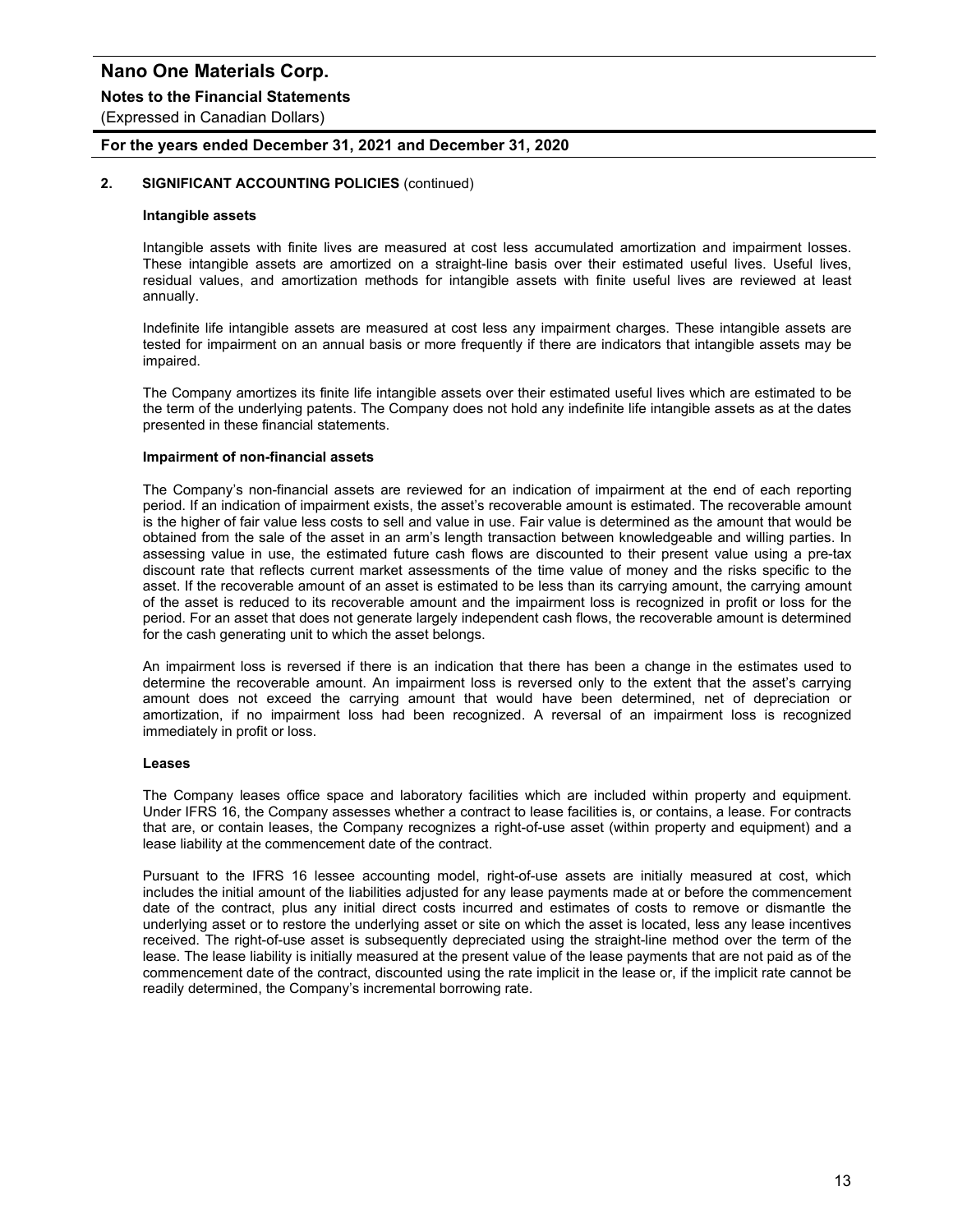#### **Notes to the Financial Statements**

(Expressed in Canadian Dollars)

#### **For the years ended December 31, 2021 and December 31, 2020**

#### **2. SIGNIFICANT ACCOUNTING POLICIES** (continued)

#### **Leases** (continued)

The measurement of lease liabilities includes the following types of lease payments:

- Fixed payments, including in-substance fixed payments;
- Variable lease payments that depend on an index or rate, initially measured using the index or rate as of the commencement date;
- Amounts expected to be payable under any residual value guarantees; and
- Exercise price for options that the Company is reasonably certain to exercise for an extension or option to buy, and penalties for early termination of a lease unless the Company is reasonably certain that it will not terminate the lease early. The lease liability is measured at amortized cost using the effective interest method.

Lease liabilities are remeasured in the following circumstances:

- If there is a change in the future lease payments resulting from a change in index or rate;
- If there is a change in the Company's estimation of the amount expected to be payable under a residual value guarantee; and
- If the Company changes its assessment of whether it will exercise an option to purchase, extend or terminate the lease contract.

#### **Financial instruments**

All financial instruments are recognized initially at fair value on the date at which the Company becomes a party to the contractual provisions of the instrument. The classification of the Company's financial assets and financial liabilities are detailed in Note 11.

#### Classification and measurement of financial assets and liabilities

The Company classifies its financial instruments based on the purpose for which they were acquired, in one of the following categories: amortized cost; fair value through other comprehensive income (loss) ("FVOCI") or fair value through profit or loss ("FVTPL"). The classification of financial assets is generally based on the business model in which a financial asset is managed and its contractual cash flow characteristics.

Financial liabilities are classified as those to be measured at amortized cost unless they are designated as those to be measured at FVTPL (an irrevocable election at the time of recognition). Such financial liabilities are recognized initially at fair value plus any directly attributable transaction costs. Subsequent to initial recognition, financial liabilities are measured at amortized cost using the effective interest method. Interest expense (finance costs) is recorded to profit or loss.

For assets and liabilities measured at fair value, gains and losses are either recorded in profit or loss or other comprehensive income (loss). The Company reclassifies financial assets when and only when its business model for managing those assets changes. Financial liabilities are not reclassified.

#### Impairment of financial assets

An 'expected credit loss' ("ECL") model applies to financial assets measured at amortized cost, contract assets and debt investments at FVOCI, but not to investments in equity instruments. The Company's financial assets measured at amortized cost and subject to the ECL model are shown in Note 11. The Company has no history of default on receivables.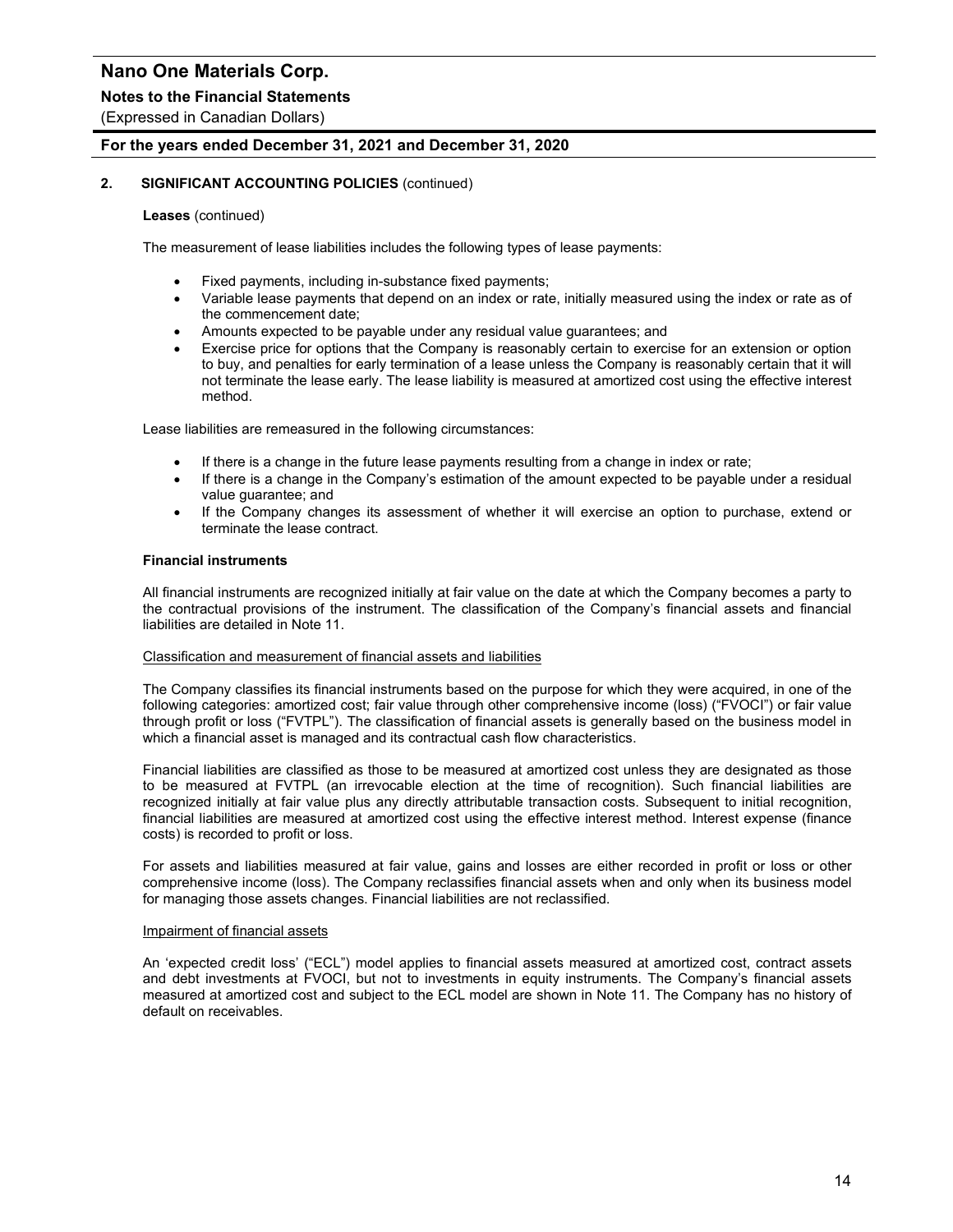#### **Notes to the Financial Statements**

(Expressed in Canadian Dollars)

#### **For the years ended December 31, 2021 and December 31, 2020**

#### **2. SIGNIFICANT ACCOUNTING POLICIES** (continued)

#### **Foreign currency translation**

Transactions in currencies other than the Canadian dollar are recorded at exchange rates prevailing on the dates of the transactions. At the end of each reporting period, monetary assets and liabilities denominated in foreign currencies are translated at the period end exchange rate while non-monetary assets and liabilities are translated at historical rates. Expenses are translated at the exchange rates approximating those in effect on the date of the transactions. Exchange gains and losses arising on translation are included in profit or loss.

#### **Cash and cash equivalents and short-term investments**

Cash is comprised of cash on hand and demand deposits. Cash equivalents are high-interest savings accounts (see details on the management of capital in Note 10), and short-term, fixed interest rate bearing, highly-liquid investments that are readily convertible to known amounts of cash and which are subject to an insignificant risk of changes in values.

Short-term investments are non-redeemable, fixed interest rate bearing investments with original maturities of twelve months or less. Short-term investments are not readily converted into cash and are held for investment purposes to maturity.

#### **Income taxes**

Income tax is recognized in profit or loss except to the extent that it relates to items recognized directly in shareholders' equity, in which case it is recognized in shareholders' equity. Current tax expense is the expected tax payable on the taxable income for the year, using tax rates enacted or substantively enacted at year end, adjusted for amendments to tax payable with regards to previous years.

Deferred tax is recognized in respect of temporary differences between the carrying amounts of assets and liabilities for financial reporting purposes and the amounts used for taxation purposes. The amount of deferred tax provided is based on the expected manner of realization or settlement of the carrying amount of assets and liabilities, using tax rates enacted or substantively enacted at the end of the reporting year, applicable to the year of expected realization or settlement. A deferred tax asset is recognized only to the extent that it is probable that future taxable profits will be available against which the asset can be utilized.

Deferred tax assets and liabilities are offset when there is a legally enforceable right to set off current tax assets against current tax liabilities and when they relate to income taxes levied by the same taxation authority and the Company intends to settle its current tax assets and liabilities on a net basis.

#### **Earnings (loss) per share**

The Company presents basic and diluted earnings (loss) per share ("EPS") data for its common shares. Basic EPS is calculated by dividing the profit or loss attributable to common shareholders of the Company by the weighted average number of common shares outstanding during the period. Diluted EPS is determined by dividing the profit or loss attributable to common shareholders by the weighted average number of common shares outstanding, adjusted for the effects of all potential dilutive common shares related to outstanding stock options and warrants issued by the Company for the years presented, except if their inclusion proves to be anti-dilutive.

#### **Standards issued but not yet effective**

Certain pronouncements have been issued by the IASB or IFRIC that are effective for accounting periods beginning on or after January 1, 2022. The Company has reviewed these updates and determined that none are applicable or consequential to the Company and have been excluded from discussion within these significant accounting policies. Additionally, there were no new standards adopted by the Company during the year ended December 31, 2021.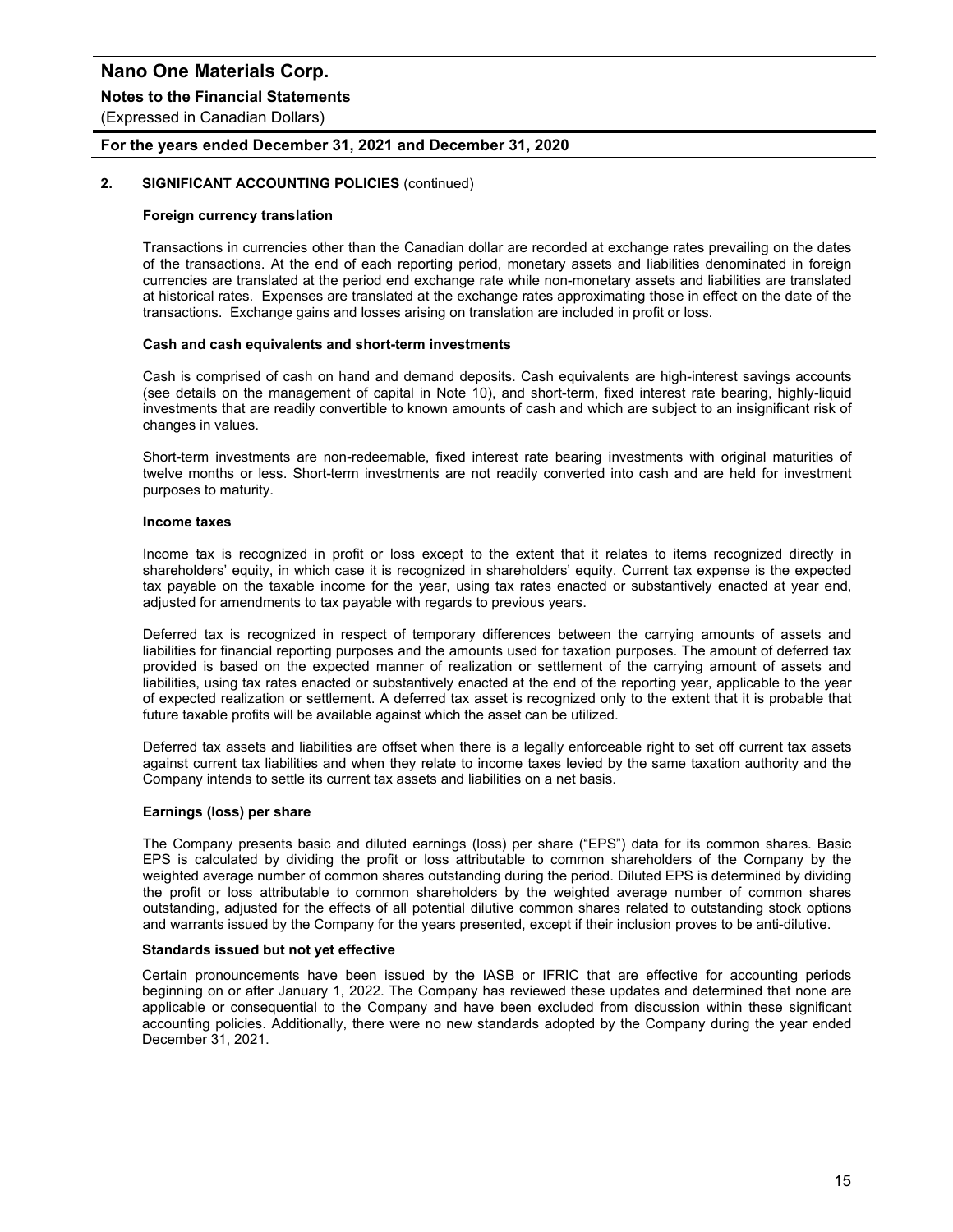#### **Notes to the Financial Statements**

(Expressed in Canadian Dollars)

#### **For the years ended December 31, 2021 and December 31, 2020**

#### **3. RECEIVABLES, PREPAYMENTS, AND DEPOSITS**

Receivables consist of the following:

|                                        | December 31, | December 31, |
|----------------------------------------|--------------|--------------|
|                                        | 2021         | 2020         |
|                                        |              | \$           |
| Accrued government assistance (Note 6) | 47.652       | 4,986        |
| Interest receivable                    | 231          | 235          |
| Prepaid expenses                       | 285,697      | 41,950       |
| Research cost recoveries               | 308,267      |              |
| Sales tax recoverable                  | 55,335       | 90.564       |
| Subscriptions receivable               |              | 266,250      |
|                                        | 697,182      | 403.985      |

As at December 31, 2020, subscriptions receivable represented amounts received and held by the Company's transfer agent for common shares issued on the exercise of warrants that occurred before December 31, 2020. The amounts were collected in full during the year ended December 31, 2021.

#### **Research cost recoveries and receivables**

In December 2020, the Company entered into a Cathode Evaluation Agreement with an American-based multinational auto manufacturer ("USCo") to jointly evaluate the performance and commercial benefit of the Company's patented process for nickel-rich and cobalt-free cathode materials in lithium-ion batteries for electric vehicle applications. During the year ended December 31, 2021, the Company recognized cost recoveries of \$387,647 (2020 - \$nil) in connection with this arrangement, of which \$308,267 was receivable as at December 31, 2021. The parties are continuing work under this arrangement.

In May 2021, the Company entered into a Co-Development Agreement with CBMM Technology Suisse SA ("CBMM"), a niobium producer to co-develop niobium coated battery cathode materials with CBMM. During the year ended December 31, 2021, the Company recognized and received cost recoveries of \$226,800 in connection with this arrangement. The parties are continuing work under this arrangement.

In May 2020, the Company concluded a work program with a Global OEM (Original Equipment Manufacturer) (the "OEM Partner") to jointly evaluate processes and innovative cathode materials for high energy density lithium-ion batteries in automotive applications. Over the course of the work program, the Company recovered total costs of \$541,896.

During the years ended December 31, 2021 and December 31, 2020, the Company accrued or received the following research cost recoveries within research expenses, net:

|                           | December 31,<br>2021     | December 31,<br>2020     |
|---------------------------|--------------------------|--------------------------|
|                           |                          | Œ                        |
| <b>USCo</b>               | 387,647                  | $\overline{\phantom{0}}$ |
| <b>CBMM</b>               | 226,800                  | -                        |
| <b>OEM Partner</b>        | $\overline{\phantom{a}}$ | 185,552                  |
| Other recoveries received | $\overline{\phantom{a}}$ | 56,679                   |
|                           | 614.447                  | 242,231                  |

Deposits consist of the following:

|                                    | December 31, | December 31, |
|------------------------------------|--------------|--------------|
|                                    | 2021         | 2020         |
|                                    |              |              |
| Deposits on property and equipment | 93.000       | 229.364      |
| Security and other deposits        | 65.691       | 58,565       |
|                                    | 158,691      | 287,929      |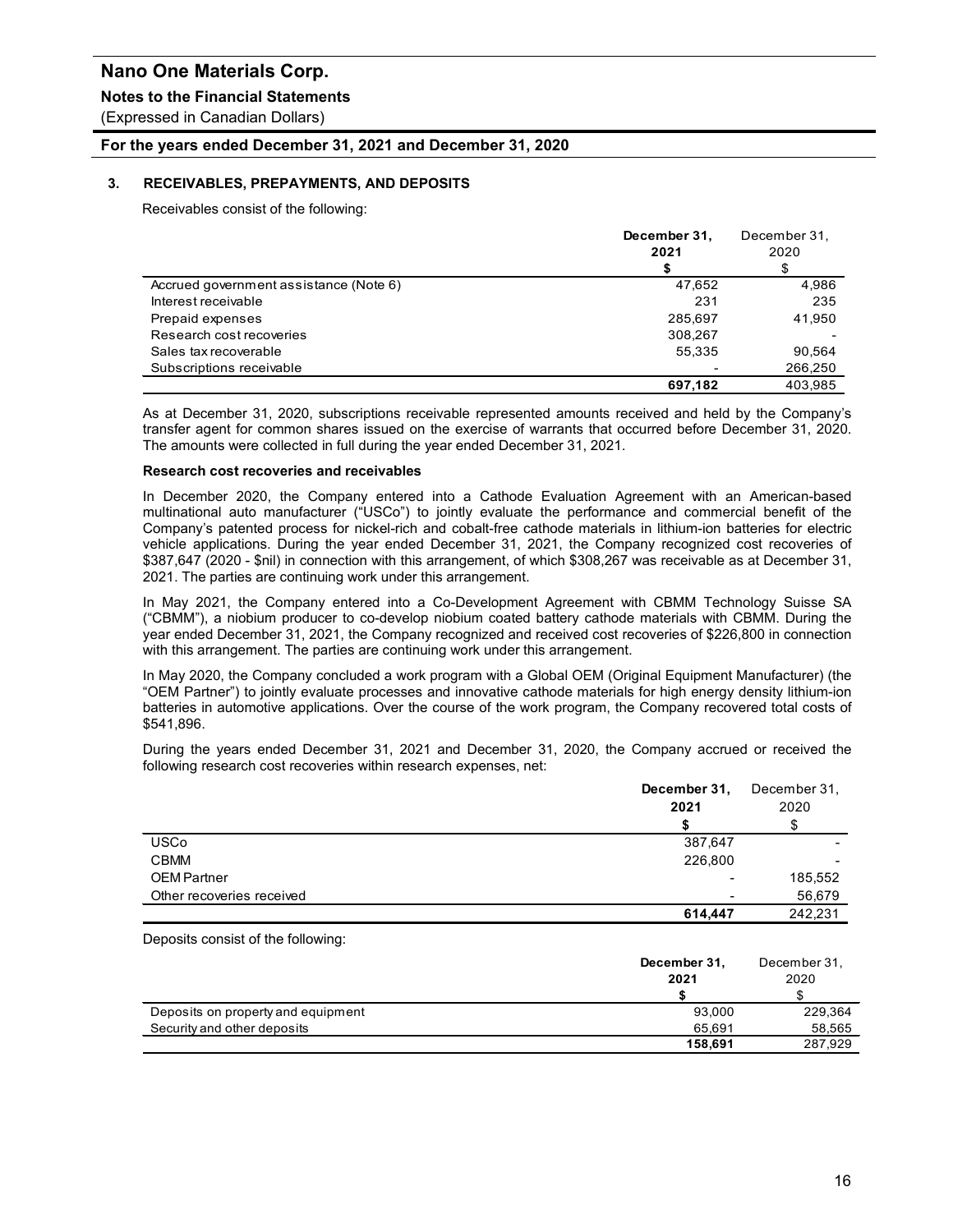#### **Notes to the Financial Statements**

(Expressed in Canadian Dollars)

#### **For the years ended December 31, 2021 and December 31, 2020**

#### **4. PROPERTY AND EQUIPMENT**

|     |                                 | Research and<br>development<br>equipment<br>S | Pilot<br>plant<br>\$ | Right-of-use<br>assets<br>\$ | Computer<br>equipment and<br>software<br>\$ | Leasehold<br>improvements<br>\$ | Total<br>\$ |
|-----|---------------------------------|-----------------------------------------------|----------------------|------------------------------|---------------------------------------------|---------------------------------|-------------|
|     |                                 |                                               |                      |                              |                                             |                                 |             |
|     | Cost<br>December 31, 2019       | 883,320                                       | 1,958,664            | 285,552                      | 148,644                                     |                                 | 3,276,180   |
| (1) | Additions, net                  | 240.379                                       | 91,266               | 566.900                      | 14,647                                      | 76,617                          | 989,809     |
|     | December 31, 2020               | 1,123,699                                     | 2,049,930            | 852,452                      | 163.291                                     | 76.617                          | 4,265,989   |
|     |                                 |                                               |                      |                              |                                             |                                 |             |
|     | <b>Accumulated depreciation</b> |                                               |                      |                              |                                             |                                 |             |
|     | December 31, 2019               | 523,787                                       | 1,828,014            | 76.133                       | 80,258                                      |                                 | 2,508,192   |
|     | Depreciation                    | 86.082                                        | 36.214               | 120.177                      | 25,751                                      | 4,617                           | 272,841     |
|     | December 31, 2020               | 609.869                                       | 1,864,228            | 196.310                      | 106,009                                     | 4.617                           | 2,781,033   |
|     | Cost                            |                                               |                      |                              |                                             |                                 |             |
|     | December 31, 2020               | 1,123,699                                     | 2,049,930            | 852.452                      | 163,291                                     | 76,617                          | 4,265,989   |
| (1) | Additions, net                  | 444.892                                       | 116.974              | 205.300                      | 74,393                                      | 172.255                         | 1,013,814   |
|     | December 31, 2021               | 1,568,591                                     | 2,166,904            | 1,057,752                    | 237,684                                     | 248,872                         | 5,279,803   |
|     |                                 |                                               |                      |                              |                                             |                                 |             |
|     | <b>Accumulated depreciation</b> |                                               |                      |                              |                                             |                                 |             |
|     | December 31, 2020               | 609.869                                       | 1.864.228            | 196,310                      | 106,009                                     | 4.617                           | 2,781,033   |
| (2) | Depreciation                    | 295,516                                       | 114,516              | 166,964                      | 38.839                                      | 58,877                          | 674,712     |
|     | December 31, 2021               | 905,385                                       | 1,978,744            | 363,274                      | 144.848                                     | 63.494                          | 3,455,745   |
|     | Net book value                  |                                               |                      |                              |                                             |                                 |             |
|     | December 31, 2020               | 513,830                                       | 185,702              | 656,142                      | 57,282                                      | 72,000                          | 1,484,956   |
|     | December 31, 2021               | 663.206                                       | 188,160              | 694.478                      | 92,836                                      | 185.378                         | 1,824,058   |

(1) Additions, net for the years ended December 31, 2021 and December 31, 2020 were reduced by the amortization of deferred government assistance as follows (Note 6):

| Year ended December 31, 2021             | Research and<br>development<br>equipment | Pilot<br>plant | Right-of-use<br>assets | Computer<br>equipment and<br>software | Leasehold<br>improvements | Total     |
|------------------------------------------|------------------------------------------|----------------|------------------------|---------------------------------------|---------------------------|-----------|
| Deferred government assistance amortized | 297,045                                  | 49,375         |                        | 42.792                                | 149,751                   | 538,963   |
|                                          | Research and                             |                |                        | Computer                              |                           |           |
|                                          | development                              | Pilot          | Right-of-use           | equipment and                         | Leasehold                 |           |
|                                          | equipment                                | plant          | assets                 | software                              | improvements              | Total     |
| Year ended December 31, 2020             |                                          |                |                        |                                       |                           |           |
| Deferred government assistance amortized | 689.715                                  | 252.969        |                        | 32.752                                | 227.168                   | 1.202.604 |

(2) Depreciation for the years ended December 31, 2021 and December 31, 2020 is allocated as follows:

|                                    | Depreciation | Research      |         |  |
|------------------------------------|--------------|---------------|---------|--|
|                                    | expense      | expenses, net | Total   |  |
|                                    |              |               |         |  |
| December 31, 2020                  |              |               |         |  |
| Research and development equipment |              | 86,082        | 86,082  |  |
| Pilot plant                        |              | 36,214        | 36,214  |  |
| Right-of-use assets                | 57,788       | 62,389        | 120,177 |  |
| Corporate equipment and software   | 25,751       |               | 25,751  |  |
| Leasehold improvements             |              | 4,617         | 4,617   |  |
|                                    | 83,539       | 189,302       | 272,841 |  |
| December 31, 2021                  |              |               |         |  |
| Research and development equipment |              | 295,516       | 295,516 |  |
| Pilot plant                        |              | 114.516       | 114,516 |  |
| Right-of-use assets                | 83,102       | 83,862        | 166.964 |  |
| Corporate equipment and software   | 38,839       |               | 38,839  |  |
| Leasehold improvements             | 3.204        | 55.673        | 58,877  |  |
|                                    | 125,145      | 549,567       | 674,712 |  |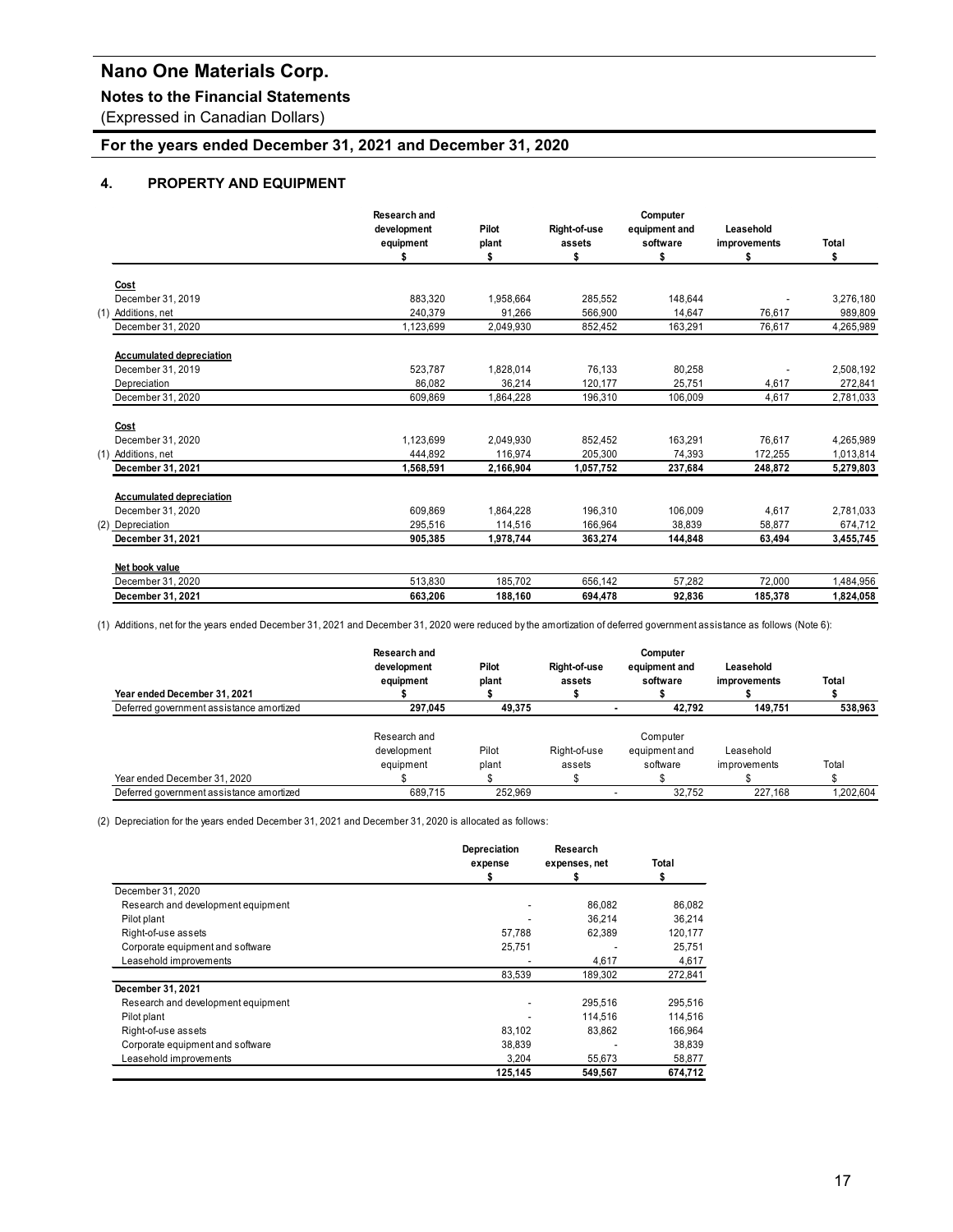#### **Notes to the Financial Statements**

(Expressed in Canadian Dollars)

#### **For the years ended December 31, 2021 and December 31, 2020**

#### **4. PROPERTY AND EQUIPMENT** (continued)

#### Right-of-use assets and Lease liabilities

The Company has agreements to lease office space, and laboratory facilities. The Company has determined that its lease contracts are leases as defined under IFRS 16 – *Leases* ("IFRS 16"). In analyzing the identified contracts, the Company applied the lessee accounting model pursuant to IFRS 16 and considered all of the facts and circumstances surrounding the inception of the contract (but not future events that are not likely to occur). Lease liabilities were calculated with a discount rate of 9%.

The Company has identified the following leases:

| Location    | Asset           | Type                              | Term of lease<br>at December 31, 2021<br>including extensions |
|-------------|-----------------|-----------------------------------|---------------------------------------------------------------|
| Burnaby, BC | <b>Building</b> | Corporate head office (main)      | 0.7 Years                                                     |
| Burnaby, BC | <b>Building</b> | Corporate head office (expansion) | 2.5 Years                                                     |
| Burnaby, BC | <b>Building</b> | Laboratory and pilot plant        | 6.7 Years                                                     |
| Burnaby, BC | <b>Building</b> | Laboratorv                        | 6.7 Years                                                     |

A reconciliation of the carrying amount of the lease liabilities as at December 31, 2021 and December 31, 2020 and changes during the years then ended is as follows:

|                                                         | December 31, | December 31. |
|---------------------------------------------------------|--------------|--------------|
|                                                         | 2021         | 2020         |
| Lease liabilities                                       | \$           | \$           |
| Beginning of year                                       | 710,073      | 253,395      |
| Additions                                               |              | 205,400      |
| Lease extension                                         | 205,300      | 361,500      |
| Lease payments                                          | (189, 944)   | (137, 594)   |
| Lease interest (finance costs)                          | 74,501       | 27,372       |
| End of year                                             | 799,930      | 710,073      |
| <b>Current portion of lease liabilities</b>             | 143,740      | 88,833       |
| Non-current portion of lease liabilities                | 656,190      | 621,240      |
| Maturity analysis - contractual undiscounted cash flows |              |              |
| Less than one year                                      | 207,724      | 150,011      |
| One to five years                                       | 588,536      | 476,866      |
| More than five years                                    | 194,328      | 310,925      |
| <b>Total undiscounted lease liabilities</b>             | 990,588      | 937,802      |

Short-term leases are leases with a lease term of twelve months or less. As at December 31, 2021, and December 31, 2020, the Company did not have any short-term leases. As at December 31, 2021, the Company included the available extension options on its leases within the measurement of the lease liabilities, and there were no leases with residual value guarantees.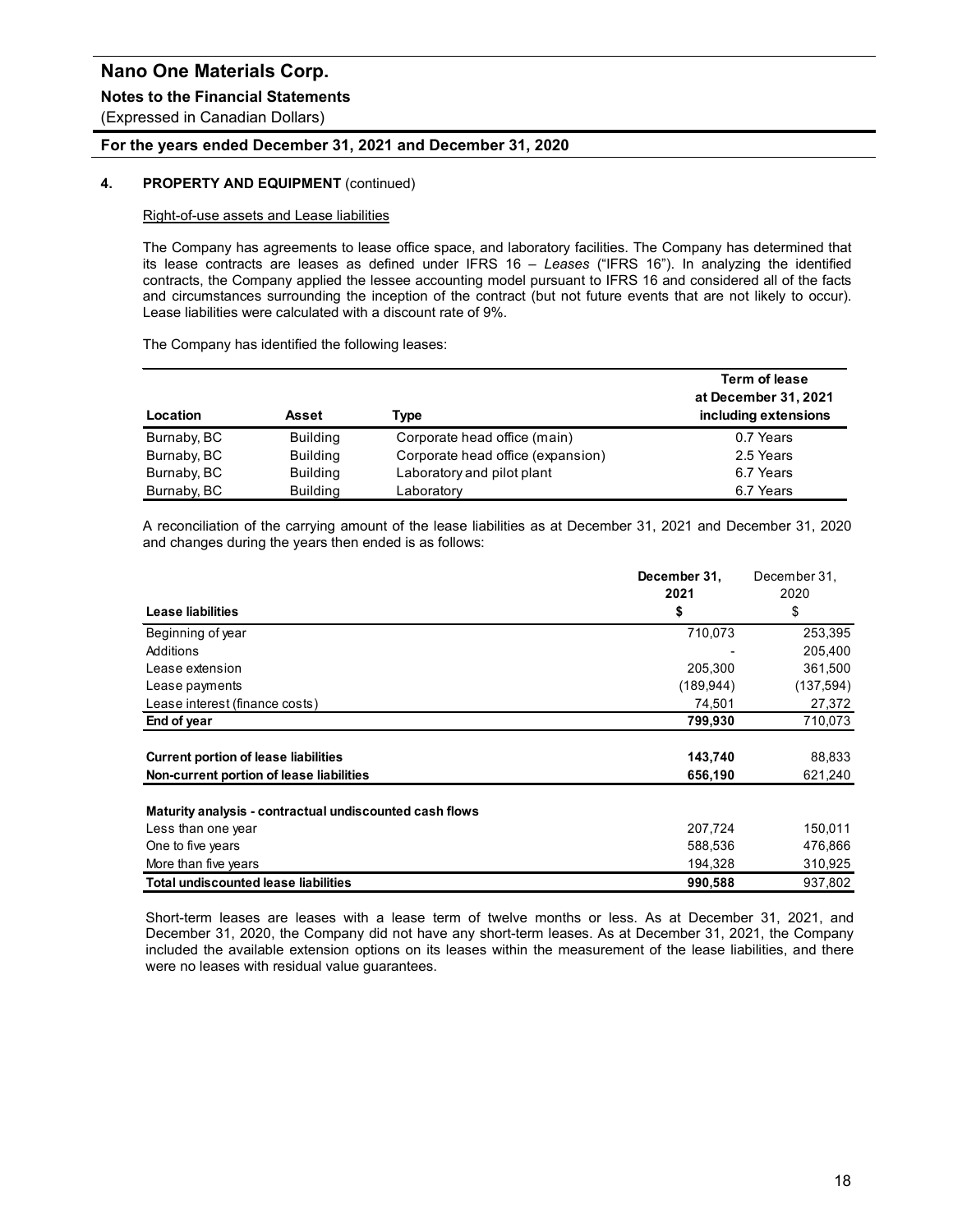#### **Notes to the Financial Statements**

(Expressed in Canadian Dollars)

#### **For the years ended December 31, 2021 and December 31, 2020**

#### **5. INTANGIBLE ASSETS**

As at December 31, 2021, intangible assets include twenty (20) (December 31, 2020 - sixteen (16)) issued patents associated with the Company's technology. These patents were issued by various jurisdictions including Canada, China, Japan, Korea, Taiwan, and the United States. The patents have expiries ranging between thirteen (13) to nineteen (19) years from the patent issuance date.

The amount capitalized as intangible assets represents only the patent issue costs. Application, renewal, and other costs are expensed to professional fees as incurred. The Company has several outstanding patent applications in which all associated costs have been expensed.

|                                         | <b>Issued</b> |
|-----------------------------------------|---------------|
|                                         | patents       |
|                                         | \$            |
|                                         |               |
| Cost                                    |               |
| December 31, 2019 and December 31, 2020 | 25,514        |
| <b>Accumulated amortization</b>         |               |
| December 31, 2019                       | 1,235         |
| Amortization                            | 1,576         |
| December 31, 2020                       | 2,811         |
| Cost                                    |               |
| December 31, 2020                       | 25,514        |
| Additions                               | 4,893         |
| December 31, 2021                       | 30,407        |
| <b>Accumulated amortization</b>         |               |
| December 31, 2020                       | 2,811         |
| Amortization                            | 1,888         |
| December 31, 2021                       | 4,699         |
| Net book value                          |               |
| December 31, 2020                       | 22,703        |
| December 31, 2021                       | 25,708        |
|                                         |               |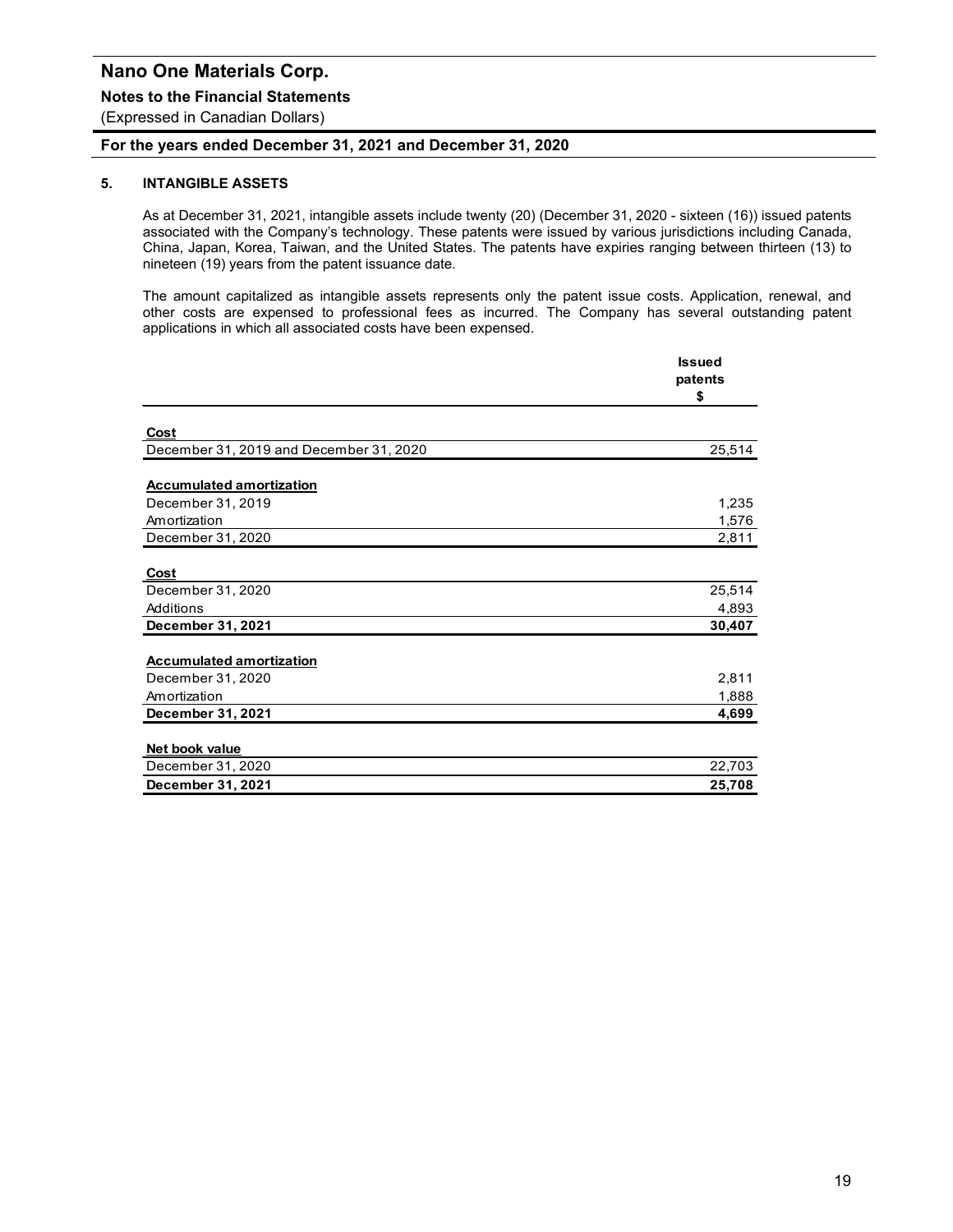#### **Notes to the Financial Statements**

(Expressed in Canadian Dollars)

#### **For the years ended December 31, 2021 and December 31, 2020**

#### **6. GOVERNMENT ASSISTANCE**

The Company receives funding from the Government of Canada for its research activities through various programs. During the years ended December 31, 2021 and December 31, 2020 the following amounts were received or accrued:

|     |                                                            | December 31.<br>2021 | December 31.<br>2020 |
|-----|------------------------------------------------------------|----------------------|----------------------|
|     | Grant cash proceeds received:                              |                      |                      |
| (1) | Sustainable Development Technology Canada (SDTC)           | 1,915,359            | 3,055,202            |
| (2) | Innovation Assistance Program (IAP)                        |                      | 241,225              |
| (2) | Automotive Supplier's Innovation Program (ASIP)            |                      | 217.446              |
| (2) | Industrial Research Assistance Program (NRC-IRAP)          | 33,372               | 182,285              |
| (2) | <b>Other Grants</b>                                        |                      | 2,700                |
|     |                                                            | 1,948,731            | 3,698,858            |
|     | Grant cash proceeds accrued:                               |                      |                      |
| (2) | Industrial Research Assistance Program (NRC-IRAP) (Note 3) | 47,652               |                      |

(1) See deferred government assistance below for allocation of SDTC for the years ended December 31, 2021 and December 31, 2020.

(2) Proceeds and accruals are recorded within research expenses, net.

#### **Deferred government assistance:**

As at December 31, 2021 and December 31, 2020, the deferred government assistance balances were in relation to SDTC Program #2 (below). Under the SDTC Program, the government assistance is received by the Company in advance of each project phase ("Milestone") to be completed. The Company records the receipt of SDTC grant instalments initially as a liability and amortizes the liability based on the percentage of required expenditures incurred for each Milestone.

A reconciliation of the carrying amount of the deferred government assistance as at December 31, 2021 and December 31, 2020, and changes during the years then ended are as follows:

|                                                  | December 31. | December 31, |
|--------------------------------------------------|--------------|--------------|
|                                                  | 2021         | 2020         |
| Deferred government assistance (SDTC Program #2) |              |              |
| Beginning of year                                | 821.256      | 676.373      |
| Additions - receipt of SDTC grant proceeds       | 1.652.859    | 2.805.202    |
| Amortization                                     | (2,455,157)  | (2,660,319)  |
| End of year                                      | 18.958       | 821.256      |

(1) Amortization of deferred government assistance is allocated as follows:

|                                 | December 31,<br>December 31. |           |
|---------------------------------|------------------------------|-----------|
|                                 | 2021                         | 2020      |
|                                 |                              |           |
| Property and equipment (Note 4) | 538.963                      | 1,202,604 |
| Professional fees, net          | 159.889                      | 174.470   |
| Salaries and benefits, net      | 295.870                      | 151.461   |
| Research expenses, net          | 1.460.435                    | 1,131,784 |
|                                 | 2,455,157                    | 2.660.319 |

Effective May 31, 2021, the Company completed Milestone 2. As at December 31, 2021, the Company has received the Milestone 3 funds totalling \$1,652,859 representing the aggregate of SDTC and British Columbia Innovative Clean Energy, Mines and Petroleum Resources ("BC-ICE") contributions.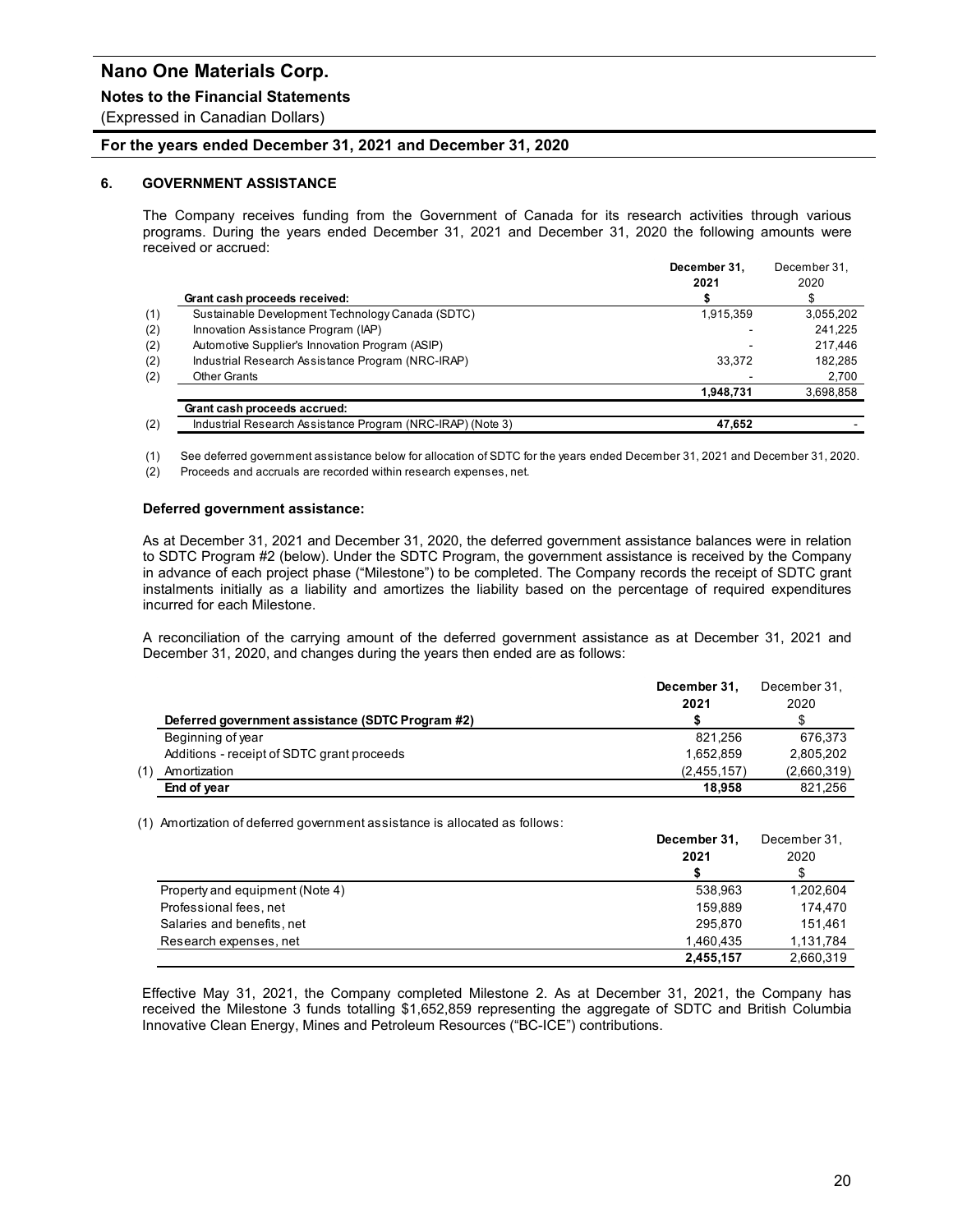#### **Notes to the Financial Statements**

(Expressed in Canadian Dollars)

#### **For the years ended December 31, 2021 and December 31, 2020**

#### **6. GOVERNMENT ASSISTANCE** (continued)

#### **Sustainable Development Technology Canada ("SDTC"):**

#### SDTC Program #2 (active):

In 2019, the Company executed a contribution agreement with SDTC for a non-repayable grant in respect of the Company's "Scaling Advanced Battery Materials" project. The SDTC Program #2 grant is for up to \$8,545,500 (\$5,944,376 received as at December 31, 2021) which includes BC-ICE contributions (discussed below). SDTC Program #2 is estimated to conclude in June 2024.

Initially, the non-repayable grant was for up to \$5,000,000 and was increased to \$5,512,500 upon receiving two additional one-time non-repayable grants of \$250,000 and \$262,500 from SDTC in relation to COVID-19 pandemic relief during the years ended December 31, 2020 and December 31, 2021, respectively. In May 2020, the BC-ICE fund confirmed it would contribute \$3,033,000 to the SDTC Program #2 (which is included in the \$8,545,500 discussed above). The funds are non-repayable, and the Company will receive the funds in alignment with the SDTC grant.

The funds from SDTC Program #2 are payable to the Company in five (5) instalments including the release of a final 10% hold-back to the Company upon satisfactory review and approval of the project by SDTC. The instalments from SDTC are to be paid to the Company at the beginning of each of the four (4) Milestones. Each instalment payment is subject to the Company meeting the specific project Milestones and having available cash resources to match each instalment from SDTC.

During the year ended December 31, 2021, the Company received a total of \$1,915,359 (2020 - \$3,055,202) which includes \$262,500 in relation to a COVID-19 pandemic relief payment, and \$1,652,859 for Milestone 3 funding from SDTC and BC-ICE, in aggregate (2020 - \$2,805,202 of which \$2,214,490 and \$590,712 related to Milestone 2 and Milestone 1 catch-up payments by BC-ICE, respectively).

#### **National Research Council of Canada's Industrial Research Assistance Program ("NRC-IRAP"):**

In aggregate, the Company received net proceeds form NRC-IRAP of \$33,372 (2020 - \$182,285) and accrued \$47,652 within receivables (subsequently received) during the year ended December 31, 2021 as detailed below.

#### NRC-IRAP Program #5 (completed):

In 2018, the Company executed an agreement with NRC-IRAP for non-repayable contributions to the Company totalling \$325,255 over the course of the program, for the development of coatings for high durability lithium-ion battery cathodes. Under the terms of the agreement, NRC-IRAP reimbursed the Company for 80% of salaries paid to employees involved in this project. The NRC-IRAP Program #5 concluded in October 2020.

During the year ended December 31, 2021, the Company repaid \$3,408 to NRC-IRAP for an overclaim that occurred during the year ended December 31, 2020. Additionally, the Company reversed \$4,986 from government assistance income (within research expenses, net due to an over accrual during the year ended December 31, 2020. During the year ended December 31, 2020, the Company received \$182,285 in connection with this grant.

#### Youth Internship Contribution Agreement (completed subsequently)

In May 2021, the Company entered into two Youth Internship Contribution Agreements with NRC-IRAP for up to an aggregate maximum reimbursement of \$72,000 in Company salaries through to January 31, 2022.

During the year ended December 31, 2021, the Company received \$36,780 (2020 - \$nil) from NRC-IRAP, and accrued \$16,335 (2020 - \$nil) within receivables (subsequently received).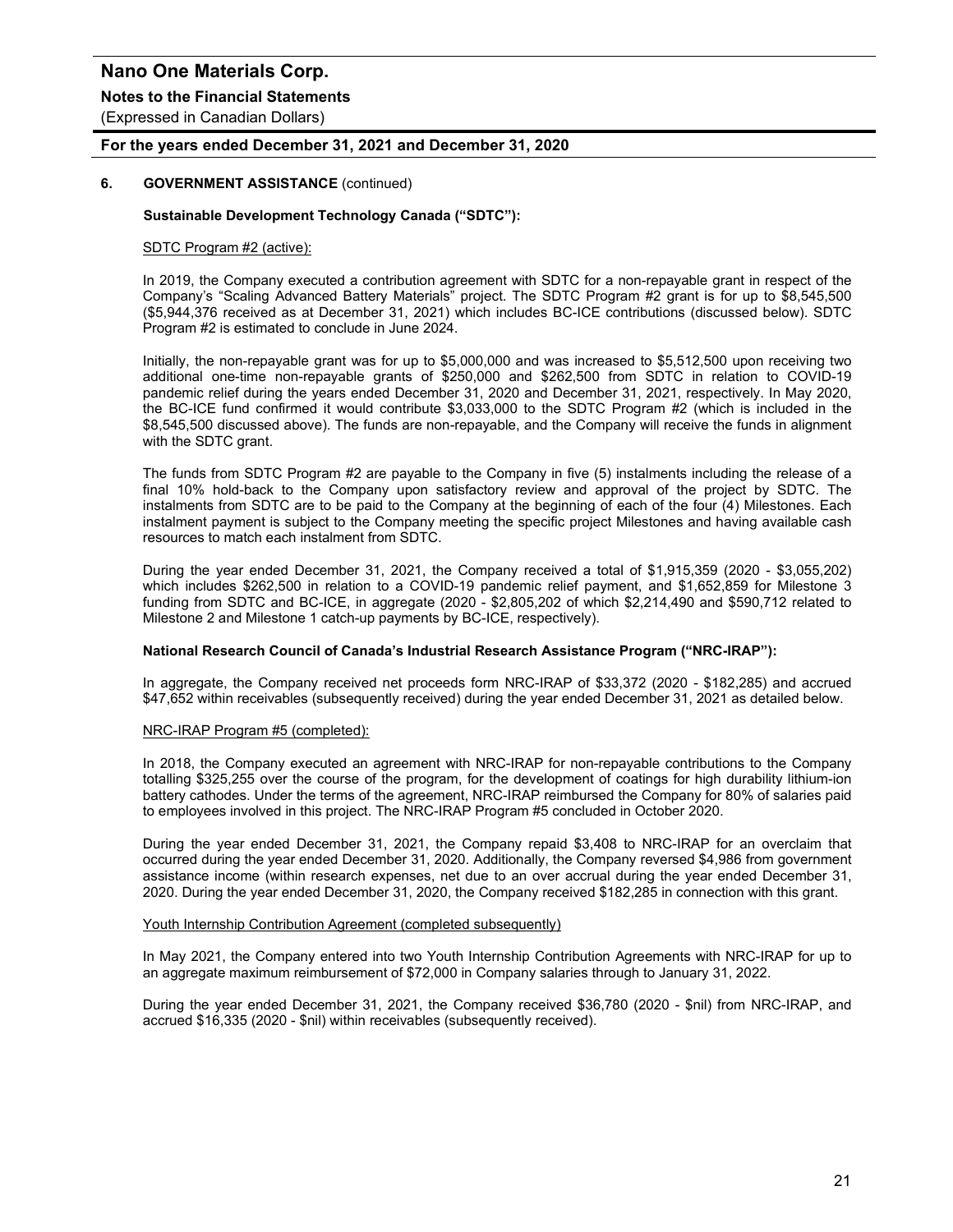#### **Notes to the Financial Statements**

(Expressed in Canadian Dollars)

#### **For the years ended December 31, 2021 and December 31, 2020**

#### **6. GOVERNMENT ASSISTANCE** (continued)

#### NRC-IRAP Program #6 (active):

In December 2021, the Company executed an agreement with NRC-IRAP for non-repayable contributions to the Company totaling up to \$404,000 over the course of the program through to June 2023. The scope of the program is research into cost optimization of the Company's patented process for the manufacture of cathode active materials and specifically the use of metal feedstocks and thermal processing methods. Under the terms of the agreement, NRC-IRAP will reimburse the Company for 80% of salaries paid to employees involved in this project.

During the year ended December 31, 2021, the Company accrued \$31,317 (2020 - \$nil) within receivables (subsequently received) from NRC-IRAP in connection with this grant.

#### Innovation Assistance Program ("IAP") from NRC-IRAP:

Effective April 1, 2020, the Company executed an agreement with IAP which provided the Company with nonrepayable contributions totalling \$241,225 as COVID-19 pandemic relief payments relating to the Company's development of coatings for high durability lithium-ion battery cathodes. Under the terms of the agreement, IAP reimbursed the Company for 100% of salaries paid to Company employees involved in this project through to June 24, 2020.

During the year ended December 31, 2020, \$241,225 was received representing a one-time occurrence in relation to COVID-19 pandemic relief, no further amounts are due from this program.

#### **Automotive Supplier's Innovation Program – a program of Innovation, Science and Economic Development Canada (ISED) ("ASIP") (completed):**

In 2016, the Company executed an agreement with ASIP which provided the Company with non-repayable contributions totalling \$1,950,952 in relation to the preparation, design, construction, optimization, and operation of its pilot plant. The ASIP program concluded in June 2020.

During the year ended December 31, 2020, the Company received the final payment of \$217,446 in connection with this grant.

#### **Other Grants:**

During the year ended December 31, 2021, no amounts were received for training and employment grants (2020 - \$2,700).

The cumulative amounts of grant funding received since January 1, 2014 from the Government of Canada are as follows:

|                                                        | December 31, | December 31, |
|--------------------------------------------------------|--------------|--------------|
|                                                        | 2021         | 2020         |
|                                                        |              | S            |
| Sustainable Development Technology Canada (SDTC)       | 8.025.672    | 6.110.313    |
| Automotive Supplier's Innovation Program (ASIP)        | 1,950,952    | 1,950,952    |
| Industrial Research Assistance Program (NRC-IRAP)      | 828,338      | 794.966      |
| Innovation Assistance Program (IAP) (from NRC-IRAP)    | 241.225      | 241,225      |
| Scientific Research & Experimental Development (SR&ED) | 98,661       | 98.661       |
| <b>Other Grants</b>                                    | 80,059       | 80,059       |
|                                                        | 11.224.907   | 9,276,176    |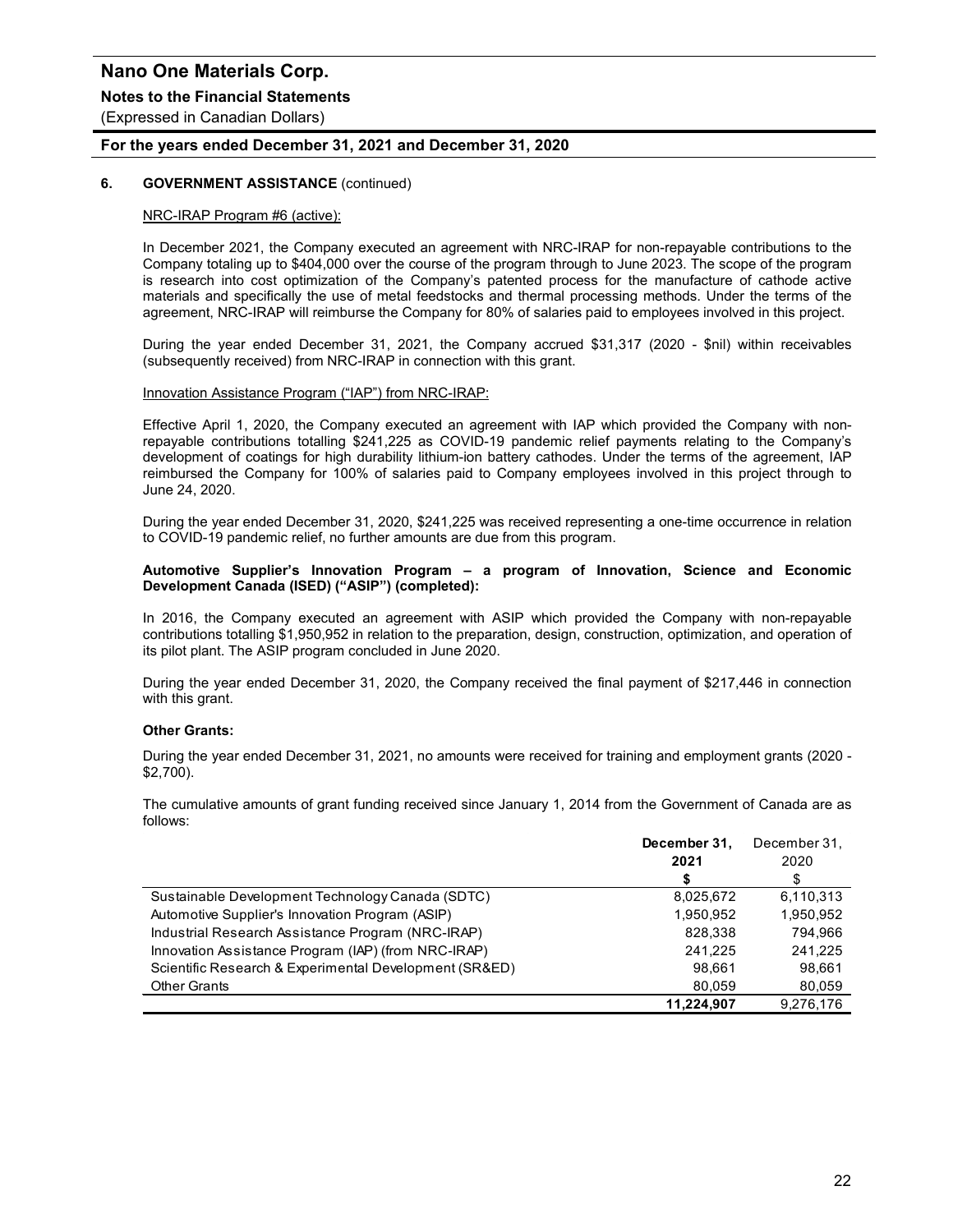#### **Notes to the Financial Statements**

(Expressed in Canadian Dollars)

#### **For the years ended December 31, 2021 and December 31, 2020**

#### **7. SHARE CAPITAL AND RESERVES**

The authorized share capital of the Company consists of unlimited common shares without par value. All issued common shares are fully paid.

#### **Share capital**

#### **Transactions for the issuance of share capital during the year ended December 31, 2021:**

a) On April 1, 2021, the Company completed a short-form prospectus financing consisting of the issuance of 5,405,000 common shares at a price of \$5.35 per share for gross proceeds of \$28,916,750.

An underwriters' cash commission totalling \$1,735,005 was paid upon closing of the offering, plus legal, filing and other fees of \$270,371. Additionally, the Company issued 324,999 finders' (underwriters') warrants exercisable at \$5.35 until April 1, 2022 having a fair value on issuance of \$641,100. These share issue costs were recorded as a reduction of share capital.

- b) Upon the exercise of stock options, 369,125 common shares were issued at prices between \$0.38 and \$2.81 per share, for proceeds of \$436,995. In addition, \$239,824 representing the fair value of the stock options granted and vested was re-allocated from reserves to share capital.
- c) Upon the exercise of warrants, 1,516,440 common shares were issued at prices between \$1.60 and \$3.55 per share, for proceeds of \$4,445,480. In addition, \$480,949 representing the fair value of certain of the warrants on initial issuance was re-allocated from reserves to share capital.

#### **Transactions for the issuance of share capital during the year ended December 31, 2020:**

d) On February 21, 2020, the Company completed a non-brokered private placement consisting of the issuance of 9,565,000 units at a price of \$1.15 per unit for gross proceeds of \$10,999,750 (\$10,381,392 net proceeds after deducting cash finders' fees and expenses). Each unit consisted of one common share and one-half of a common share purchase warrant with each whole warrant exercisable into one common share at an exercise price of \$1.60 until February 21, 2023. The residual value of the warrants attached to the units was determined to be \$nil.

Cash finders' fees totalling \$557,221 and legal fees of \$61,137, were incurred in respect of the placement. Additionally, the Company issued 467,740 finders' warrants exercisable at \$1.60 until February 21, 2023, having a fair value of \$281,300. The Company recorded the fair value of the warrants issued using the Black-Scholes option pricing model. These share issue costs were recorded as a reduction of share capital.

- e) Upon the exercise of stock options, 2,724,100 common shares were issued at prices between \$0.25 and \$2.52 per share, for proceeds of \$1,157,725. In addition, \$871,444 representing the fair value of the stock options granted and vested was re-allocated from reserves to share capital.
- f) Upon the exercise of warrants, 3,396,494 common shares were issued at prices between \$1.60 and \$3.55 per share, for proceeds of \$5,917,270. In addition, \$261,312 representing the fair value of certain of the warrants on initial issuance was re-allocated from reserves to share capital.
- g) On October 29, 2020, the Company completed a short-form prospectus financing consisting of the issue of 5,282,900 units at a price of \$2.72 per unit for gross proceeds of \$14,369,488 (\$13,118,991 net proceeds after deducting cash finders' fees and expenses). Each unit consisted of one common share and one-half of a common share purchase warrant with each whole warrant exercisable into one common share at an exercise price of \$3.55 until October 29, 2022. The residual value of the warrants attached to the units was determined to be \$369,803.

Cash finders' and corporate finance fees totalling \$938,018 were paid to the agents upon closing of the offering. Additionally, legal, transfer agent and filing and other fees of \$312,479, were incurred in respect of the offering. Additionally, the Company issued 422,632 finders' (brokers') warrants exercisable at \$2.72 until October 29, 2022, having a fair value of \$392,000. These share issue costs were recorded as a reduction of share capital. Additionally, the Company issued 79,242 common shares to the agents with a fair value of \$215,538 (\$2.72 per share) as a corporate finance fee. The issuance of these common shares had a net \$nil effect on share capital as it was recorded as a share issue cost reduction to share capital.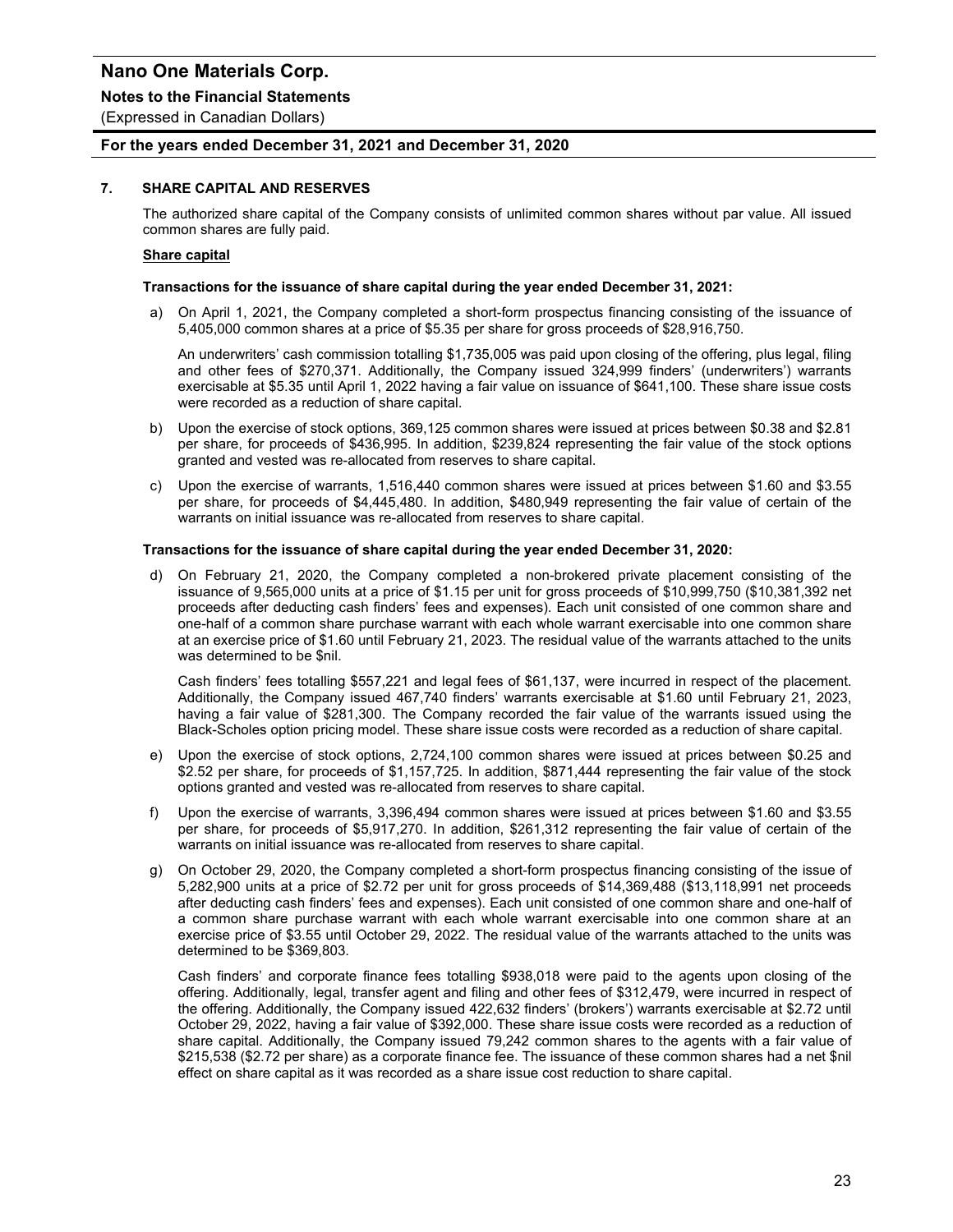#### **Notes to the Financial Statements**

(Expressed in Canadian Dollars)

#### **For the years ended December 31, 2021 and December 31, 2020**

#### **7. SHARE CAPITAL AND RESERVES** (continued)

#### **Reserves**

The Company has an Omnibus Equity Incentive Plan (the "Equity Plan") effective October 2021, which superseded a previous stock option plan. The Equity Plan provides for the grant of stock options, RSUs, DSUs, and performance share units ("PSUs"). Under the Equity Plan, the maximum number of equity-based awards issued cannot exceed 10% of the Company's currently issued and outstanding common shares. Additionally, RSUs are required to be settled by December 31 in the third year following the year of grant ("Expiry date"), whereas DSUs are settled once the awardee retires or departs.

#### **Stock options**

In accordance with the Equity Plan, the exercise price of each stock option shall not be less than the discounted market price of the Company's common shares as calculated on the date immediately prior to the date of grant. The stock options can be granted for a maximum term of ten years, and vest at the discretion of the Board of Directors. These terms remain consistent from the former stock option plan.

A summary of the status of the Company's stock options as at December 31, 2021 and December 31, 2020, and changes during the years then ended is as follows:

|                                        | Year ended<br>December 31, 2021 |                  | Year ended  |                   |
|----------------------------------------|---------------------------------|------------------|-------------|-------------------|
|                                        |                                 |                  |             | December 31, 2020 |
|                                        |                                 | Weighted average |             | Weighted average  |
|                                        | Options                         | exercise price   | Options     | exercise price    |
|                                        | #                               |                  | #           |                   |
| Options outstanding, beginning of year | 4,604,075                       | 1.66             | 5,843,425   | 0.86              |
| Granted                                | 2,143,950                       | 4.85             | 1,502,250   | 2.53              |
| Exercised                              | (369, 125)                      | 1.18             | (2,724,100) | 0.42              |
| Cancelled                              | (41,850)                        | 2.84             | (17,500)    | 1.25              |
| Options outstanding, end of year       | 6,337,050                       | 2.76             | 4.604.075   | 1.66              |

As at December 31, 2021, the Company has stock options outstanding and exercisable as follows:

|     | Options     | Options     | Exercise |                    |
|-----|-------------|-------------|----------|--------------------|
|     | outstanding | exercisable | price    | Expiry date        |
|     | #           | #           | \$       |                    |
| (1) | 25,000      | 25,000      | 0.70     | March 10, 2022     |
|     | 50,000      | 50,000      | 1.08     | September 13, 2022 |
|     | 150,000     | 150,000     | 1.14     | January 3, 2023    |
|     | 210,575     | 210,575     | 1.57     | July 12, 2023      |
|     | 1,347,625   | 1,347,625   | 2.52     | July 20, 2023      |
|     | 25,000      | 25,000      | 2.81     | September 8, 2023  |
|     | 2,375,000   | 2,375,000   | 1.28     | November 12, 2023  |
|     | 15,000      | 15,000      | 3.05     | December 4, 2023   |
|     | 1,366,750   | 1,140,000   | 5.10     | February 1, 2024   |
|     | 52,100      |             | 5.26     | February 25, 2024  |
|     | 40,000      | 10,000      | 4.90     | June 7, 2024       |
|     | 40,000      | 10,000      | 3.62     | October 5, 2024    |
|     | 240,000     |             | 3.14     | December 2, 2024   |
|     | 400,000     |             | 5.10     | February 1, 2026   |
|     | 6,337,050   | 5,358,200   |          |                    |

(1) These options were exercised subsequent to December 31, 2021 (Note 14).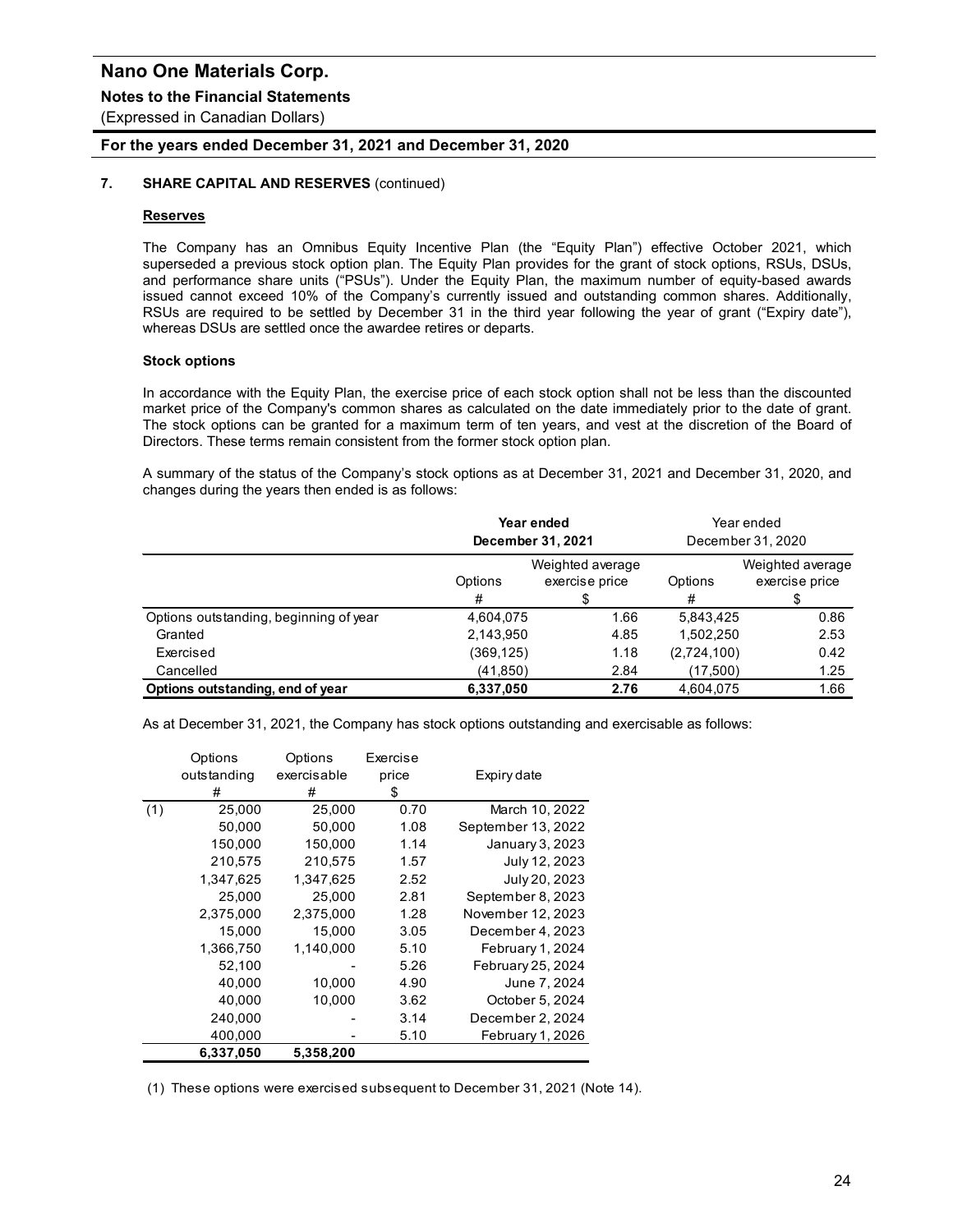#### **Notes to the Financial Statements**

(Expressed in Canadian Dollars)

#### **For the years ended December 31, 2021 and December 31, 2020**

#### **7. SHARE CAPITAL AND RESERVES** (continued)

#### **Stock options** (continued)

The following table summarizes the above information about the stock options outstanding as at December 31, 2021:

| Exercise      |           |                | Weighted average Weighted average |
|---------------|-----------|----------------|-----------------------------------|
| prices        | Options   | remaining life | exercise price                    |
| \$            | #         | (years)        |                                   |
| $0.70 - 1.57$ | 2,810,575 | 1.8            | 1.29                              |
| $2.52 - 3.62$ | 1,667,625 | 1.8            | 2.64                              |
| $4.90 - 5.26$ | 1,858,850 | 2.5            | 5.10                              |
|               | 6,337,050 | 2.0            | 2.76                              |

The Company recorded the fair value of the stock options granted during the years ended December 31, 2021 and December 31, 2020 using the Black-Scholes option pricing model. The fair value is particularly impacted by the Company's stock price volatility. The fair values were determined using the following weighted average assumptions:

|                                                      |    | December 31, |    | December 31. |
|------------------------------------------------------|----|--------------|----|--------------|
|                                                      |    | 2021         |    | 2020         |
| Risk-free interest rate                              |    | 0.4%         |    | 0.3%         |
| Expected life of stock options (years)               |    | 3.4          |    | 3.0          |
| Historical volatility                                |    | 73.6%        |    | 71.4%        |
| Dividend rate                                        |    | $0\%$        |    | $0\%$        |
| Weighted average fair value per stock option granted | S. | 2.43         | -S | 1.18         |

The total share-based payments expense for the year ended December 31, 2021 was \$4,385,894 (2020 - \$1,651,930), of which \$4,269,158 (2020 - \$1,651,930) is attributable to stock options that vested during the year then ended.

During the year ended December 31, 2020, the Company granted 15,000 stock options with a fair value of \$15,000 in lieu of cash to a service provider for leasehold improvements. The fair value was capitalized to property and equipment.

During the year ended December 31, 2021, 41,850 unvested stock options were cancelled upon certain employees leaving employment of the Company. As a result, the original share-based payments expense of \$55,702 was reversed from reserves and credited to deficit.

During the year ended December 31, 2020, 17,500 stock options were cancelled upon termination of consulting contracts. As a result, the original share-based payments expense of \$14,013 was reversed from reserves and credited to deficit.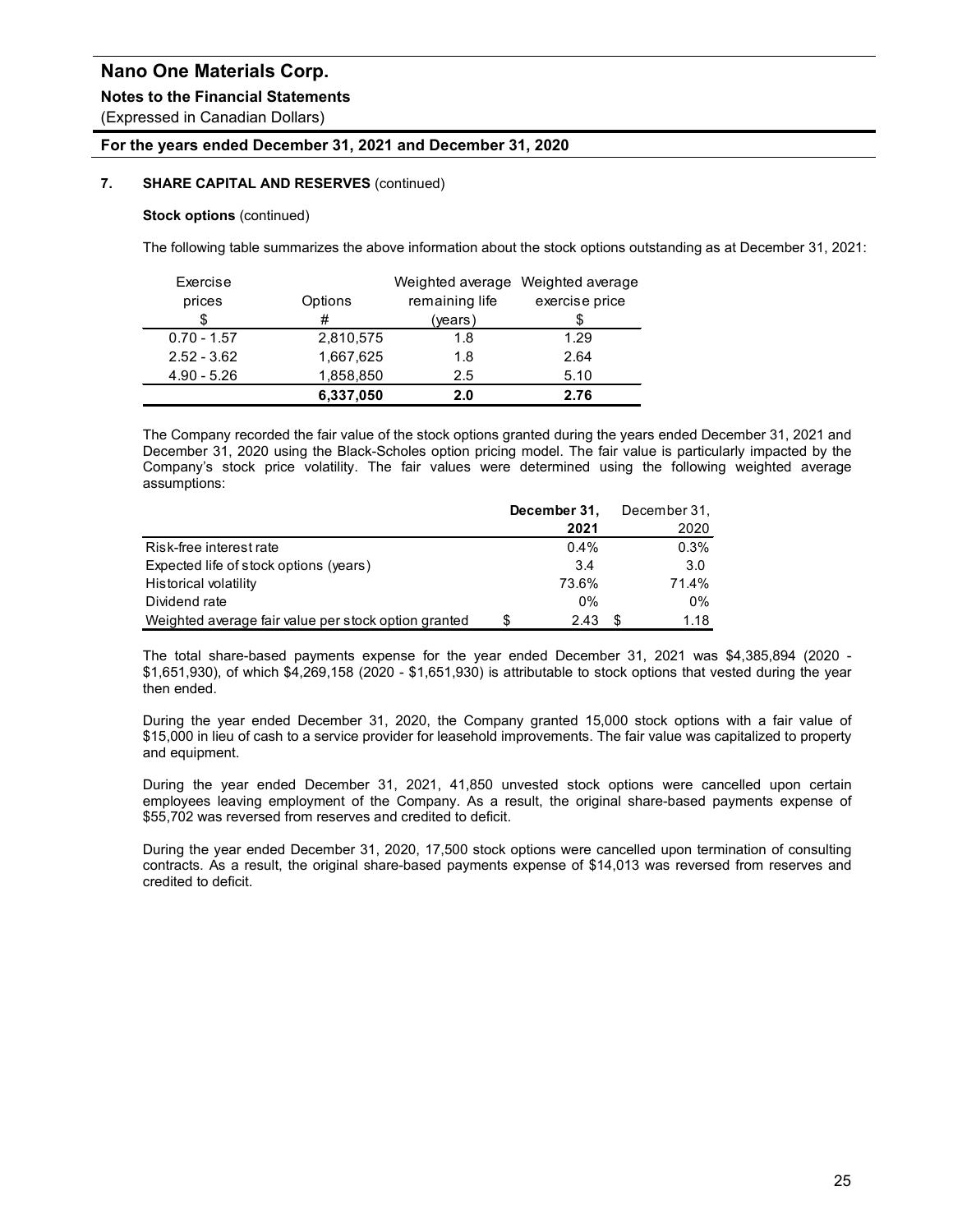#### **Notes to the Financial Statements**

(Expressed in Canadian Dollars)

#### **For the years ended December 31, 2021 and December 31, 2020**

#### **7. SHARE CAPITAL AND RESERVES** (continued)

#### **Restricted share units and deferred share units (RSUs / DSUs)**

In accordance with the Equity Plan, RSUs and DSUs are granted to directors, officers, employees, and consultants as part of long-term incentive compensation. The number of Equity Incentives awarded, and underlying vesting conditions are determined by the Company. Additionally, at the Company's sole discretion, upon each vesting date participants receive (a) common shares equal to the number of Equity Incentives that vested; (b) a cash payment equal to the number of vested Equity Incentives multiplied by the fair market value of a Voting Share; or (c) a combination of (a) and (b).

On the grant date of RSUs and DSUs, the Company determines whether it has a present obligation to settle in cash. If the Company has a present obligation to settle in cash, the RSUs and DSUs are accounted for as liabilities, with the fair value remeasured at the end of each reporting period and at the date of settlement, with any changes in fair value recognized in profit or loss for the period. The Company has a present obligation to settle in cash if the Company has a past practice or a stated policy of settling in cash, or generally settles in cash whenever the counterparty asks for cash settlement. If no such obligation exists, RSUs and DSUs are accounted for as equity settled share-based payments and are valued using the share price of the common shares on the grant date. Since the Company controls the settlement, the RSUs and DSUs are considered equity settled.

Pursuant to the underlying agreements, all Equity Incentives granted to date are to be settled in common shares.

A summary of the status of the Company's Equity Incentives as at December 31, 2021 and December 31, 2020, and changes during the years then ended is as follows:

|                                                  | Year ended<br>December 31, 2021 | Year ended<br>December 31, 2020 |
|--------------------------------------------------|---------------------------------|---------------------------------|
|                                                  | Equity<br>Incentives            | Equity<br>Incentives            |
|                                                  | #                               | #                               |
| Equity Incentives outstanding, beginning of year |                                 |                                 |
| Granted - RSUs                                   | 184.505                         |                                 |
| Granted - DSUs                                   | 8.626                           |                                 |
| Equity Incentives outstanding, end of year       | 193.131                         |                                 |

As at December 31, 2021, the Company has RSUs and DSUs outstanding as follows:

| <b>RSUs</b><br>outstanding<br># | <b>DSUs</b><br>outstanding | Vested<br># | Weighted average<br>grant date fair value<br>per RSU & DSU | Final vesting date | Expiry date       |
|---------------------------------|----------------------------|-------------|------------------------------------------------------------|--------------------|-------------------|
| 184.505                         | -                          |             | -                                                          | August 27, 2023    | December 31, 2024 |
| $\overline{\phantom{a}}$        | 8.626                      |             | $\overline{\phantom{0}}$                                   | August 27, 2023    | n/a               |
| 184,505                         | 8.626                      |             | 4.17<br>$\blacksquare$                                     |                    |                   |

During the year ended December 31, 2021, the Company granted 184,505 RSUs and 8,626 DSUs to officers and directors of the Company, whereby one-third (64,377) of the RSUs and DSUs vest on August 27, 2022, one-third (64,377) vest on August 27, 2023, and the remaining one-third (64,377) vest on August 27, 2024.

The value of the Equity Incentives granted was based on the fair value of the Company's common shares on the date of grant. Accordingly, the Equity Incentives were granted at a fair value of \$4.17 each for a total value of \$805,356 which is being recognized within share-based payment expense as the Equity Incentives vest.

The total share-based payments expense for the year ended December 31, 2021 was \$4,385,894, of which \$116,736 (2020 - \$nil) is attributable to vesting of Equity Incentives granted during the year then ended with the remaining portion of share-based payment expense being attributable to the vesting of stock options, as described above.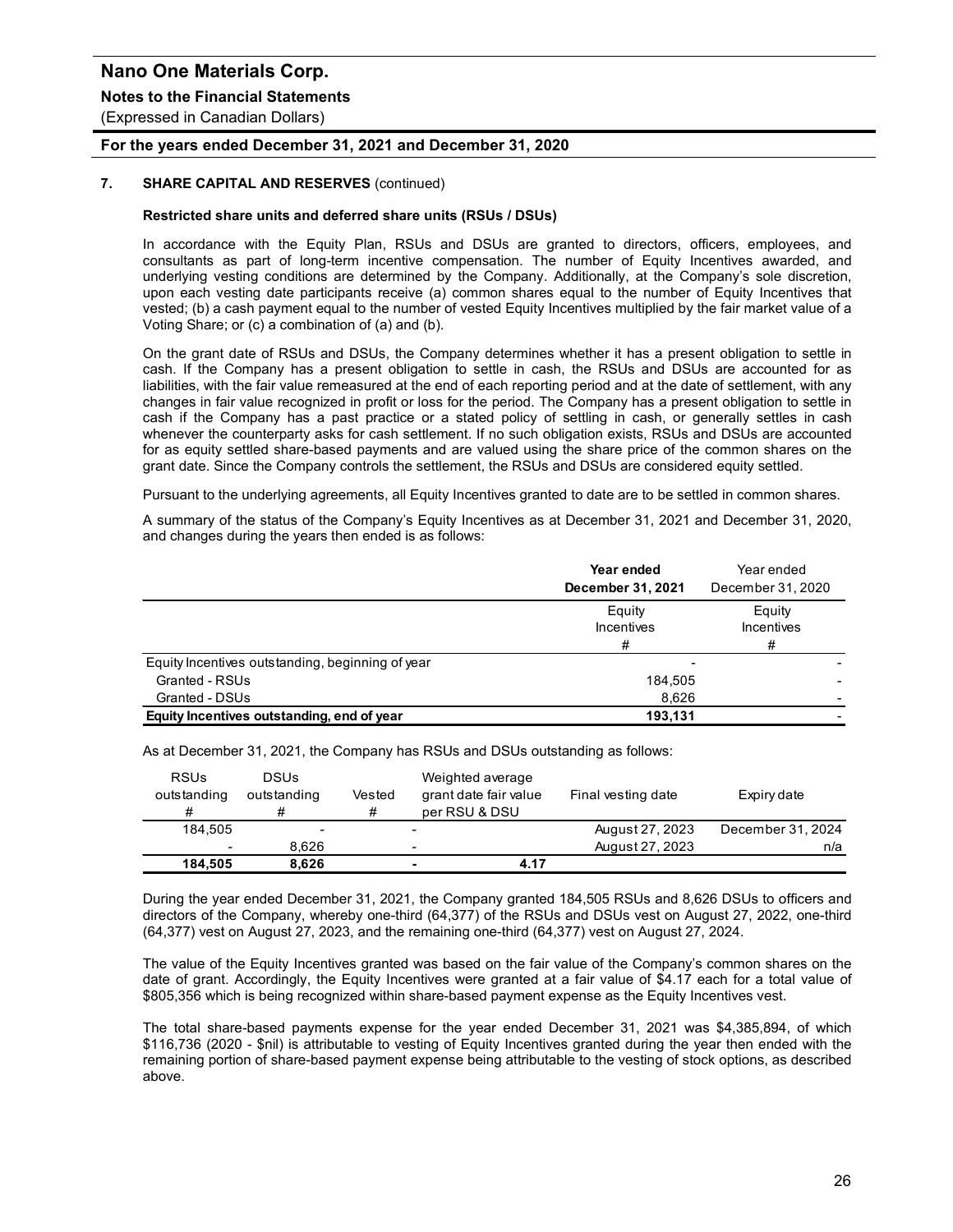#### **Notes to the Financial Statements**

(Expressed in Canadian Dollars)

#### **For the years ended December 31, 2021 and December 31, 2020**

#### **7. SHARE CAPITAL AND RESERVES** (continued)

#### **Warrants**

As an incentive to complete equity financings, the Company may issue units which include common shares and common share purchase warrants. Using the residual value method, the Company determines whether a value should be allocated to warrants attached to units sold in equity financings. Finders' or brokers' warrants may be issued as equity financing share issue costs and are valued using the Black-Scholes option pricing model.

A summary of the Company's common share purchase warrants as at December 31, 2021 and December 31, 2020, and changes during the years then ended is as follows:

|                                          | Year ended<br>December 31, 2021                |      | Year ended<br>December 31, 2020                |      |
|------------------------------------------|------------------------------------------------|------|------------------------------------------------|------|
|                                          | Weighted average<br>exercise price<br>Warrants |      | Weighted average<br>exercise price<br>Warrants |      |
|                                          | #                                              |      | #                                              |      |
| Warrants outstanding, beginning of year  | 5,561,328                                      | 2.52 | 676.500                                        | 1.60 |
| Issued - attached to units               |                                                | ٠    | 7,423,950                                      | 2.29 |
| Issued - underwriters'/finders' warrants | 324.299                                        | 5.35 | 890.372                                        | 2.13 |
| Exercised                                | (1,516,440)                                    | 2.93 | (3,396,494)                                    | 1.74 |
| Expired                                  |                                                |      | (33,000)                                       | 1.60 |
| Warrants outstanding, end of year        | 4,369,187                                      | 2.59 | 5,561,328                                      | 2.52 |

As at December 31, 2021, the Company has warrants outstanding and exercisable as follows:

| Warrants<br># | Weighted average<br>exercise price | Expiry Date       | Weighted average<br>remaining life<br>(years) |
|---------------|------------------------------------|-------------------|-----------------------------------------------|
| 324,299       | 5.35                               | April 1, 2022     | 0.2                                           |
| 31.316        | 2.72                               | October 29, 2022  | 0.8                                           |
| 1,583,100     | 3.55                               | October 29, 2022  | 0.8                                           |
| 2,354,379     | 1.60                               | February 21, 2023 | 1.1                                           |
| 76,093        | 1.60                               | February 21, 2023 | 1.1                                           |
| 4,369,187     | 2.59                               |                   | 1.0                                           |

During the year ended December 31, 2021, the Company issued 324,299 compensatory underwriters' warrants upon closing of the short-form prospectus financing in April 2021 (2020 - 890,372 compensatory finders' warrants were issued). The Company recorded the fair value of the warrants issued using the Black-Scholes option pricing model. The fair value is particularly impacted by the Company's stock price volatility. The fair values were determined using the following weighted average assumptions:

|                                                         | December 31, | December 31. |
|---------------------------------------------------------|--------------|--------------|
|                                                         | 2021         | 2020         |
| Risk-free interest rate                                 | $0.2\%$      | 0.8%         |
| Expected life of warrants (years)                       | 1.0          | 2.5          |
| Historical volatility                                   | 96.0%        | 64.3%        |
| Dividend rate                                           | $0\%$        | $0\%$        |
| Weighted average fair value per finders' warrant issued | \$<br>1.98   | 0.75         |

#### **8. RELATED PARTY TRANSACTIONS**

Key management personnel are the persons responsible for the planning, directing, and controlling the activities of the Company and includes both executive and non-executive directors, and entities controlled by such persons. The Company considers all directors and officers of the Company to be key management personnel.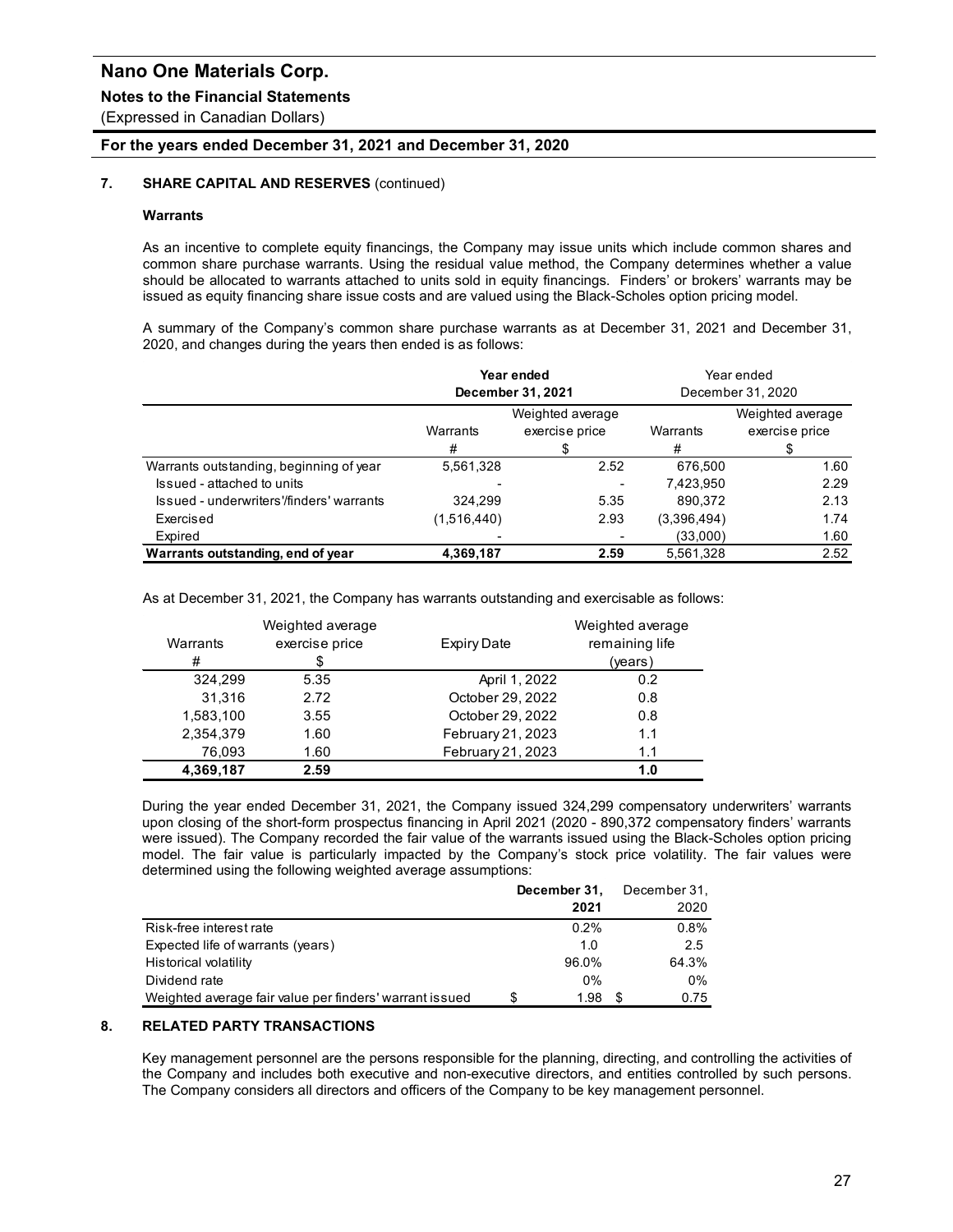#### **Notes to the Financial Statements**

(Expressed in Canadian Dollars)

#### **For the years ended December 31, 2021 and December 31, 2020**

#### **8. RELATED PARTY TRANSACTIONS** (continued)

The following transactions were carried out with key management (gross before applicable government assistance recoveries):

|                                                      | <b>Transactions</b> | Transactions | <b>Balances</b> | <b>Balances</b> |
|------------------------------------------------------|---------------------|--------------|-----------------|-----------------|
|                                                      | year ended          | year ended   | outstanding     | outstanding     |
|                                                      | December 31.        | December 31. | December 31.    | December 31.    |
|                                                      | 2021                | 2020         | 2021            | 2020            |
|                                                      |                     |              |                 | \$              |
| <b>Bedrock Capital</b>                               | 150.000             | 258,500      |                 |                 |
| <b>DBMCPA</b>                                        | 117.925             | 91.500       | 8.400           | 7,875           |
| Directors' fees                                      | 86.250              | 79.000       |                 |                 |
| Management and directors' fees                       | 354.175             | 429.000      | 8.400           | 7,875           |
| Officers - Salaries and benefits / research expenses | 1,172,800           | 830.000      | 631             | 2,696           |
| Directors and officers - Share-based payments        | 3.756.185           | 1.339.100    |                 |                 |
| Professional fees                                    | 188.584             | 191.635      | 15.993          | 38,753          |
|                                                      | 5,471,744           | 2,789,735    | 25,024          | 49,324          |

(a) Management and directors' fees:

- Includes the services of Bedrock Capital Corp. ("Bedrock Capital") a company controlled by Paul Matysek the Chairman and a Director of the Company;
- Includes the services of Donaldson Brohman Martin, CPA Inc. ("DBM CPA"), a firm in which Dan Martino, CFO is a principal; and
- Includes fees paid to the Company's directors for their positions as non-executive directors and/or board committee members or chairpersons (Lyle Brown, \$33,375 (2020 - \$39,500), Joseph Guy, \$28,375 (2020 - \$39,500), Gord Kukec, \$22,625 (2020 - \$nil), Paul Matysek, \$1,875 (2020 - \$nil)).
- (b) Professional fees:
	- Includes the services of Patent Filing Specialists Inc. ("Patent Filing Specialists"), a company controlled by Joseph Guy, a Company Director. Transactions incurred during the year ended December 31, 2021 are included within both intangible assets and professional fees (2020 – professional fees only).
- (c) Salaries and benefits (including allocations to research expenses, net):
	- Includes salaries and short-term variable cash-based compensation incentives paid to Dan Blondal, CEO (\$397,900 (2020 - \$362,500)), Stephen Campbell, CTO (\$252,000 (2020 - \$180,000), John Lando, Former President until November 30, 2021 (\$283,150 (2020 - \$287,500)), Alex Holmes, COO (\$204,750 (2020 - \$nil)), and Pamela Kinsman, Corporate Secretary and Director of Sustainability and Corporate Affairs (\$35,000 (2020 - \$nil)). Expense reimbursements outstanding as at December 31, 2021 related to Alex Holmes (2020 - related to Dan Blondal).

In accordance with an executive employment agreement the Company has in place with Dan Blondal, in case of termination by the Company without cause, he is entitled to six (6) weeks' base pay (or notice) for every year of service to a maximum of twenty-four (24) months. He would not be entitled to further bonus payments after termination. In the case of resignation after a Change of Control and for 'Good Reason', Dan Blondal is entitled to twenty-four (24) months' base salary.

- (d) Share-based payments:
	- Includes amounts recognized on vesting of stock options and Equity Incentives granted to directors and officers.
	- During the year ended December 31, 2021, 1,580,000 stock options were granted to directors and officers which are exercisable at either \$3.62 or \$5.10 each. 400,000 of these stock options have a five year term expiring in February 2026, with the remainder having three year terms expiring in either February 2024 or October 2024. The stock options have varying vesting terms. During the year ended December 31, 2020, 1,140,000 stock options were granted to directors and officers exercisable at \$2.52 each until July 20, 2023 which vested immediately on grant.
	- In October 2021, the Company granted 184,505 RSUs and 8,626 DSUs to various directors and officers (2020 – none were granted). See Note 7 for specifics on vesting terms.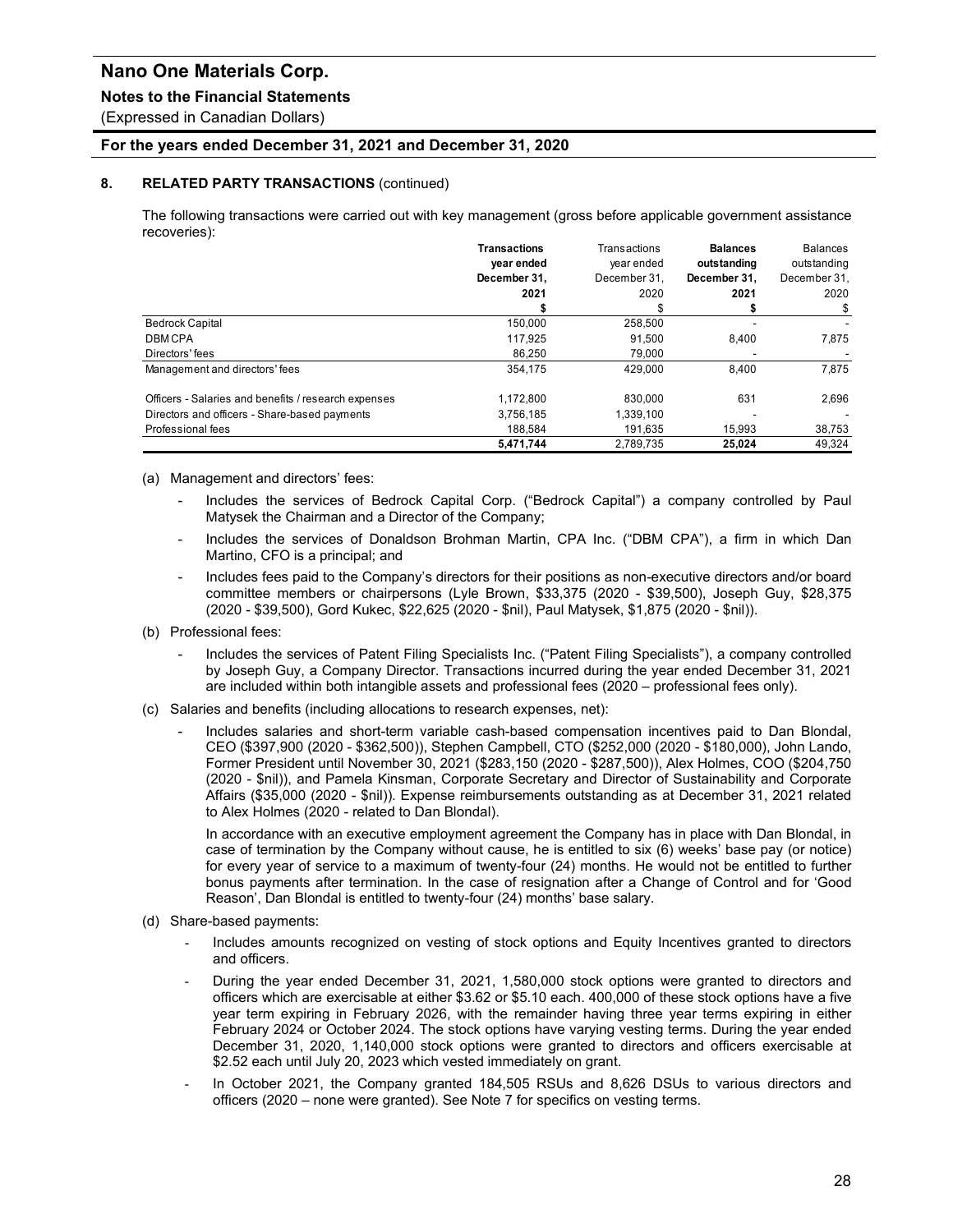#### **Notes to the Financial Statements**

(Expressed in Canadian Dollars)

#### **For the years ended December 31, 2021 and December 31, 2020**

#### **9. SUPPLEMENTAL CASH FLOW INFORMATION**

The Company incurred non-cash investing and financing activities during the years ended December 31, 2021 and December 31, 2020 as follows:

|                                                                                | December 31.<br>2021 | December 31,<br>2020 |  |
|--------------------------------------------------------------------------------|----------------------|----------------------|--|
|                                                                                | \$                   | S                    |  |
| Non-cash investing activities:                                                 |                      |                      |  |
| Property and equipment included in accounts payable and accrued liabilities    | 5.535                | 189,918              |  |
| Grant of stock options for additions to property and equipment                 |                      | 15,000               |  |
| Deposits on property and equipment in accounts payable and accrued liabilities | 14,488               | 36,555               |  |
| Non-cash financing activities:                                                 |                      |                      |  |
| Addition or extension of right-of-use asset                                    | 205.300              | 566.900              |  |
| Shares issued for finance fee                                                  |                      | 215.538              |  |
| Fair value of finders' warrants issued                                         | 641.100              | 673,300              |  |

During the years ended December 31, 2021 and December 31, 2020, no amounts were paid for interest or income taxes.

#### **10. MANAGEMENT OF CAPITAL**

The Company considers its capital structure to consist of its components of shareholders' equity. When managing capital, the Company's objective is to ensure that it continues as a going concern, to ensure it has sufficient capital to deploy on new and existing projects (including the requirement for matching funds relating to the SDTC program) (Note 6), as well as generating returns on excess funds while maintaining accessibility to such funds. In order to facilitate the management of its capital requirements, the Company prepares expenditure budgets that are updated as necessary depending on various factors, including successful capital deployment and general industry conditions. The Board of Directors relies on the expertise of the Company's management to sustain future development of the business. Management reviews and adjusts its capital structure on an ongoing basis.

The Company is not subject to any externally imposed capital requirements. There were no changes to the Company's approach to capital management during the year ended December 31, 2021.

The Company currently has no source of revenues, though it receives funding from government programs (Note 6), and certain research cost recoveries from strategic partners. Additionally, the Company has historically relied upon equity financing to fund its activities. In order to fund ongoing research activities and pay for operating expenses, the Company will spend its existing working capital and may complete additional equity financings to facilitate the management of its capital requirements.

Additionally, the Company may seek to invest excess capital in guaranteed investment certificates ("GICs") bearing fixed rates of interest that are either redeemable (cash equivalents) or non-redeemable (short-term investments) and have terms not exceeding 24 months. The Company will also hold excess capital in high-interest savings accounts ("HISAs") which bear interest at variable rates (classified as cash equivalents).

As at December 31, 2021, the Company had excess capital invested in HISAs which are accessible on demand and did not have any GIC or other short-term investment holdings. The primary source of interest income earned during the year then ended was from HISAs.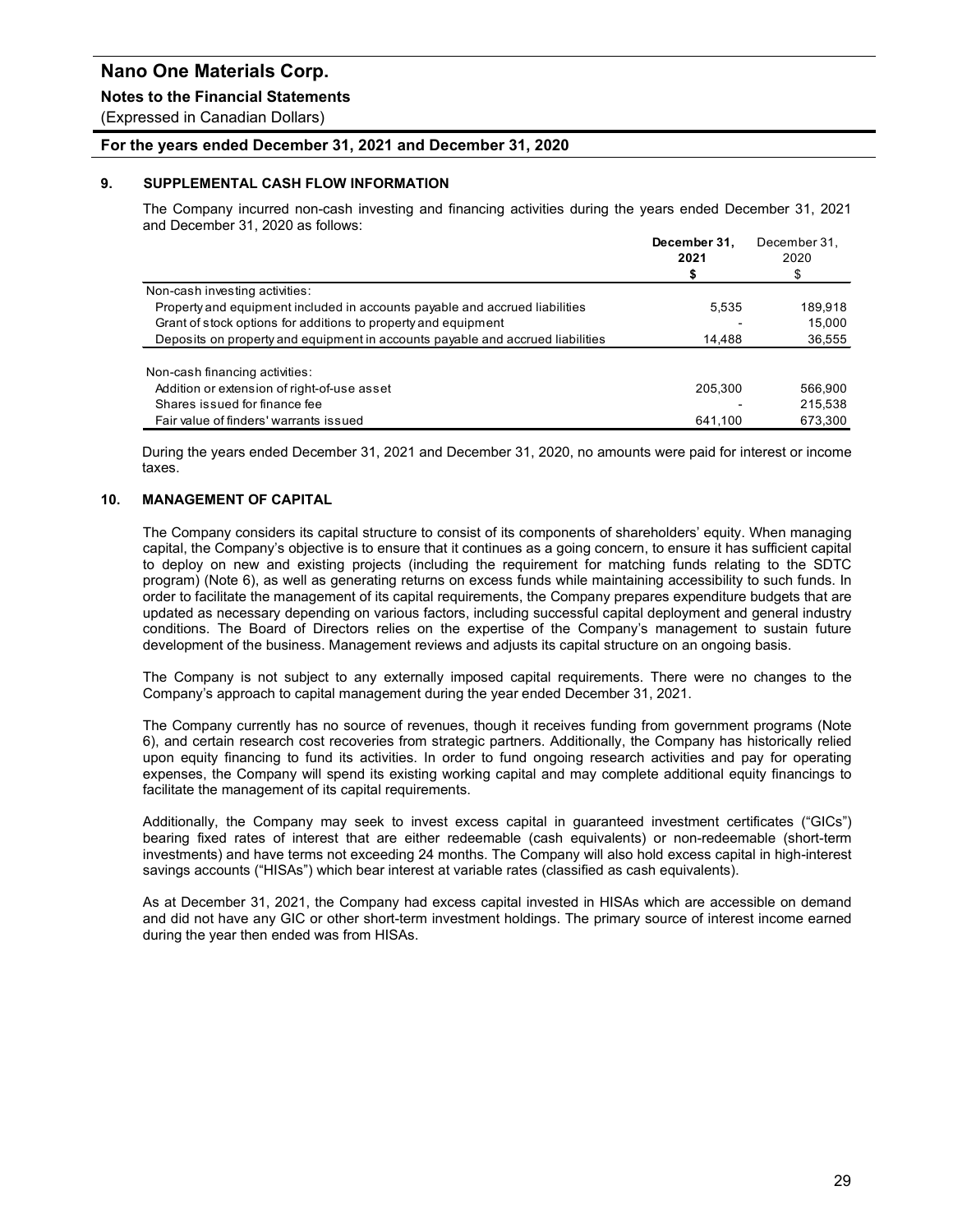#### **Notes to the Financial Statements**

(Expressed in Canadian Dollars)

#### **For the years ended December 31, 2021 and December 31, 2020**

#### **11. FINANCIAL INSTRUMENTS**

#### **Financial instruments - fair value**

Financial instruments measured at fair value are classified into one of three levels in the fair value hierarchy according to the relative reliability of the inputs used to estimate the fair values. The three levels of the fair value hierarchy are:

- Level 1 Unadjusted quoted prices in active markets for identical assets or liabilities;
- Level 2 Inputs other than quoted prices that are observable for the assets or liability either directly or indirectly; and
- Level 3 Inputs that are not based on observable market data.

#### **Financial instruments - classification**

| <b>Financial assets:</b>                 | <b>Classification and measurement:</b> |
|------------------------------------------|----------------------------------------|
| Cash and cash equivalents                | <b>FVTPI</b>                           |
| Receivables                              | Amortized cost                         |
| Deposits                                 | Amortized cost                         |
|                                          |                                        |
| <b>Financial liabilities:</b>            | <b>Classification and measurement:</b> |
| Accounts payable and accrued liabilities | Amortized cost                         |
| Accounts payable to related parties      | Amortized cost                         |
| Lease liabilities                        | Amortized cost                         |

The Company's financial instruments, with the exception of cash and cash equivalents approximate their fair values. Cash and cash equivalents under the fair value hierarchy is based on Level 1 quoted prices in active markets for identical assets or liabilities. The carrying value of lease liabilities approximates its fair value due to being discounted with a rate of interest that approximates market rates.

#### **Financial instruments - risk**

The Company's financial instruments can be exposed to certain financial risks including liquidity risk, credit risk, interest rate risk, price risk, and currency risk.

#### **a) Liquidity risk**

Liquidity risk is the risk that the Company is unable to meet its financial obligations as they come due. The Company manages this risk by careful management of its working capital to ensure its expenditures will not exceed available resources. The Company has historically relied upon equity financings and government assistance programs to satisfy its capital requirements and will continue to depend upon these sources to finance its activities until such time that the Company commences generating profitable operations.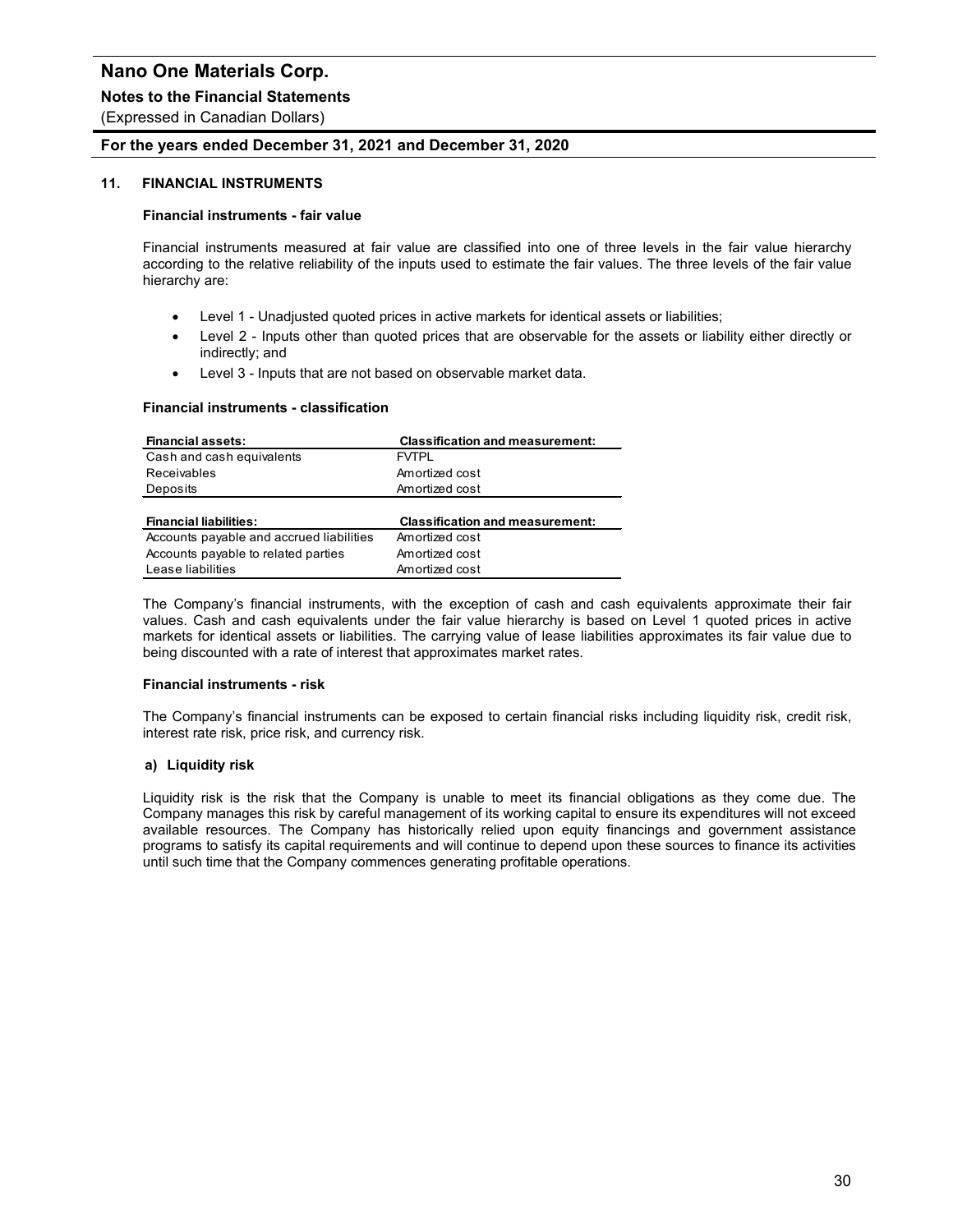#### **Notes to the Financial Statements**

(Expressed in Canadian Dollars)

#### **For the years ended December 31, 2021 and December 31, 2020**

#### **11. FINANCIAL INSTRUMENTS** (continued)

**Financial instruments - risk** (continued)

#### **b) Credit risk**

Credit risk is the risk of potential loss to the Company if the counterparty to a financial instrument fails to meet its contractual obligations. The Company is exposed to credit risk on its cash and cash equivalents, receivables, and deposits.

The Company minimizes its credit risk on its cash and cash equivalents, by holding the funds with a high-credit quality Canadian chartered bank. Management believes that the Company's credit risk attributable to its various components of receivables is low.

The Company is also exposed to credit risk relating to its deposits (comprised of facility lease security deposits, corporate credit card collateral, and deposits on equipment purposes) in which management believes the risk to be low. The Company's deposits are subject to the expected credit loss model for impairment testing. The Company applies the IFRS 9 simplified approach to the deposits to measure expected credit loss which uses a lifetime expected loss allowance. The deposits have been assessed based on debtor circumstances and are considered to be low risk.

#### **c) Interest rate risk**

The Company is exposed to interest rate risk because of fluctuating interest rates. The Company's exposure to variable interest rates is limited to cash equivalents held in HISAs, and a deposit held as collateral with a Canadian chartered bank on the Company's corporate credit cards.

For the year ended December 31, 2021, every 1% fluctuation in interest rates would have impacted loss and comprehensive loss for the year by approximately \$392,000 (2020 – \$138,000).

#### **d) Price risk**

Equity price risk is defined as the potential adverse impact on the Company's results of operations and the ability to obtain equity financing due to movements in individual equity prices or general movements in the level of the stock market. The Company closely monitors the individual equity movements to determine the appropriate course of action to be taken by the Company. Fluctuations in value may be significant.

#### **e) Currency risk**

Currency risk is the risk of fluctuation in profit or loss that arises from fluctuations in foreign exchange rates and the degree of volatility of those rates. The Company is exposed to currency risk as it incurs certain transactions in United States dollar, and occasional transactions in the Euro, and the British Pound. Additionally, as at December 31, 2021, the Company held certain financial assets and liabilities that were denominated in these foreign currencies.

Based on the December 31, 2021 value of net assets denominated in foreign currencies, the impact of a 10% fluctuation in foreign exchange rates relative to the Canadian dollar would be insignificant to the Company's financial position and results of operations.

#### **12. SEGMENTED INFORMATION**

The Company operates in one business segment being the development of a patented process for the production of cathode active materials (CAM) for lithium-ion battery applications in electric vehicles, energy storage systems, and consumer electronics (Note 1). The Company's non-current assets are located in Canada with the exception of certain patents (intangible assets) that are issued from patent regulators in foreign jurisdictions (Note 5).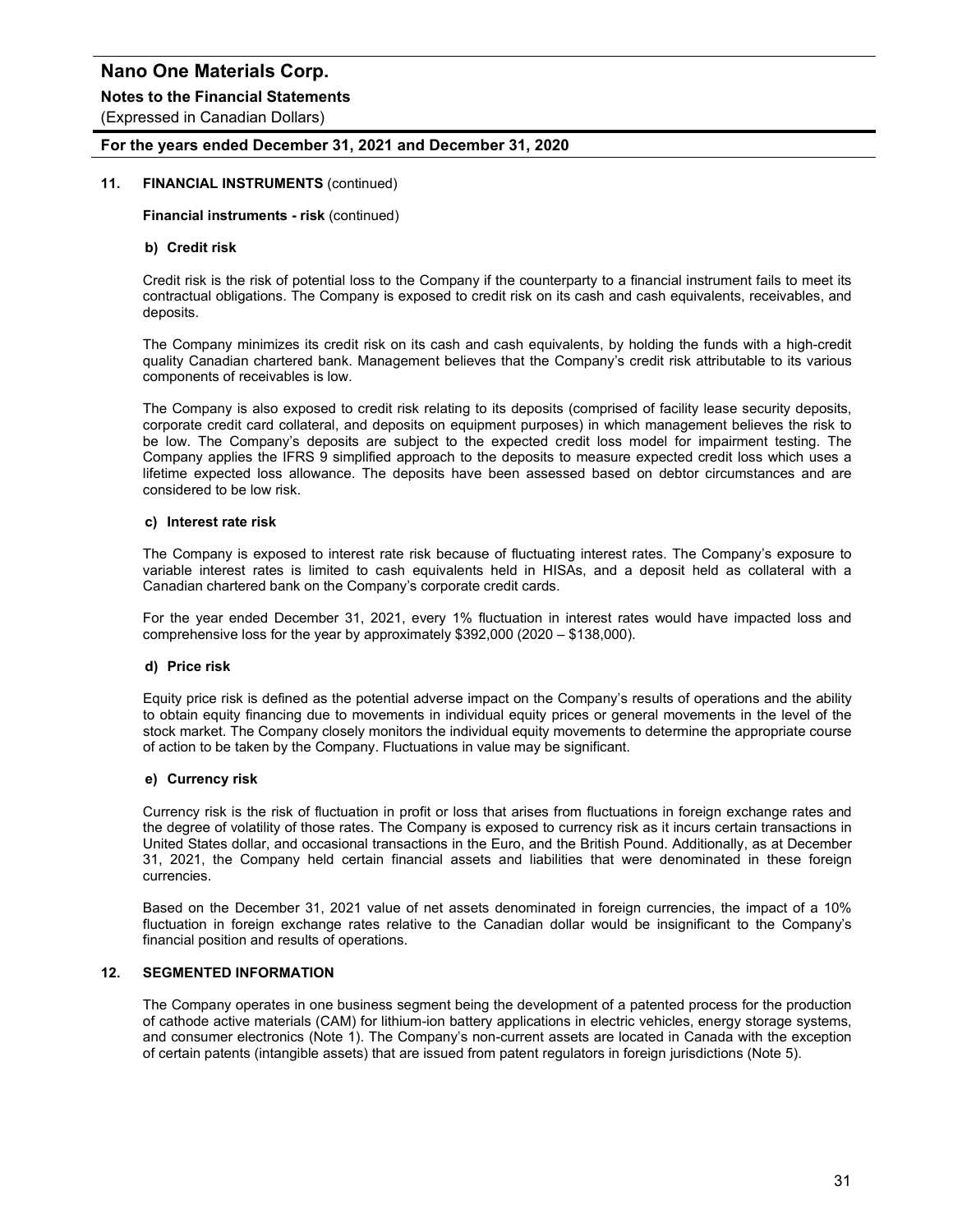#### **Notes to the Financial Statements**

(Expressed in Canadian Dollars)

#### **For the years ended December 31, 2021 and December 31, 2020**

#### **13. INCOME TAXES**

A reconciliation of income taxes at statutory rates with the reported taxes for the years ended December 31, 2021, and December 31, 2020, is as follows:

|                                                                           | December 31,<br>2021 | December 31,<br>2020 |
|---------------------------------------------------------------------------|----------------------|----------------------|
|                                                                           |                      | \$                   |
| Loss for the year                                                         | (11,323,108)         | (5,218,408)          |
|                                                                           |                      |                      |
| Expected income tax (recovery)                                            | (3.057.000)          | (1,407,000)          |
| Change in tax resulting from:                                             |                      |                      |
| Permanent differences                                                     | 1,187,000            | 725,000              |
| Change in recognized deductible temporary differences                     | 2,572,000            | 1,200,000            |
| Share issue costs                                                         | (715,000)            | (504,000)            |
| Adjustment to prior year provision versus statutory tax returns and other | 13,000               | (14,000)             |
| Total income tax expense (recovery)                                       |                      |                      |

The Company's unused temporary differences, unused tax credits, and unused tax losses that have not been included on the statements of financial position as at December 31, 2021 and December 31, 2020, are as follows:

|                                      | December 31,             |                    | December 31, |              |
|--------------------------------------|--------------------------|--------------------|--------------|--------------|
|                                      | 2021                     | <b>Expiry Date</b> | 2020         | Expiry Date  |
|                                      | \$                       | Range              | \$.          | Range        |
| Property and equipment               | 5,587,000                | No expiry          | 4,539,000    | No expiry    |
| Right-of-use asset / lease liability | 105,000                  | No expiry          | 44,000       | No expiry    |
| Investment tax credits               | $\overline{\phantom{a}}$ | 2035               | 29,000       | 2035         |
| Share issue costs                    | 3,241,000                | 2042 to 2045       | 1,535,000    | 2041 to 2044 |
| Non-capital loss carry forwards      | 22.247.000               | 2026 to 2041       | 15.459.000   | 2026 to 2040 |

Tax attributes are subject to review, and potential adjustment, but tax authorities.

#### **14. SUBSEQUENT EVENTS**

The Company has received proceeds of \$59,532 upon the exercise of stock options and warrants as described below:

- The Company issued 25,000 common shares upon the exercise of stock options at \$0.70 each for proceeds of \$17,500; and
- The Company issued 26,270 common shares upon the exercise of warrants at \$1.60 each for proceeds of \$42,032.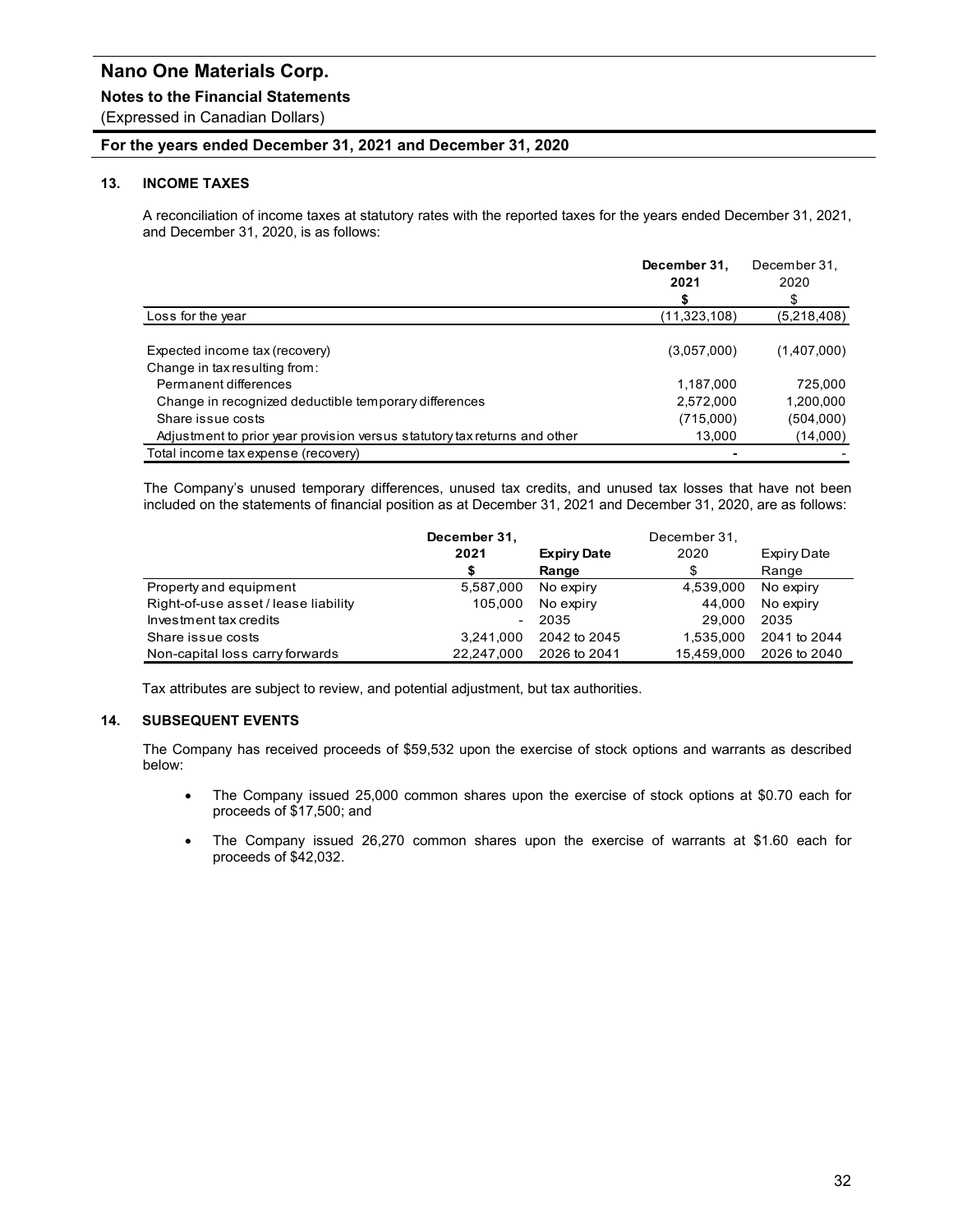### nanoOne  $\bullet$  $\bullet$  $\bullet$  $\bullet$

**Nano One Materials Corp. Management's Discussion & Analysis December 31, 2021**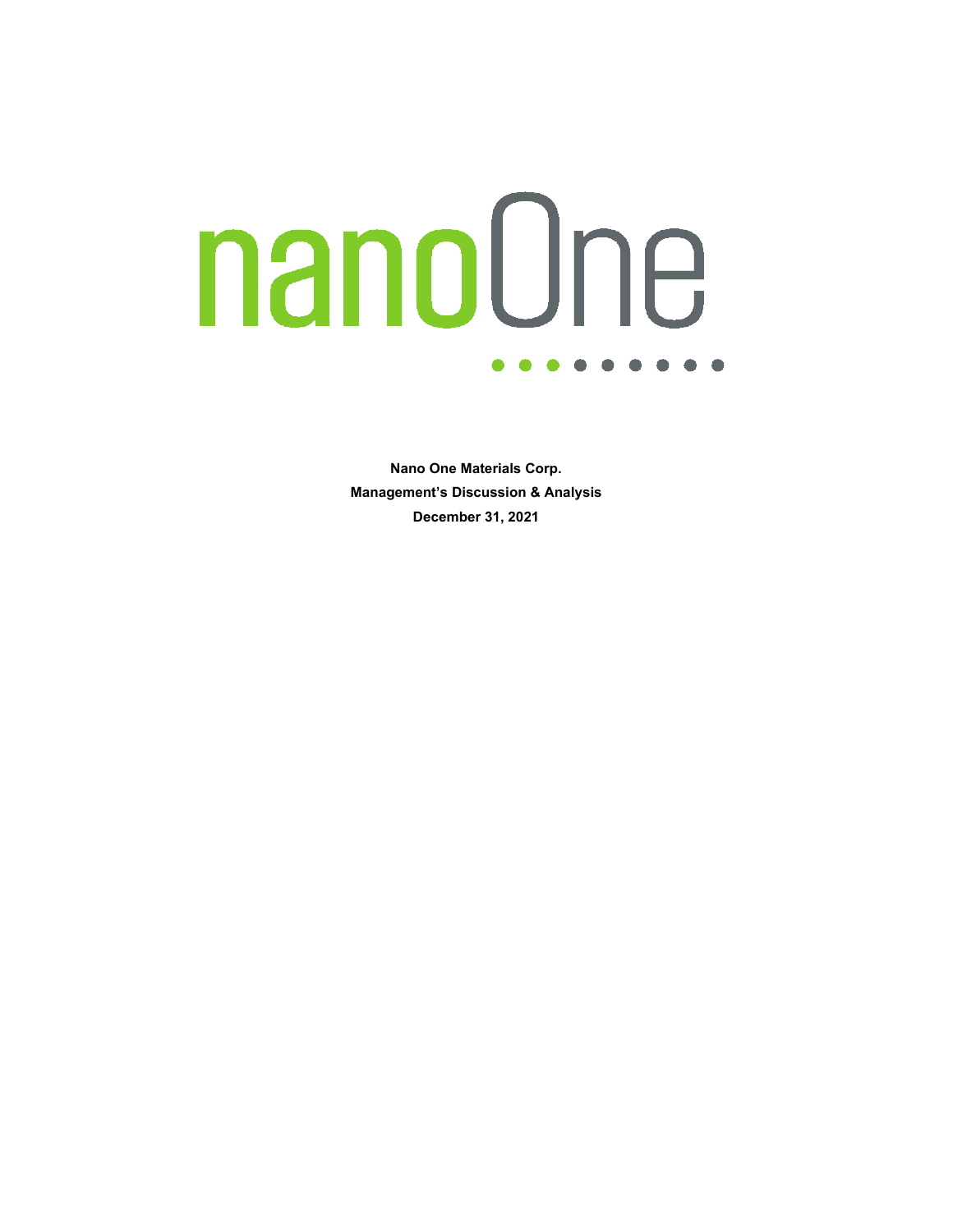#### **PREPARATION OF MANAGEMENT'S DISCUSSION & ANALYSIS**

The following Management's Discussion & Analysis ("MD&A") of Nano One Materials Corp. ("Nano One" or the "Company") for the year ended December 31, 2021, should be read in conjunction with the Company's annual audited financial statements for the year ended December 31, 2021. The financial statements have been prepared in accordance with International Financial Reporting Standards ("IFRS") as issued by the International Accounting Standards Board ("IASB"). All monetary amounts in this MD&A are expressed in Canadian dollars, unless otherwise indicated.

The information contained herein is presented as at **March 28, 2022** (the "MD&A Date"), unless otherwise indicated.

Additional information relating to the Company, including the Annual Information Form ("AIF") dated March 28, 2022, is filed with Canadian securities regulatory authorities on SEDAR (the System for Electronic Document Analysis and Retrieval) [\(www.sedar.com\)](http://www.sedar.com/) and on the Company's website at [www.nanoone.ca.](http://www.nanoone.ca/)

The Company's head office is located at Unit 101B, 8575 Government Street, Burnaby, British Columbia V3N 4V1 and its registered and records office is located at 2900 - 550 Burrard Street, Vancouver, British Columbia V6C 0A3.

For the purposes of preparing this MD&A, Management, in conjunction with the Board of Directors, considers the materiality of information. Information is considered material if: (i) such information results in, or would reasonably be expected to result in, a significant change in the market price or value of Nano One's common shares; or (ii) there is a substantial likelihood that a reasonable investor would consider it important in making an investment decision; or (iii) it would significantly alter the total mix of information available to investors. Management, in conjunction with the Board of Directors, evaluates materiality with reference to all relevant circumstances, including potential market sensitivity.

#### **DISCLOSURE CONTROLS AND PROCEDURES AND INTERNAL CONROLS OVER FINANCIAL REPORTING**

The Company's disclosure controls, and procedures ("DC&P") are designed to provide reasonable assurance that relevant information is gathered and reported to senior management, including the Chief Executive Officer and the Chief Financial Officer, on a timely basis so that appropriate decisions can be made regarding public disclosures. We have also designed internal controls over financial reporting to provide reasonable assurance regarding the reliability of financial reporting and the preparation of financial statements for external purposes in accordance with IFRS. During the year ended December 31, 2021, there were no changes in internal control over financial reporting that have materially affected, or are reasonably likely to materially affect, the Company's internal control over financial reporting.

#### **FORWARD-LOOKING STATEMENTS**

This MD&A contains certain "forward-looking information" and "forward-looking statements" (collectively, "forward-looking statements"), within the meaning of applicable Canadian securities laws, which are based upon the Company's current internal expectations, estimates, projections, assumptions, and beliefs. All information, other than statements of historical facts, included in this MD&A that addresses activities, events or developments that the Company expects or anticipates will or may occur in the future is forward-looking information. Such statements can be identified by the use of forwardlooking terminology such as "expect", "likely", "may", "will", "should", "intend", or "anticipate", "potential", "proposed", "estimate" and other similar words, including negative and grammatical variations thereof, or statements that certain events or conditions "may" or "will" happen, or by discussions of strategy. Forward-looking statements include estimates, plans, expectations, opinions, forecasts, projections, targets, guidance, or other statements that are not statements of fact. Such forward-looking statements are made as of the date of this MD&A and, except as required by law, the Company is under no obligation to update or alter any forward-looking information.

Forward-looking statements in this MD&A may include, but are not limited to, statements with respect to: the use of the net proceeds from previous financings; the performance of the Company's business and operations; the intention to grow the business, operations and potential activities of the Company; regulatory changes; the competitive conditions of the industry and the Company's competitive position in the industry; the Company's business plans and strategies; the anticipated benefits of the Company's partnerships; the Company's licensing, supply chain and joint venture opportunities; the applicable laws, regulations and any amendments thereof; and any anticipated future gross revenues and profit margins of the Company's operations.

With respect to the forward-looking statements contained in this MD&A, the Company has made assumptions regarding, among other things: the use of the net proceeds of previous financings; operating and capital costs; anticipated partnerships; the Company's ability to access future financing opportunities; and the Company's ability to attract and retain qualified personnel or management. Although the Company believes that the expectations reflected in the forwardlooking statements are reasonable, there can be no assurance that such expectations will prove to be correct. The Company cannot guarantee future results, levels of activity, performance, or achievements. There are risks,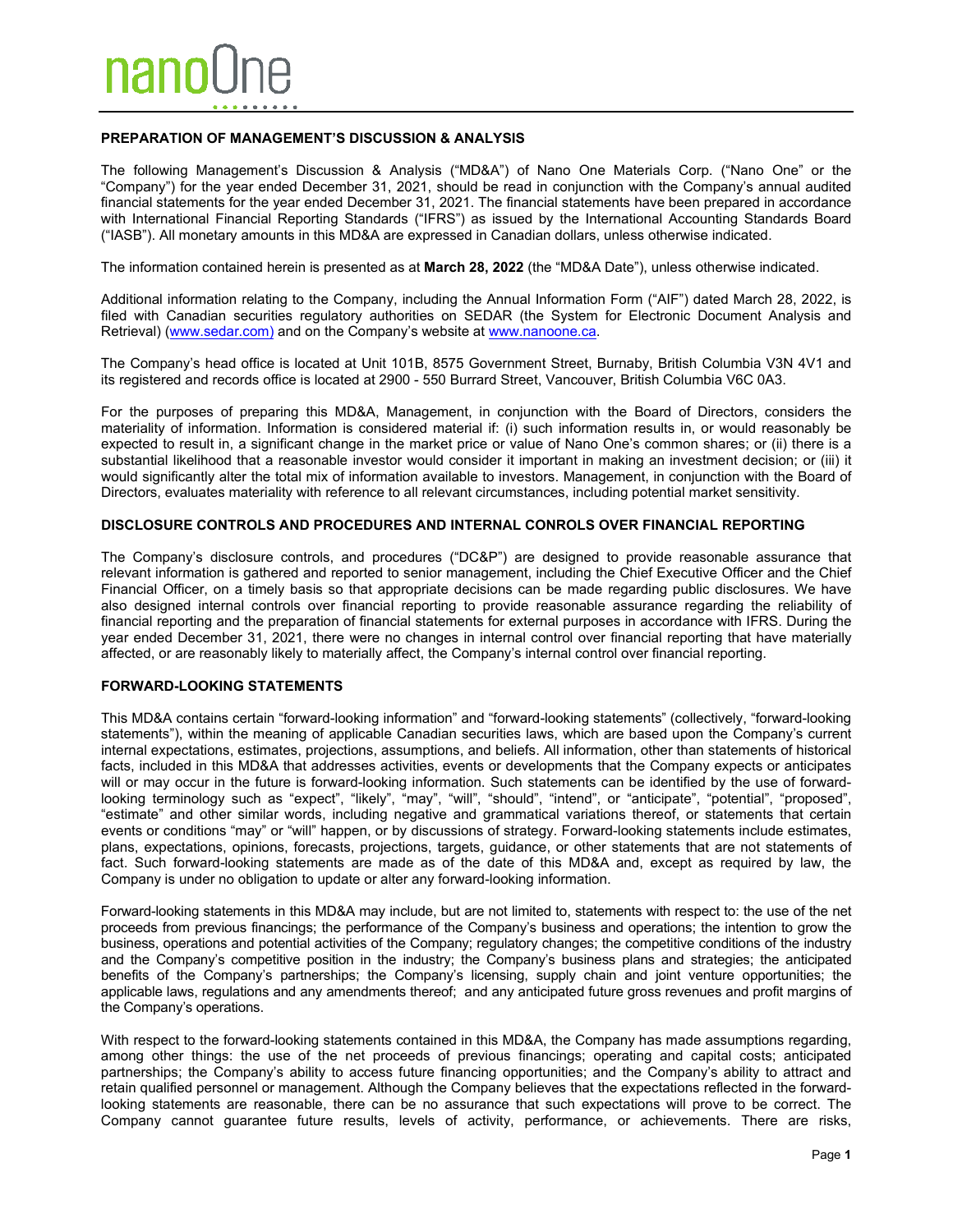# nanr

uncertainties, and other factors, some of which are beyond the Company's control, which could cause actual results, performance or achievements of the Company, as applicable, to differ materially from any future results, performance or achievements expressed or implied by such forward-looking statements contained in this MD&A.

#### **RISKS AND UNCERTAINTIES**

Risk is inherent in all business activities and cannot be entirely eliminated. An investment in Nano One's common shares involves risk. Investors should carefully consider the risks and uncertainties described below and, in the AIF, filed with Canadian securities regulators [\(www.sedar.com\)](http://www.sedar.com/) which may not be a comprehensive list of risks and uncertainties as additional risks and uncertainties, including those unknown by the Company at this time, or are currently considered immaterial, may exist, and other risks may apply.

#### **DESCRIPTION OF THE BUSINESS**

The Company has developed, patented and scaled-up an innovative patented manufacturing technology (the "One-Pot Process") for the production of cathode active materials ("CAM") for lithium-ion battery applications in electric vehicles, energy storage systems, and consumer electronics. Nano One has proven its technology in the laboratory, built a demonstration pilot plant, and is partnering with key automotive OEMs and cathode manufacturers.

Nano One's technology is intended to improve the performance and cost of cathode materials, reduce complexity and excess waste in the supply chain, minimize carbon footprint and simplify production using environmentally sustainable processes. It is a manufacturing platform suited to many types of lithium-ion cathode materials, which may be used in automotive, grid storage and consumer electronic batteries, including standard, advanced, and next generation solid state batteries.

The Company's first addressable market is cathode materials for lithium-ion rechargeable batteries for electric vehicles, energy storage systems, and consumer electronics. There is growing demand in the lithium-ion battery market for more cost effective, higher performance, and environmentally sustainable energy storage solutions. Nano One's technology also has potential applications in other markets that require specialty mixed metal ceramic powders.

#### *One-Pot Process Technology*

Nano One's One-Pot Process is engineered to use non-sulfate forms of metal feedstock, with the intention of reducing total cost and carbon footprint of feedstock needs per kilogram of CAM, eliminating the need to convert metal to sulphate, thereby removing downstream sulphate waste equivalent to nearly two times the CAM product volume and it reduces water consumption, GHG emissions and added process costs. Furthermore, the process uses lithium feedstock in the form of carbonate rather than hydroxide which is more costly, corrosive and harder-to-handle. The process is feedstock flexible which enables improved optionality of sourcing of raw materials. The process also forms innovative coated nanocrystal cathode powders that are designed to be more durable than conventional cathode powders.

The nanocrystal innovation addresses a fundamental battery trade-off between energy density and durability. Increased durability provides electric vehicle manufacturers greater flexibility in optimizing range, charging rates, safety, and cost. The One-Pot Process combines all input components: lithium, metals, additives, and coatings in a single reaction to produce a precursor that, when dried and fired, forms quickly into a single nanocrystal cathode material simultaneously with its protective coating.

#### *Product Developments*

The Company's primary cathode formulations under development include:

- Lithium Nickel Manganese Cobaltate (NMC622, NMC811, and Ni>90% NMC);
- Lithium Nickel Manganese Oxide (LNMO, or High Voltage Spinel HVS); and
- Lithium Iron Phosphate (LFP).

Further details about the Company's process developments and product developments can be found in the AIF.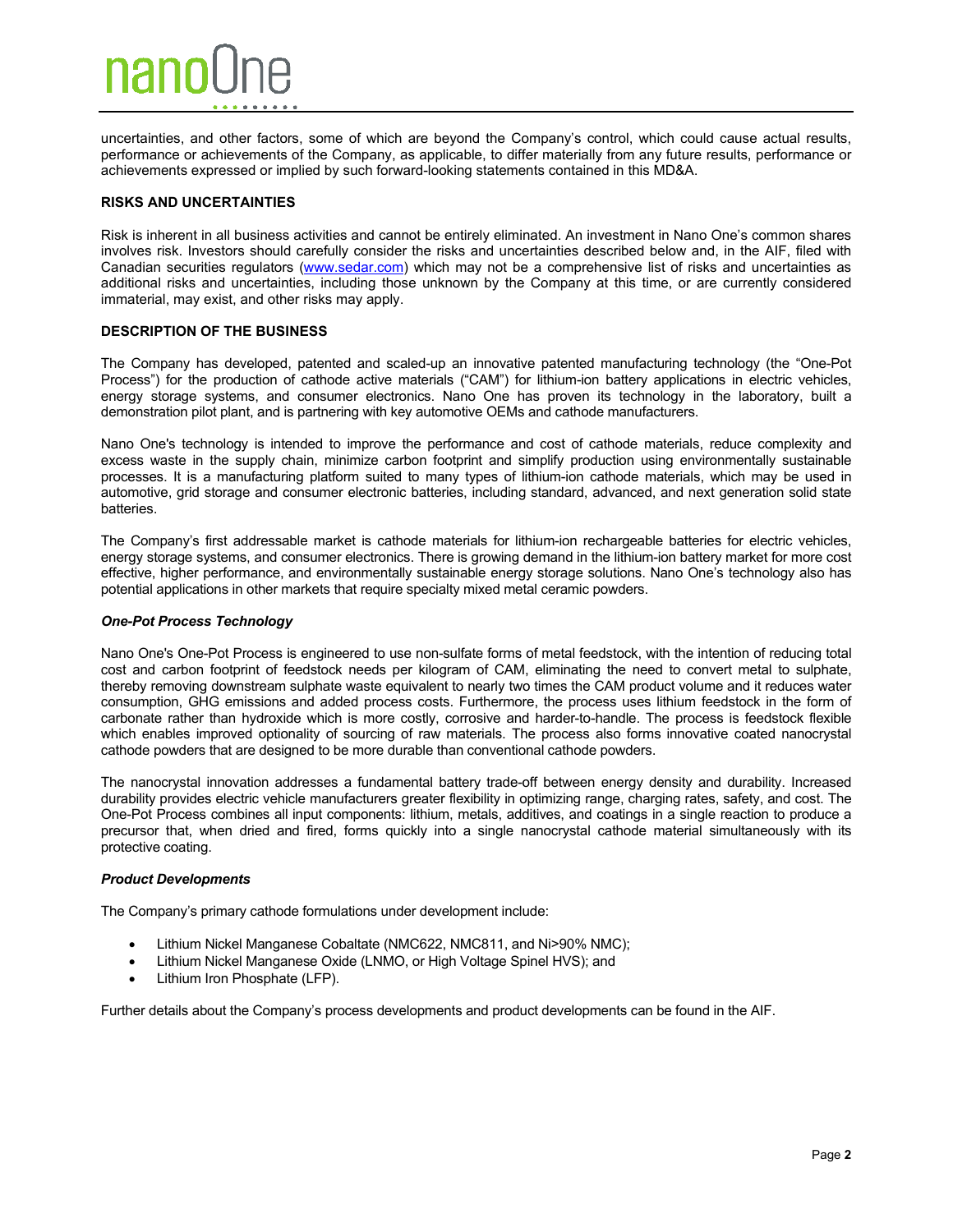## nar

#### *M2CAM® Technology*

In February 2021, Nano One announced the launch of its Metal to Cathode Active Material ("M2CAM") technology which reduces cost, reduces waste, and reduces the carbon footprint in the lithium-ion battery supply chain. The Company commenced or continued discussions with large integrated miners to reduce environmental footprints and maximize upstream value in the global battery supply chain. Nano One's other collaborators include automotive OEMs with similar motivations to meet environmental targets by reducing waste, carbon emissions, logistics and costs. Patents are pending for M2CAM and preliminary test results are showing battery capacity up to 5% higher than cathode materials currently made from metal salts.

Nano One's patented One-Pot Process forms durable single crystal cathode powders and protective coatings simultaneously and the process has been adapted for M2CAM, enabling these materials to be made directly from metal powders. Metal powders are one-fifth of the weight of metal sulfates, avoiding the added costs, energy and environmental impact of converting to sulfate and shipping and handling of waste. The One-Pot Process is an aqueous process, using carbon neutral chemistry, that operates at room-temperature and atmospheric pressures, and it combines feedstock conversion, precursor formation, lithiation and coating steps into one reaction. This creates added value for metals and aligns Nano One with the environmental, sustainability and cost objectives of automotive companies, miners, investment communities and governmental infrastructure initiatives.

#### **BUSINESS OBJECTIVES**

In the near term (one to three years), Nano One intends to focus on:

- Developing, advancing and promoting its One-Pot, M2CAM and coated nano-crystal technologies through collaborative partnerships with OEMs, miners and cathode producers. The Company is aiming to disrupt the supply chain and make nickel-based cathode materials direct from metal powders and lithium carbonate. This will eliminate: (i) the conversion of metals to sulfates and lithium to hydroxide, (ii) the associated energy, GHG emissions, cost, and waste and (c) the unnecessary transport of water and sulfate.
- Prototyping and scaling up by expanding its demonstration pilot plant and laboratory facilities to serve technology development, partnership and licensing objectives.
- Developing, building and operating pilot, demonstration and commercial plants in collaboration with its strategic partners, and generating revenue through licensing and joint venture arrangements that are still in various stages of business development.
- Identifying and validating additional joint development partners throughout the supply chain.

#### **CHANGE IN BOARD OF DIRECTORS**

During the year ended December 31, 2021, and subsequent thereto, the Company had the following appointments to its Board of Directors:

- Effective September 7, 2021, Mr. Gordon Kukec was appointed as an independent Director; and
- Effective December 16, 2021, Ms. Carla Matheson was appointed as an independent Director.

Effective November 30, 2021, Mr. John Lando retired from the Company's Board of Directors and resigned from his position as President of the Company. During the year ended December 31, 2021, and subsequent thereto, there were no additional changes to officers or directors of the Company.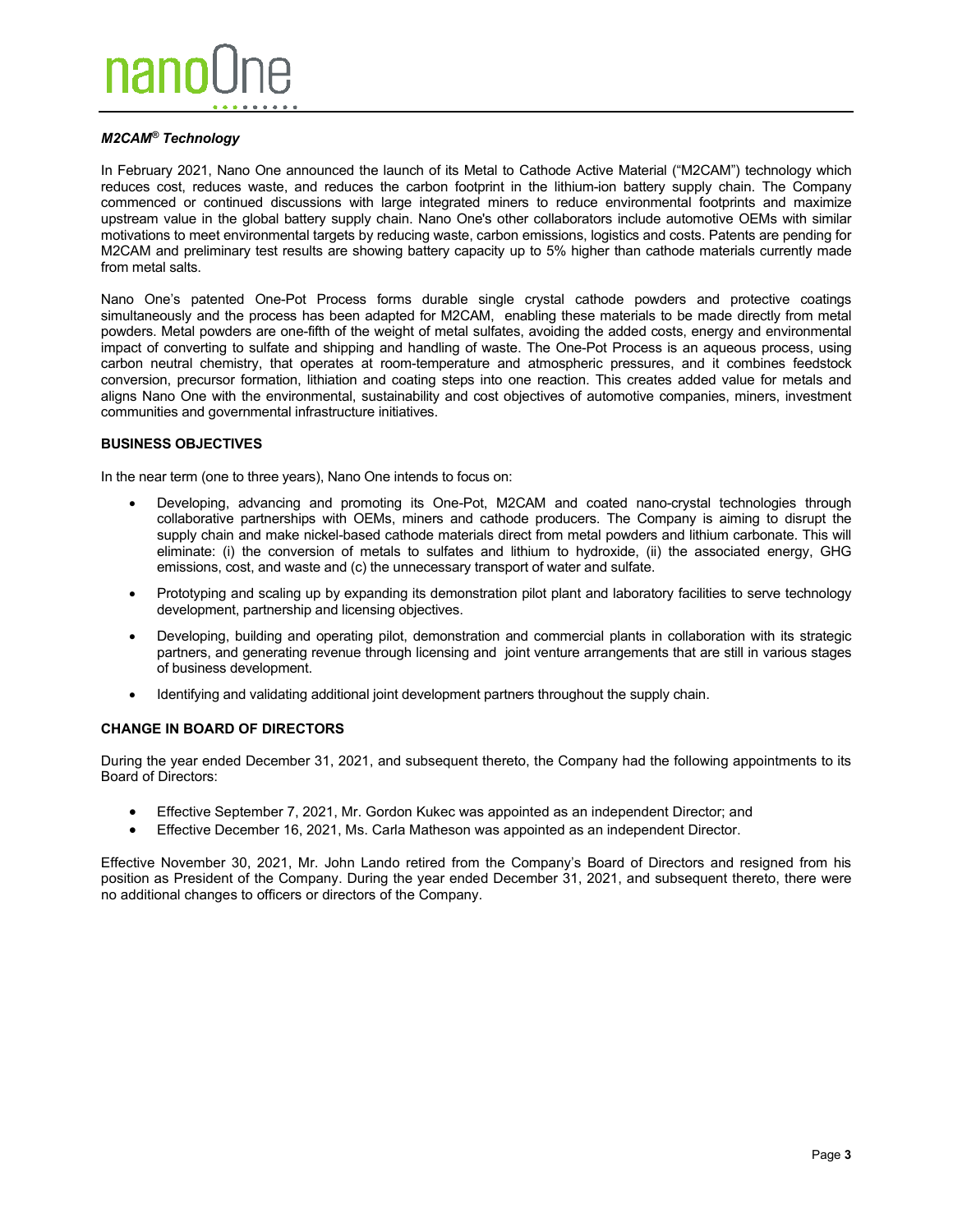#### **RECENT CORPORATE DEVELOPMENTS**

In addition to information discussed throughout this MD&A, the Company announced the following developments during the year ended December 31, 2021 and through to the date of this MD&A (from newest to oldest):

#### *Funding to Advance M2CAM and Thermal Processing Initiatives*

On March 3, 2022, the Company announced that it will be receiving advisory services and funding of up to \$404,000 from the National Research Council of Canada Industrial Research Assistance Program ("NRC-IRAP") to support a research and development project to advance its M2CAM technology and thermal processing innovations. The project will further advance cost optimization of the One-Pot Process for the manufacture of CAM, specifically as it relates to use in metal feedstocks enabled by Nano One's M2CAM technology and innovations in the final stage of thermal processing.

#### *Successful Completion of Phase One of Co-Development Agreement with Niobium Producer CBMM*

On February 15, 2022, the Company announced that it has successfully completed Phase One of its advanced lithiumion battery cathode materials coating development agreement with CBMM, the world's leading supplier of niobium products and technology. Nano One has successfully demonstrated the use of CBMM's niobium to form a protective coating on Nano One's single nanocrystal NMC cathode active material. This coating is designed to enhance durability, and the success on this first milestone strengthens the supply chain relationship between CBMM and Nano One while providing yet another demonstration of the flexibility of Nano One's patented One-Pot process.

Phase One applied the niobium coating technology to NMC811 cathode active material and the next two phases will focus on the niobium coating of even higher nickel NMC. This will include scaling of the One-Pot coating technology to demonstrate commercial viability and validate the supply chain. Together, CBMM and Nano One are developing an integrated and differentiated supply chain for niobium coated single crystal cathode materials.

Nano One's patented One-Pot process adds a cost effective niobium coating on each individual nanocrystal to protect the cathode from deleterious side reactions than can otherwise cause rapid performance degradation. The One-Pot process enables this coating to be formed without adding process steps or costs, and the coating can significantly increase the durability of cathode materials in lithium-ion batteries. The niobium-coated single crystal cathode materials are applicable to both conventional liquid electrolyte cells and advanced solid state electrolyte cells.

#### *Engineering Study Supports the Benefits of the One-Pot Process and M2CAM*

On January 24, 2022, the Company announced the successful completion of an industrial scale engineering study conducted by Hatch Ltd. (Hatch) a leading global engineering firm. This is another important step forward in Nano One's efforts to bring the latest innovations in cathode manufacturing technology through scale-up towards commercialization. The study supports that Nano One's patented One-Pot M2CAM process offers both environmental and potential economic benefits when compared to conventional cathode manufacturing processes.

The engineering study set out to compare the conventional sulfate process for manufacturing CAM with Nano One's One-Pot M2CAM process for nickel rich cathode materials. Conventional cathode manufacturing produces approximately 1.8 times more weight in sodium sulfate waste than it does in CAM product, whereas Nano One's process produces no waste. It is estimated the One-Pot M2CAM process also reduces water consumption by approximately 60% prior to recycling. Further, the Hatch work supports that the Nano One's process significantly reduces the number of process steps to get to a single crystal coated cathode active material helping reduce costs and create efficiencies. The report estimates competitive economics for Nano One and its One-Pot process over conventional cathode processes and identifies opportunities for further cost savings, despite One-Pot having over 20-years less industrial optimization. Work is already underway on further optimizations.

#### *Expansion of Team and Advisors*

Throughout November and December 2021, the Company announced the engagement of Mr. Dennis Geoffroy as a consultant, the hiring of Adam Johnson (VP, External Affairs), the engagement of Dr. Yuan Gao (Strategic Advisor), and the engagement of Frank Fannon (Fannon Global Advisors, as a Strategic Advisor). Expansion of the Company's team of advisors is in effort to strengthen and enhance Nano One's innovation, commercialization, North American scale-up programs, and strategic communications/external affairs with governments.

#### *Transition in LFP Strategy and Accelerate ZEV Alliance Membership*

On November 9, 2021, the Company announced a transition in LFP strategy towards creating a secure and cost competitive supply chain that is domestically integrated with a low environmental footprint. This involves a shift in its LFP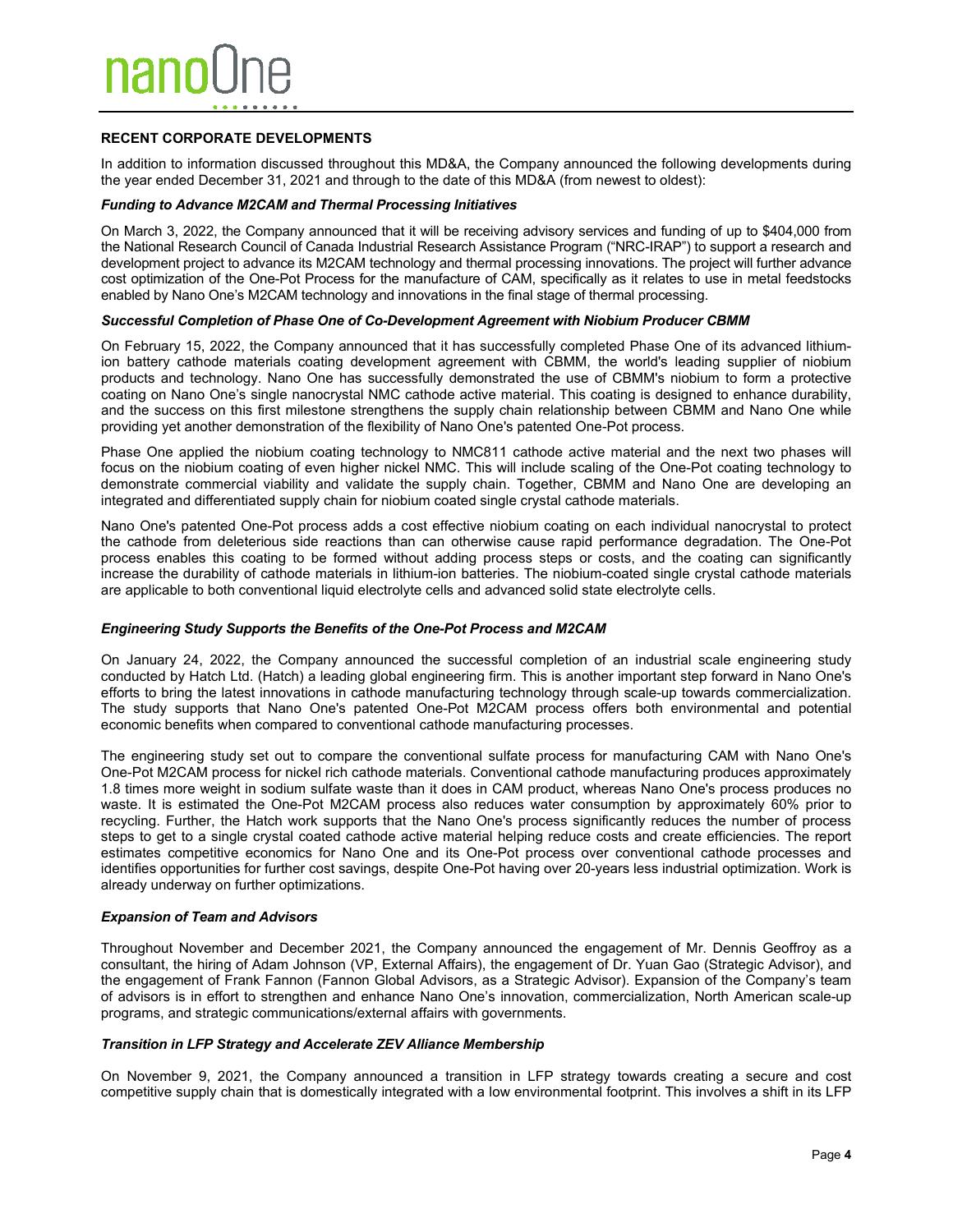# nann

strategic direction to large emerging markets outside of China, starting in North America, and has ceased joint development activities with Pulead Technology Industry.

The goal towards building a fully integrated and resilient battery supply chain in North America must include responsible mining of battery metals, onshore refining, environmentally favourable cathode material production, and recycling. LFP production is free from the constraints of nickel and cobalt, and although its origins are deeply rooted in Canada, its growth over the last decade is almost entirely based in China. Recent LFP cell-to-pack innovations have driven costs down and enabled greater EV range, setting the stage for EV pioneers to shift to LFP. There has never been a greater imperative for a sustainable, responsible, and secure supply of LFP materials and batteries, to be established and supported in North America and Europe, proximal to where the EV's are manufactured.

Canada has clean energy assets, responsibly sourced critical minerals and a rich history in LFP technology and manufacturing. By leveraging these opportunities with Nano One's simplified low-cost approach to cathode production, Nano seeks to create a resilient value-added domestic LFP supply chain in a collaborative ecosystem with a smaller environmental footprint.

Additionally, Nano One announced it has become a member of Accelerate, Canada's zero-emission vehicle (ZEV) supply chain alliance. Launched in 2021, Accelerate is working with its members across the supply chain to create an industrial road map to ensure the growth and stability of Canada's zero- emission vehicle market.

#### *Joint Development Agreement signed with Euro Manganese*

On October 4, 2021, the Company announced the signing of a Joint Development Agreement with Euro Manganese Inc. ("Euro Manganese"), a battery raw materials company developing a significant manganese deposit in the Czech Republic.

The two companies will collaborate on developing economically viable and environmentally sustainable applications of highpurity manganese expected to be produced by Euro Manganese from its proposed Chvaletice Manganese Project. The manganese will be evaluated by Nano One in the formation of its innovative cathode materials including LNMO (lithium nickel manganese oxide) and nickel-rich NMC (lithium nickel manganese cobalt oxide). LNMO and NMC materials will be prepared using Nano One's patented One-Pot process, coated nanocrystal powders and M2CAM technology, enabling the use of sulfate-free metals and lithium carbonate as lower cost and environmentally more sustainable feedstocks.

#### *Completion of 2019 Cathode Development Project with Global Automotive Company and New Agreement*

On September 30, 2021, the Company announced the completion of a project with a global automotive OEM (Original Equipment Manufacturer), that was first announced on June 20, 2019 and the two parties have signed a Memorandum of Understanding ("MOU") to evaluate manganese-rich cathode materials for potential use in automotive scale battery cells.

The completed project successfully demonstrated the synthesis, performance, and improved durability of a proprietary and experimental nickel-rich cathode formulation, using Nano One's patented One-Pot process. The MOU is for the multi-phase development and evaluation of LNMO batteries using cathode materials prepared by Nano One. Work under the MOU will include performance testing, economic feasibility and future potential commercial collaboration for jointly developed battery cells using Nano One's advanced LNMO cathode materials.

LNMO has great potential in next-generation lithium-ion batteries for electric vehicles, renewable energy storage and consumer electronic devices. It delivers energy and power on par with other high-performance cathodes and is cost effective because it is cobalt free, low in nickel and does not require excess lithium. LNMO also has an operating voltage that is 25% higher than commercial high nickel cathodes, enabling fewer cells in applications such as power tools and electric vehicles while providing improved productivity, efficiency, thermal management, and power.

#### *Completion of SDTC and BC-ICE Milestone 2 and Receipt of Milestone 3 Funds*

On September 9, 2021, the Company announced the achievement of Milestone 2 of the "Scaling Advanced Battery Materials" project jointly funded by SDTC and the British Columbia Innovative Clean Energy, Mines and Petroleum Resources ("BC-ICE") fund. Consequently, the advance funding for project Milestone 3, in the amount of \$1,652,859 in aggregate has been received.

Within Milestone 2, Nano One strengthened its process for both LFP and NMC cathode materials. Nano One's capabilities and capacity have also significantly increased in this milestone through the addition of staff and equipment and additional laboratory space, pilot, and office facilities. Nano One is now focused on Milestone 3 which involves economic modelling and scaled up demonstration of both LFP and NMC.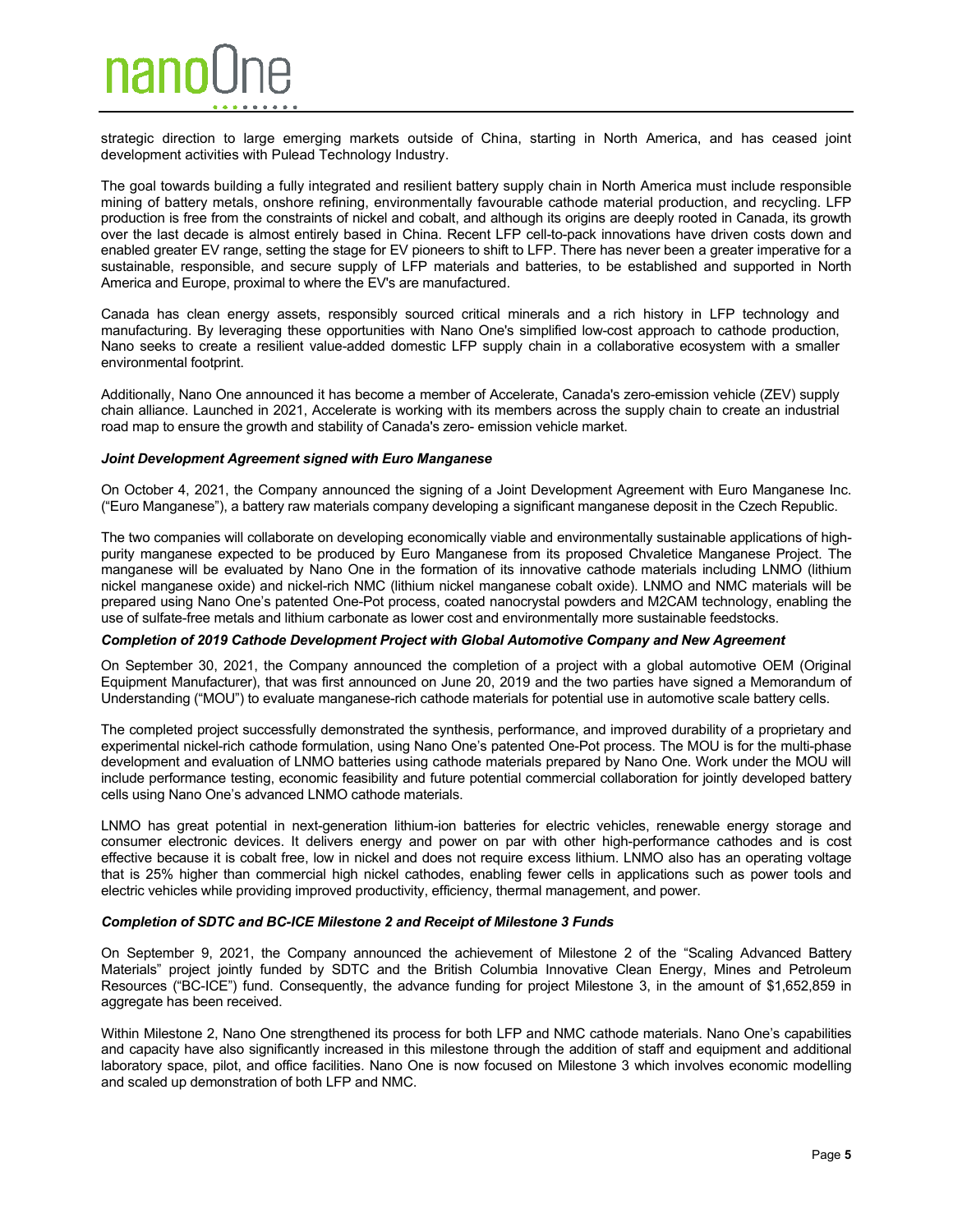#### *Industrial Scale Engineering Study Added to Automotive Project*

On August 17, 2021, the Company announced that its cathode evaluation program with a global automotive company has expanded in respect of the evaluation of NMC/LNMO cathode materials. The increased scope will include an engineering report that models cathode manufacturing at an automotive scale based on Nano One's patented One-Pot process, coated nanocrystal, and M2CAM technologies.

Nano One has engaged global engineering firm, Hatch Ltd., to lead an engineering study and provide a report to the automotive company. The report will be based on the engineering study being prepared for Nano One, and will include a Front-End Loading level 1 (FEL1) analysis on capital costs, operating costs, and a cost comparison of the Nano One process versus the conventional cathode material manufacturing process. The report will enable the companies to evaluate both the economic and environmental advantages of Nano One's patented One-Pot, M2CAM and coated nanocrystal process technologies at large industrial scale.

#### *Graduation to the Toronto Stock Exchange*

Effective June 8, 2021, Nano One commenced trading on the Toronto Stock Exchange (the "TSX") under the symbol "NANO". Nano One formerly traded on the Toronto Venture Exchange (the "TSX-V") under the symbol "NNO".

#### *Joint Development Agreement with Johnson Matthey*

In June 2021, the Company announced the execution of a joint development agreement with Johnson Matthey ("JM") a global leader in sustainable technologies. Under this agreement the companies are to co-develop next generation products and processes for Johnson Matthey's eLNO® family of nickel-rich advanced cathode materials using Nano One's patented One-Pot process and coated nanocrystal technology, for the low-cost, low-carbon footprint production of high-performance lithium-ion battery cathode materials.

On November 11, 2021, JM issued a news release about their plans to exit the battery materials business, which to Nano One, was unexpected.

#### *Co-Development Agreement with CBMM*

In May 2021, the Company announced the execution of an advanced lithium-ion battery cathode materials coating development agreement with CBMM, the global leader in the production and commercialization of niobium products and technologies. The objective of the agreement is to optimize Nano One's patented One-Pot process for nickel-rich cathode materials using small amounts of niobium from CBMM as a coating. Niobium is a key element in the advancement of lithium-ion battery cathode materials as it can be made to form a coating on the outer surface of each grain of a cathode powder. As a coating, niobium protects the highly reactive cathode from deleterious side reactions that can cause rapid degradation in high performance batteries while preventing the growth of interfacial resistance during battery cycling.

As announced above on February 15, 2022, the Company and CBMM had successfully completed Phase One of the codevelopment agreement.

#### *Progress Update on Joint Development Agreement with Asian Manufacturer*

In April 2021, the Company announced a progress update on the Joint Development Agreement signed in August 2020 (the "JDA"). The first two phases of the program have been focused on LNMO cathode materials and have been successfully completed with validation by both parties. At the time of the announcement, work was shifting to scale-up considerations, detailed economic analysis, third-party evaluation, and preliminary planning for commercialization. The work under this agreement is on schedule and on budget.

The JDA provides a framework to develop a business plan for the commercialization of cathode materials, through a joint venture, licensing of Nano One's technology and/or through further development work.

The companies are co-developing high-performance LNMO cathode materials using Nano One's patented One-Pot Process. LNMO is of increasing global interest and has great potential in next-generation lithium-ion batteries for electric vehicles, renewable energy storage and consumer electronic devices.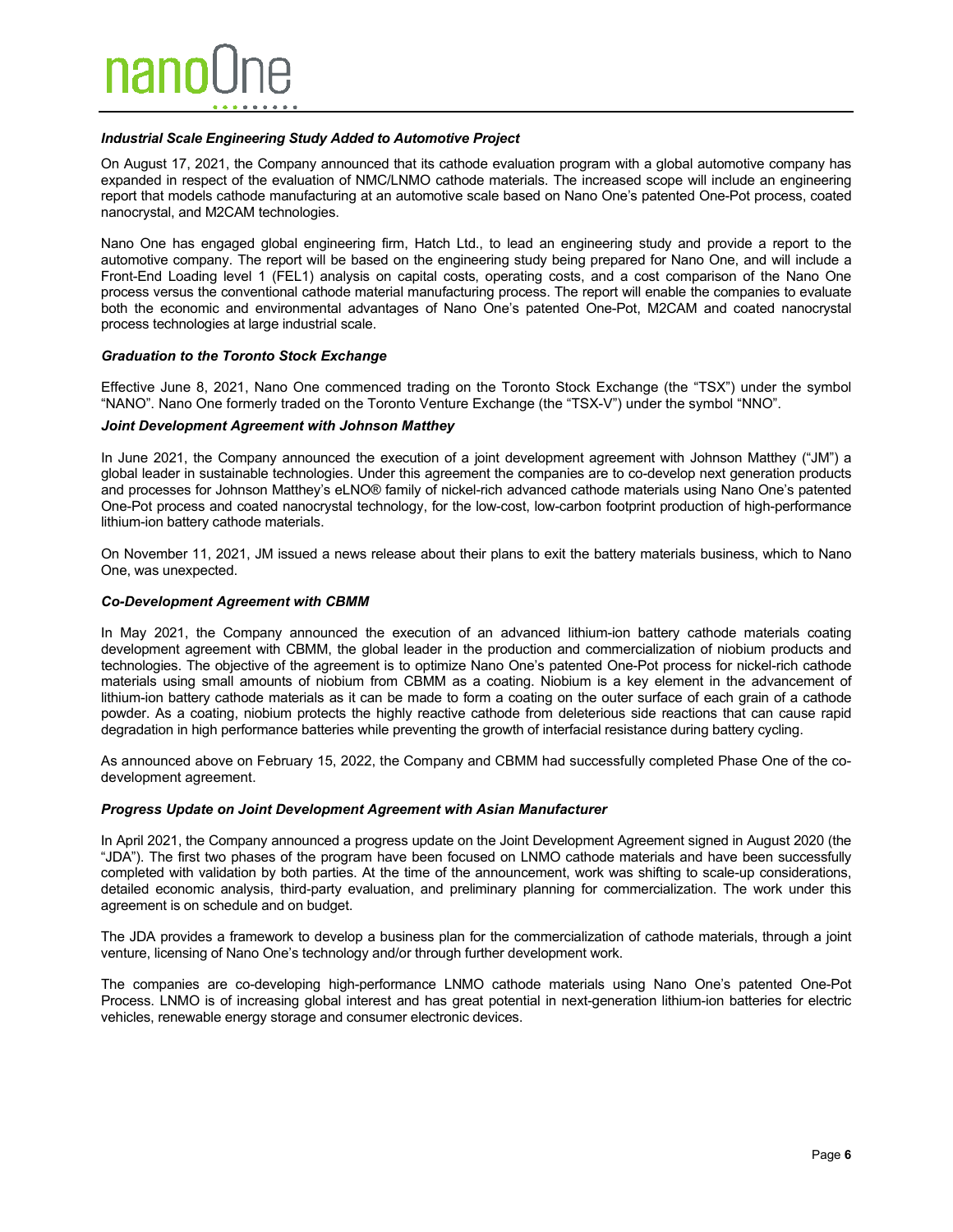#### **Intellectual Property**

In June 2021, the Company announced three (3) new patents issued and allowed in Canada, the US and China. These patents extend the patent estate to provide protection for lithium-ion cathode powders formed by the proprietary One-Pot Process developed by Nano One. Additionally, during February 2022, the Company obtained another issued patent.

As at the MD&A Date, the Company has been issued twenty-one (21) patents which were issued by various jurisdictions including Canada, China, Japan, Korea, Taiwan, and the United States. The patents have expiries ranging between thirteen (13) to nineteen (19) years from the patent issuance date. The Company also has over forty (40) pending patent applications throughout the world.

The Company's intellectual property was developed and is wholly-owned by the Company. The Company has filed other patent applications and may file additional patents at a later date to further strengthen its intellectual property and technology going forward, although no assurances can be given that it will be successful in such endeavours. Additional information on the Company's intellectual property can be found in the Company's AIF.

#### **Government Assistance**

The Company's primary active government assistance program is that with SDTC, as follows:

#### *Sustainable Development Technology Canada ("SDTC"):*

In 2019, the Company executed a contribution agreement with SDTC for a non-repayable grant in respect of the Company's "Scaling Advanced Battery Materials" project. The SDTC Program #2 grant is for up to \$8,545,500 (\$5,944,376 received as at December 31, 2021) which includes BC-ICE contributions (discussed below). SDTC Program #2 is estimated to conclude in June 2024.

As of the date of this MD&A, the Company is currently working within Milestone 3 for which it received funding during September 2021 of approximately \$1,653,000.

The Company receives funding from the Government of Canada for its research activities through various programs. During the years ended December 31, 2021 and December 31, 2020 the following amounts were received or accrued:

|                                                   | December 31. | December 31. |
|---------------------------------------------------|--------------|--------------|
| Grant cash proceeds received:                     | 2021         | 2020         |
| Sustainable Development Technology Canada (SDTC)  | 1,915,359    | 3,055,202    |
| Innovation Assistance Program (IAP)               |              | 241.225      |
| Automotive Supplier's Innovation Program (ASIP)   |              | 217.446      |
| Industrial Research Assistance Program (NRC-IRAP) | 33.372       | 182,285      |
| <b>Other Grants</b>                               |              | 2,700        |
|                                                   | 1.948.731    | 3,698,858    |
| Grant cash proceeds accrued:                      |              |              |
| Industrial Research Assistance Program (NRC-IRAP) | 47.652       |              |

The cumulative amount of program funding received since January 1, 2014 from the Government of Canada are as follows:

|                                                        | December 31. | December 31. |
|--------------------------------------------------------|--------------|--------------|
|                                                        | 2021         | 2020         |
|                                                        |              |              |
| Sustainable Development Technology Canada (SDTC)       | 8,025,672    | 6,110,313    |
| Automotive Supplier's Innovation Program (ASIP)        | 1,950,952    | 1,950,952    |
| Industrial Research Assistance Program (NRC-IRAP)      | 828.338      | 794.966      |
| Innovation Assistance Program (IAP) (from NRC-IRAP)    | 241.225      | 241.225      |
| Scientific Research & Experimental Development (SR&ED) | 98.661       | 98.661       |
| <b>Other Grants</b>                                    | 80.059       | 80,059       |
|                                                        | 11.224.907   | 9.276.176    |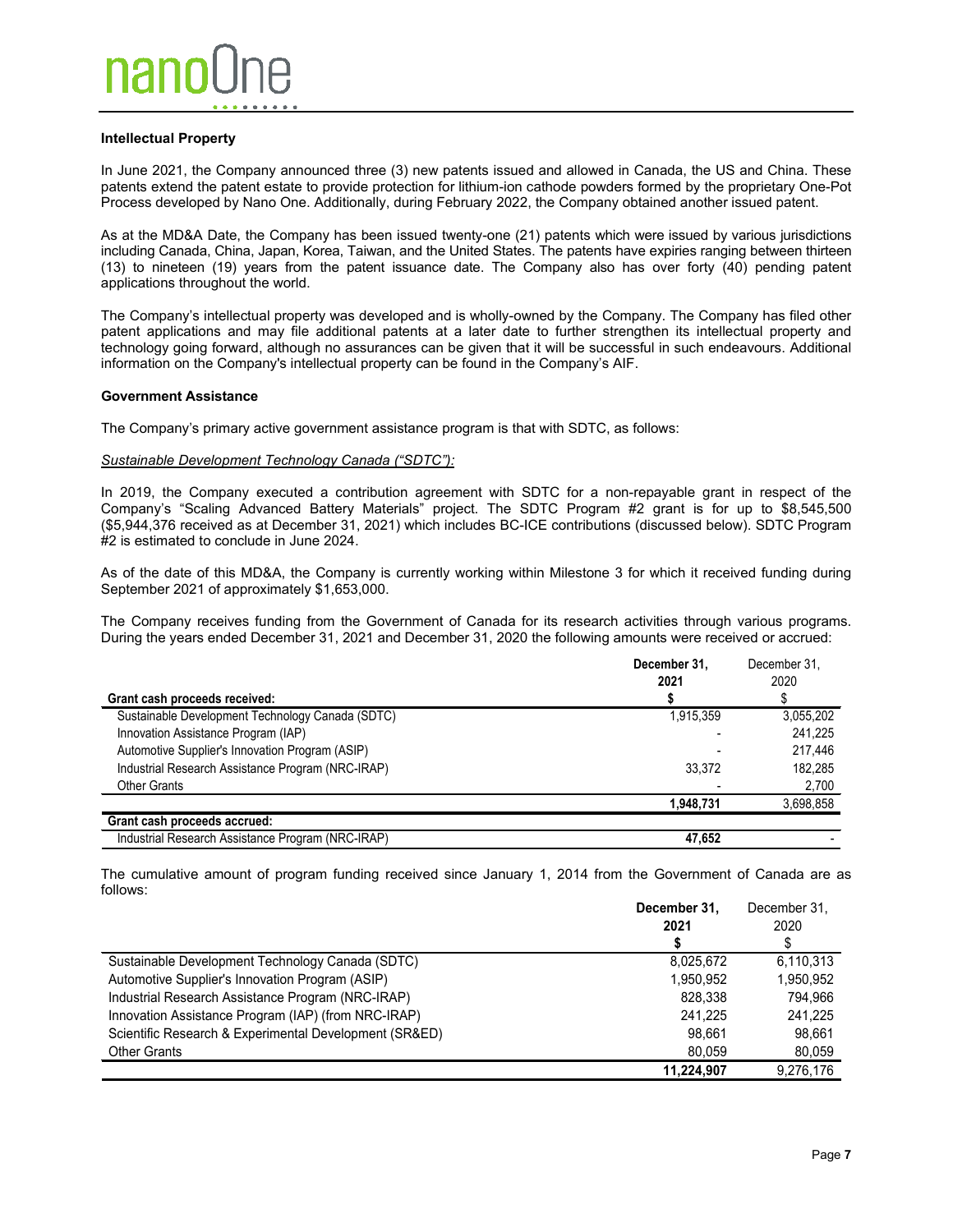#### **OVERALL PERFORMANCE**

Further to the "Recent Corporate Developments" as discussed above, the Company generated a net increase in cash and cash equivalents during the year ended December 31, 2021, of approximately \$24,902,000 inclusive of the Short Form Prospectus financing of common shares completed on April 1, 2021 for gross proceeds of approximately \$28,917,000 (approximately \$26,900,000 net proceeds after cash commissions and expenses).

Other key contributors to the increase in cash and cash equivalents were:

- Exercises of stock options and warrants for total proceeds of approximately \$4,882,000;
- Proceeds from Government assistance programs mainly comprising approximately \$1,915,000 from SDTC and BC-ICE; and
- The maturity of a short-term investment of approximately \$1,009,000.

See "Cash flows for the year ended December 31, 2021" below within Discussion of Operations for further details on cash flows for the year.

#### **SELECTED ANNUAL INFORMATION**

The following table sets out selected historical financial information of Nano One. Such information is derived from the audited financial statements.

|                                    | December 31,<br>2021 | December 31,<br>2020<br>\$ | December 31,<br>2019<br>\$ |
|------------------------------------|----------------------|----------------------------|----------------------------|
| Revenues                           |                      |                            |                            |
| Loss and comprehensive loss        | (11, 323, 108)       | (5,212,408)                | (3,781,180)                |
| Loss per share - basic and diluted | (0.12)               | (0.07)                     | (0.06)                     |
| Cash and cash equivalents          | 52,652,258           | 27,750,290                 | 1,747,514                  |
| Total assets                       | 55,357,897           | 30,959,027                 | 2,932,912                  |
| <b>Total liabilities</b>           | 1,602,926            | 2,060,691                  | 1,064,476                  |
| Shareholders' equity               | 53,754,971           | 28,898,336                 | 1,868,436                  |

#### **FOURTH QUARTER**

#### **For the three months ended December 31, 2021 and December 31, 2020**

The following table summarizes the Company's results of operations and cash flows for the three months ended December 31, 2021 and December 31, 2020 (rounded):

|                                                 | Three months ended   |                            |              |
|-------------------------------------------------|----------------------|----------------------------|--------------|
|                                                 | December 31,<br>2021 | December 31.<br>2020<br>\$ | Change       |
| Revenue                                         |                      |                            |              |
| Loss from operating expenses                    | (2,513,000)          | (2, 142, 000)              | (371,000)    |
| Loss and comprehensive loss                     | (2,462,000)          | (2, 104, 000)              | (358,000)    |
| Cash used in operating activities               | (2,044,000)          | (2,945,000)                | 901,000      |
| Cash (used in) provided by investing activities | (70,000)             | 154.000                    | (224,000)    |
| Cash provided by financing activities           | 137,000              | 16,618,000                 | (16,481,000) |

Cash used in investing activities during the three months ended December 31, 2021, is attributable to the excess of cash outflows on equipment deposits and purchases, net of government assistance proceeds towards purchases of equipment over interest income earned on high-interest savings accounts.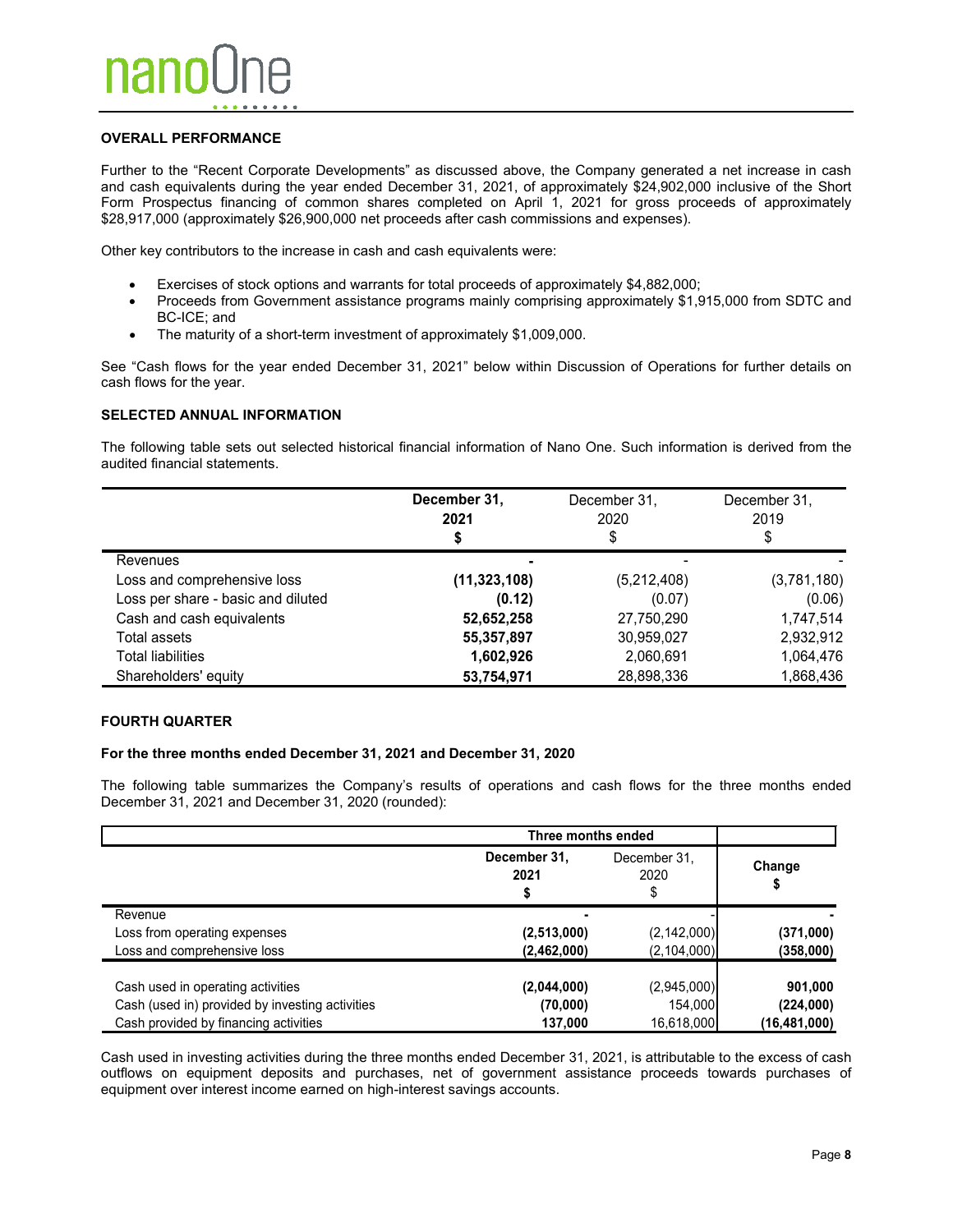Cash provided by financing activities during the three months ended December 31, 2021, is attributable to the exercise of options and warrants of approximately \$189,000 during the period then ended, offset by facility lease payments of approximately \$52,000. The cash provided by financing activities in the comparative period reflected the net proceeds from the Short Form Prospectus offering completed in October 2020 of approximately \$13,000,000, and greater volumes and amounts of exercises of options and warrants.

Certain components of operating expenses for the three months ended December 31, 2021 and December 31, 2020, were as follows (rounded):

|                                                | Three months ended |              |                 |
|------------------------------------------------|--------------------|--------------|-----------------|
|                                                | December 31,       | December 31. | <b>Increase</b> |
|                                                | 2021               | 2020         | (decrease)      |
|                                                |                    |              |                 |
| Consulting fees                                | 91,000             | 116,000      | (25,000)        |
| Investor relations and shareholder information | 234,000            | 170,000      | 64,000          |
| Professional fees, net                         | 123,000            | 40,000       | 83,000          |
| Salaries and benefits, net                     | 349,000            | 290,000      | 59,000          |

Consulting fees:

Consulting fees were primarily comprised of corporate advisory/advisory committee and increased consultancy services relating to cathode commercialization efforts including efforts towards emerging automotive scale opportunities in the LFP space. Additionally, human resources contractor costs decreased, while IT consulting increased given the Company's expanded workforce and increased IT infrastructure.

• Investor relations and shareholder information:

Investor relations and shareholder information costs increased as a result of public relations fees primarily concentrated during Q4 2021 (three months ended December 31, 2021) as well as a general increase in marketing communication efforts throughout the year.

• Professional fees

Professional fees were characterized by legal services relating to patent filings and maintenance, as well as an accrual for the year end audit fee, and legal services for general corporate matters. The increase from the comparative period is attributable to increased volume of services in all aspects and the annual audit fee accrual which is recorded in the fourth quarter of each year.

Salaries and benefits:

Staffing levels continue to increase in both the Company's corporate and research departments. Salaries and benefits are presented net of allocations of SDTC government grants.

During the three months ended December 31, 2021, the Company welcomed 5 employees to its company-wide team.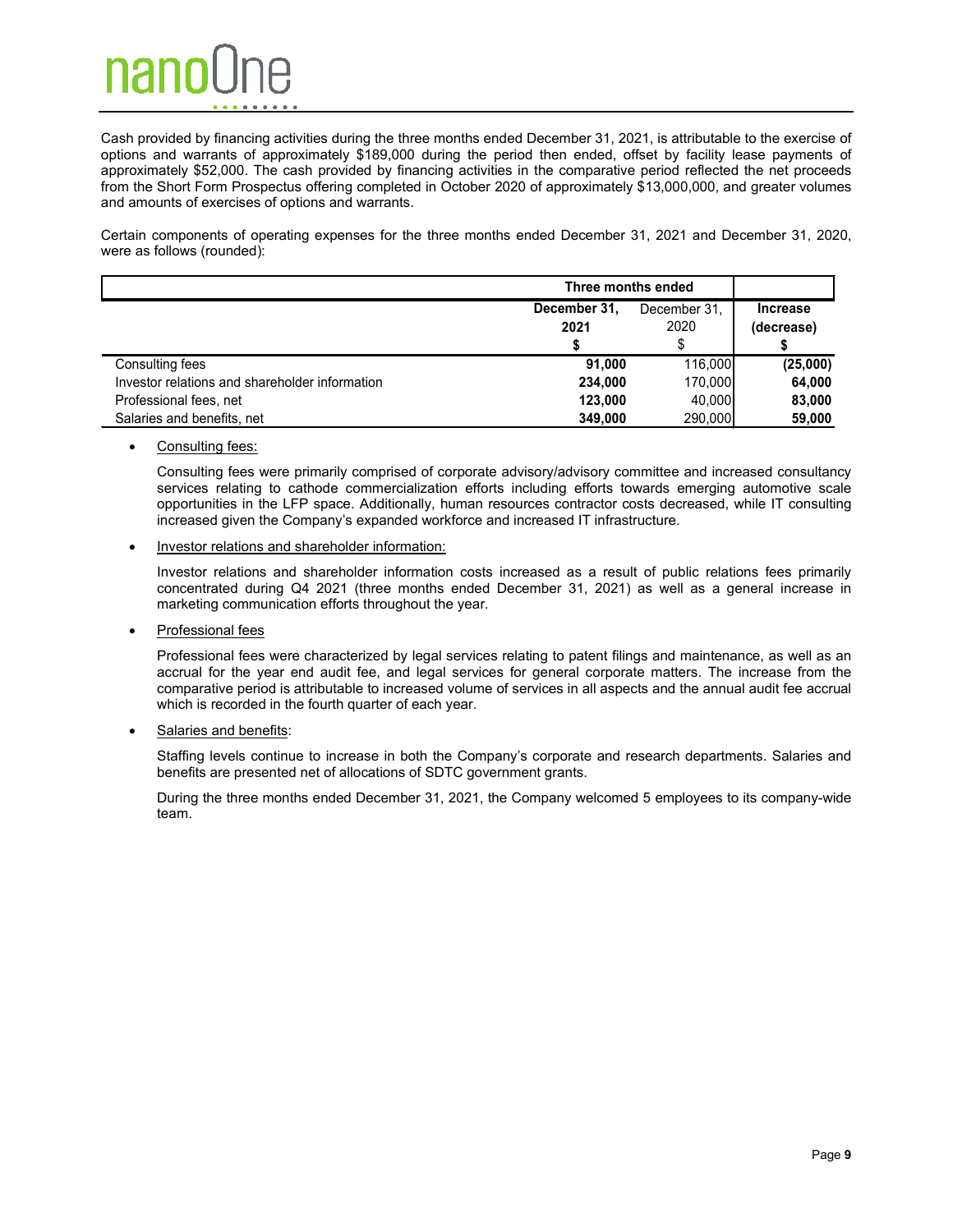#### **DISCUSSION OF OPERATIONS**

The Company reports operating results in a single operating segment being the development and scale-up of a patented process for the production of cathode active materials (CAM) for lithium-ion battery applications in electric vehicles, energy storage systems, and consumer electronics.

#### **Research expenses**

Research expenses, net for the three months and year ended December 31, 2021 and December 31, 2020, were as follows (rounded):

|                           | Three months ended   |                      | Year ended |                      |                      |           |
|---------------------------|----------------------|----------------------|------------|----------------------|----------------------|-----------|
|                           | December 31.<br>2021 | December 31.<br>2020 | Change     | December 31.<br>2021 | December 31.<br>2020 | Change    |
| Contractors               | 304.000              | 35,000               | 269,000    | 526.000              | 170,000              | 356,000   |
| Labour                    | 797.000              | 603,000              | 194.000    | 2.599.000            | 1,733,000            | 866,000   |
| Safety and training       | 17.000               | 26,000               | (9,000)    | 93.000               | 62,000               | 31,000    |
| Supplies                  | 230.000              | 108,000              | 122.000    | 709.000              | 315,000              | 394,000   |
| <b>Utilities</b>          | 26.000               | 12,000               | 14,000     | 67.000               | 32,000               | 35,000    |
|                           | 1.374.000            | 784,000              | 590.000    | 3.994.000            | 2,312,000            | 1,682,000 |
| Depreciation              | 159.000              | 17,000               | 142.000    | 550.000              | 189,000              | 361.000   |
| Cost recoveries           | (308.000)            | (18,000)             | (290,000)  | (614,000)            | (242,000)            | (372,000) |
| Government assistance (1) | (385.000)            | 360,000              | (745,000)  | (1,797,000)          | (2,030,000)          | 233,000   |
| Research expenses, net    | 840.000              | 1,143,000            | (303,000)  | 2.133.000            | 229,000              | 1.904.000 |

(1) Government assistance for the three months ended December 31, 2020 was in a net expense position due to accounting adjustments recognized during the three months then ended.

In addition to the research expenses, net amount presented above, the Company incurred approximately \$90,000 and \$217,000 respectively, during the three months and year ended December 31, 2021, within professional fees, and before allocations of SDTC proceeds, for charges relating to patent filings and applications. Additionally, the Company incurred approximately \$734,000 net of government grant allocations on research and development equipment, pilot plant, and leasehold improvements in aggregate during the year ended December 31, 2021.

Supplies costs primarily comprises chemical formulations which may be subject to fluctuations in commodity prices. Overall, the Company's exposure to fluctuations in commodity prices has not had a significant impact on operations given the relative value of volumes purchased, but is expected to have an increasing impact on operations as volumes and costs increase in 2023 and beyond.

Contractors costs include costs for engineering studies such as the work performed by Hatch as discussed above, thirdparty researchers, and amounts paid to environmental agencies that assist with chemical supply removal. The Company is compliant to the best of its knowledge with all local required environmental waste and disposal regulations.

The Company's facilities and staffing expansion is a direct result of the increasing global interest in clean technology, battery materials and production, the Company's technologies and processes, progress through government programs, technological breakthroughs, and new strategic partnerships. Market dynamics coupled with the increased capital resources contribute to an overall increase in research activities and related expenditures in all or most categories, which works to expedite the achievement of the Company's strategic goals.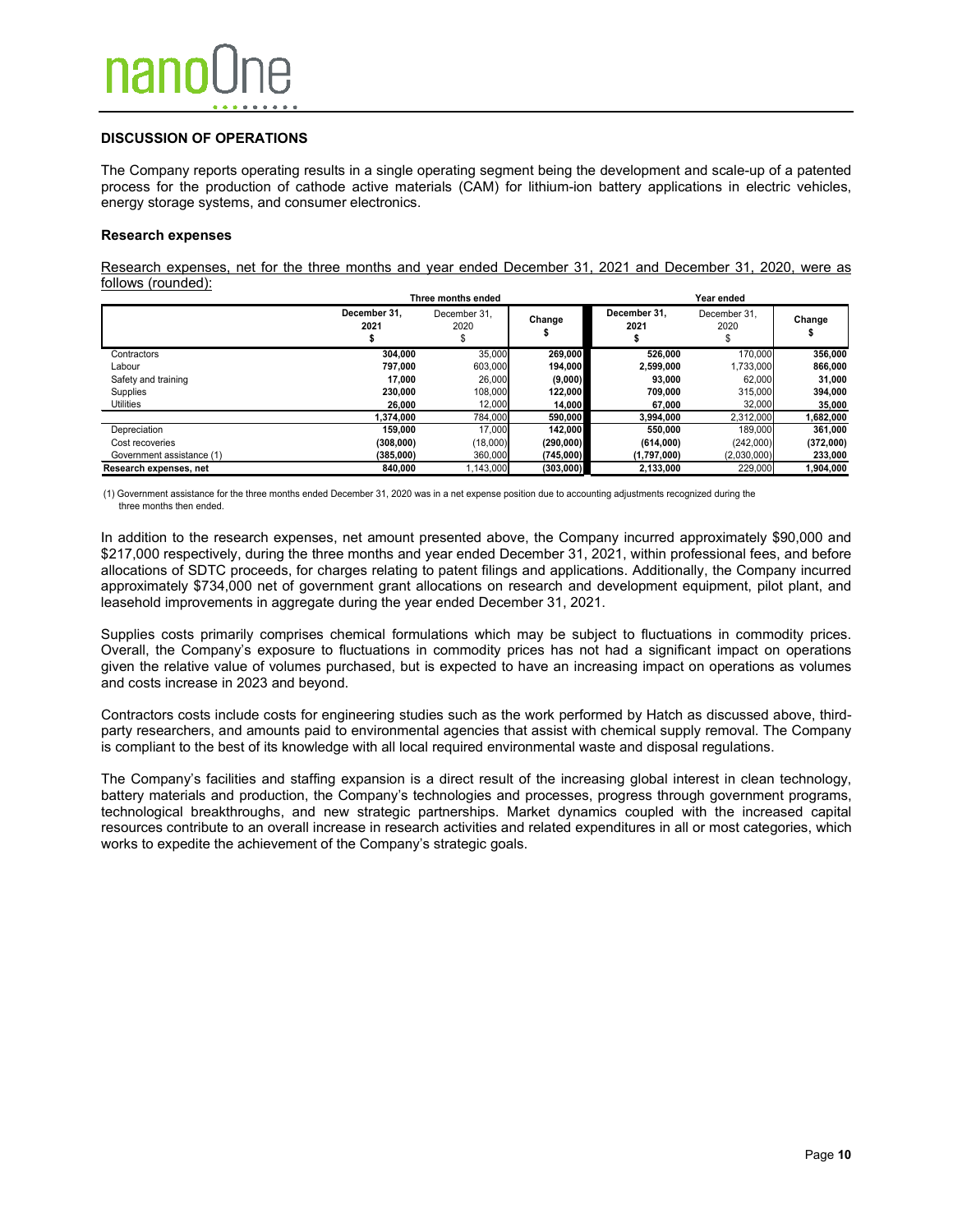# nar

#### **Results from operations for the years ended December 31, 2021 and December 31, 2020**

The following table summarizes the Company's results of operations and cash flows for the years ended December 31, 2021 and December 31, 2020 (rounded):

|                                                 | Year ended           |                            |               |
|-------------------------------------------------|----------------------|----------------------------|---------------|
|                                                 | December 31,<br>2021 | December 31.<br>2020<br>\$ | Change        |
| Revenue                                         |                      |                            |               |
| Loss from operating expenses                    | (11, 391, 000)       | (5,301,000)                | (6,090,000)   |
| Loss and comprehensive loss                     | (11, 323, 000)       | (5,212,000)                | (6, 111, 000) |
| Cash used in operating activities               | (7,019,000)          | (2,923,000)                | (4,096,000)   |
| Cash provided by (used in) investing activities | 317,000              | (1,512,000)                | 1,829,000     |
| Cash provided by financing activities           | 31,604,000           | 30,438,000                 | 1,166,000     |

Certain components of operating expenses for the years ended December 31, 2021 and December 31, 2020, were as follows (rounded):

|                                                | December 31,<br>2021 | December 31.<br>2020 | <b>Increase</b><br>(decrease) |
|------------------------------------------------|----------------------|----------------------|-------------------------------|
| Consulting fees                                | 511.000              | 456,000              | 55,000                        |
| Investor relations and shareholder information | 761.000              | 566,000              | 195.000                       |
| Professional fees, net                         | 335.000              | 219,000              | 116,000                       |
| Salaries and benefits, net                     | 1.823.000            | 1,005,000            | 818,000                       |

Consulting fees:

Consulting fees were substantially comprised of corporate advisory/advisory committee and consultancy services relating to cathode commercialization efforts including efforts towards emerging automotive scale opportunities in the LFP space. Despite increased consulting in this specific area, there was a decrease in costs within this component of consulting fees. Additionally, human resources fees and expenses increased, while IT consulting also increased given the Company's expanded workforce and IT infrastructure.

Investor relations and shareholder information:

The main component and driver of the increase in investor relations fees is the addition of public relations services and an increase in marketing communication efforts. Due to a decrease in conference and road show costs with no travel, additional marketing activities were engaged to increase market awareness.

• Professional fees

Professional fees increased due to an increase in general corporate legal fees, and audit fees. The increase is also attributable to a lower allocation of SDTC proceeds towards the gross amounts incurred on professional fees.

Salaries and benefits:

Staffing levels continue to increase in both the Company's corporate and research departments. Salaries and benefits are presented net of allocations of SDTC government grants.

During the year ended December 31, 2021, the Company welcomed 30 employees/contractors/interns to its company-wide team. As of the date of this MD&A, the Company has 66 employees and/or contractors.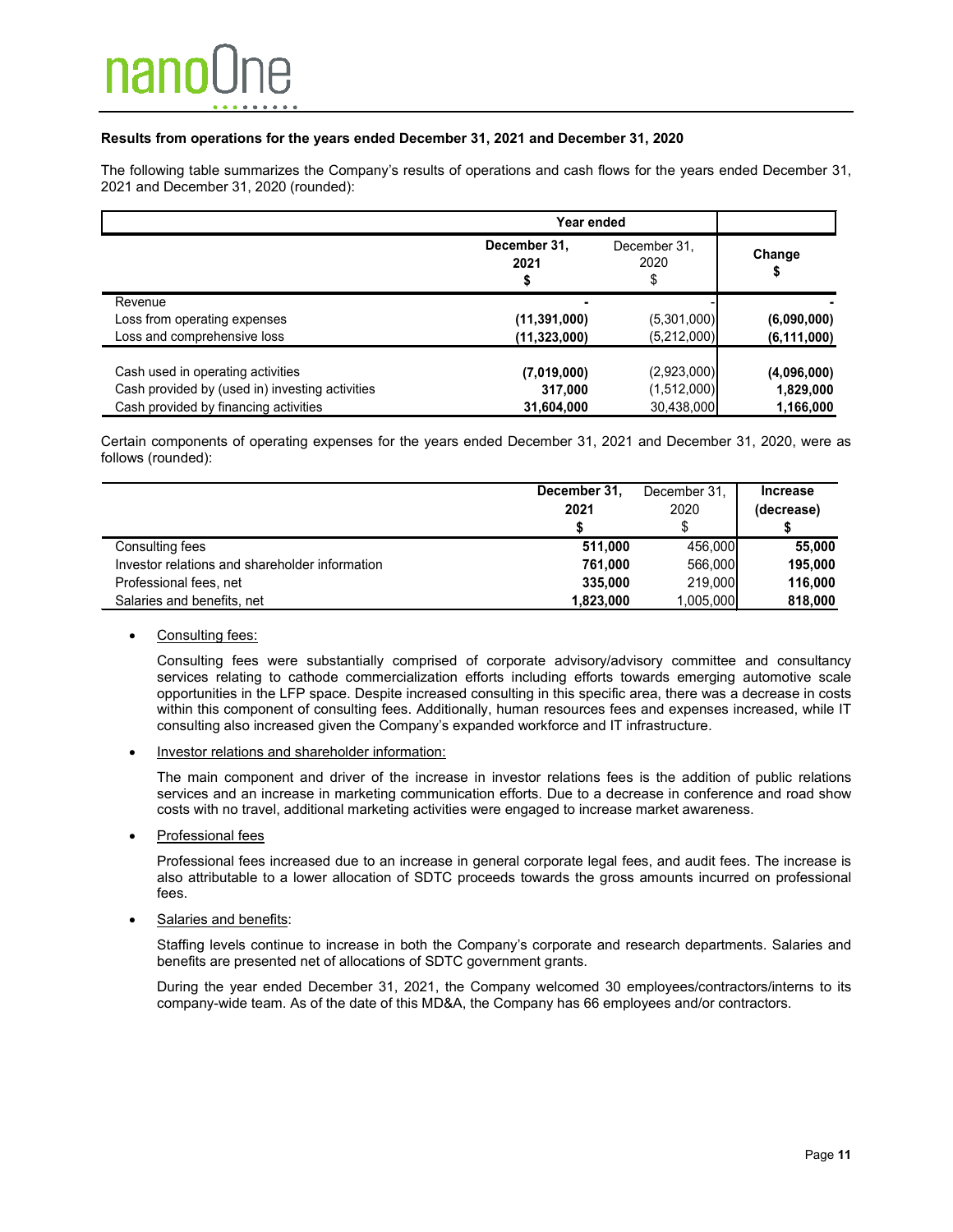#### *Global Pandemic (COVID-19)*

In March 2020, the World Health Organization declared the outbreak of COVID-19 a global pandemic. This contagious disease outbreak, which has continued to spread, and any related adverse public health developments, has adversely affected workforces, economies, and financial markets globally, potentially leading to an economic downturn. It is not possible for the Company to predict the duration or magnitude of the adverse results of the outbreak and its effects on the Company's business or results of operations or on the Company's industry partners who provide in-kind and/or financial contributions to the Company's government programs. There are travel restrictions and health and safety concerns that may delay the Company's research activities. Operations depend on safeguarding all personnel during the outbreak, which may be prohibitive in certain aspects. Nonetheless, the Company has implemented prevention measures at its office and laboratory facilities including the facilitation of remote work programs. Overall, travel and other restrictions related to the COVID-19 pandemic have not had a significant impact on the Company's operations and research efforts including staffing levels. The shipment of purchased equipment at times has been partially delayed due to the pandemic, and travel by employees and executives has been limited, however, the Company continues to progress partnerships and research efforts without significant constraint.

Various Government wage and loan subsidies are available to qualified companies to assist them with operating costs during the pandemic, and the various programs are constantly being expanded and relaxed, which may qualify the Company for additional assistance. As at the MD&A Date, the Company had qualified for and received an additional \$512,500 from SDTC (\$262,500 of which was received during the year ended December 31, 2021), and approximately \$241,000 from the Innovative Assistance Program (NRC-IRAP) (during the year ended December 31, 2020), both in relation to COVID-19 pandemic relief.

#### **Cash flows for the year ended December 31, 2021**

Cash used in operating activities was approximately \$7,019,000, largely driven by \$6,385,000 incurred on cash-based operating expenses plus approximately \$634,000 in changes in working capital items. This equates to an average monthly operating burn rate of approximately \$600,000 for the year ended December 31, 2021.

Cash provided by investing activities was approximately \$317,000, driven by the maturity of a short-term investment (a fixed rate non-redeemable guaranteed investment certificate) including interest income received on the short-term investment and high-interest savings accounts of approximately \$1,208,000 in aggregate, partially offset by approximately \$891,000 in equipment and other deposits, purchases of property and equipment (primarily research equipment and leasehold improvements, net of government assistance amounts received) and payments for issuance costs of newly issued patents (intangible assets).

Cash provided by financing activities was approximately \$31,604,000 substantially comprising the net proceeds from the Short Form Prospectus financing of common shares that closed in April 2021, and the exercise of stock options and warrants generating net proceeds of approximately \$31,794,000 after cash commissions, legal and filing fees. Cash flows from financing activities are partially reduced by the basic rent portion of lease payments of the Company's facilities of approximately \$190,000 in aggregate.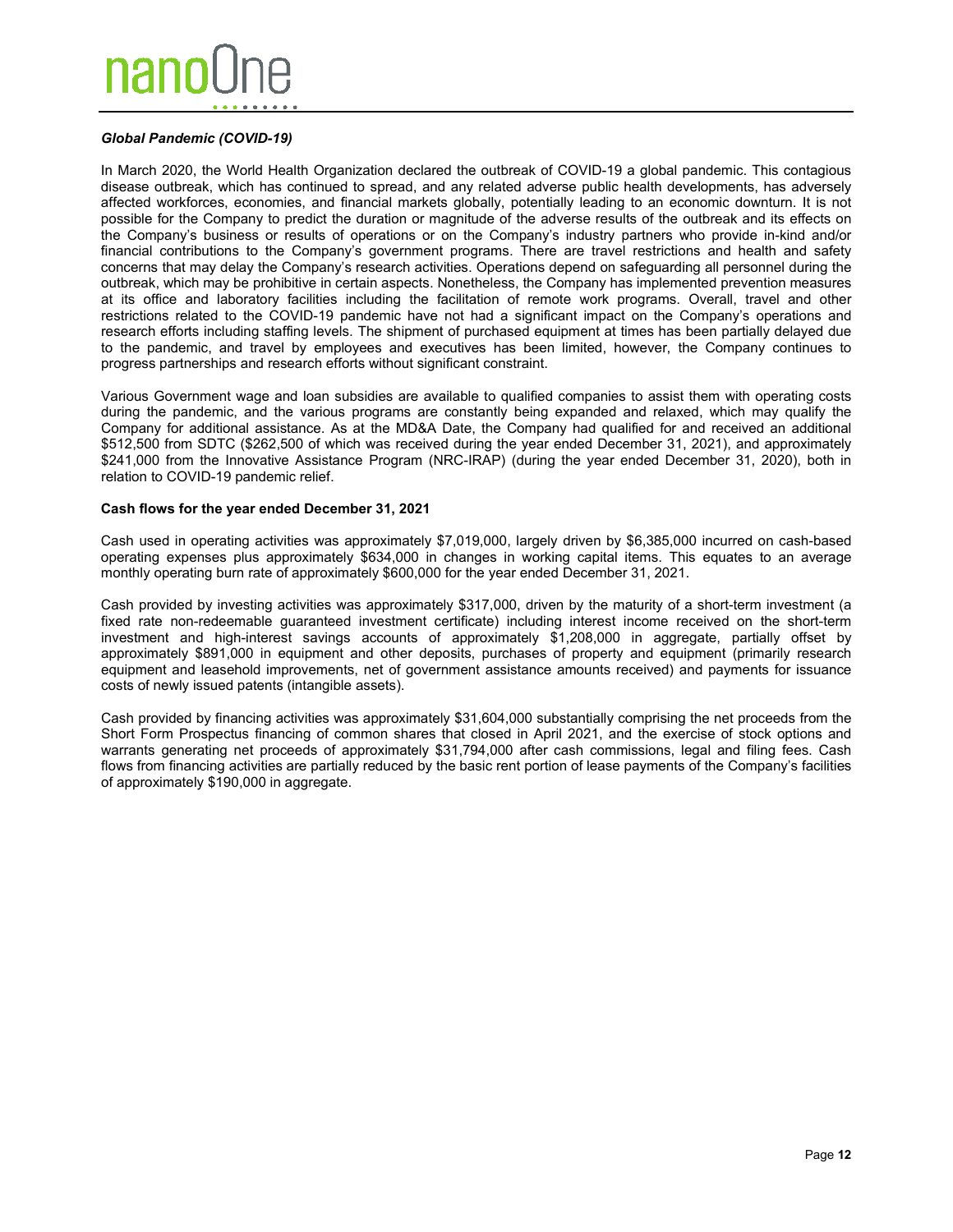#### **SUMMARY OF QUARTERLY RESULTS**

The following table shows the results for the last eight fiscal quarters as prepared in accordance with IFRS and presented in Canadian dollars, the Company's functional currency:

| <b>Period Ending</b> | Revenue | Loss and<br>comprehensive loss | <b>Basic and Diluted</b><br><b>Loss Per Share</b> |
|----------------------|---------|--------------------------------|---------------------------------------------------|
| December 31, 2021    |         | (2,462,276)                    | (0.03)                                            |
| September 30, 2021   |         | (1,767,249)                    | (0.02)                                            |
| June 30, 2021        |         | (2,549,411)                    | (0.03)                                            |
| March 31, 2021       |         | (4,544,172)                    | (0.05)                                            |
| December 31, 2020    |         | (2,103,524)                    | (0.02)                                            |
| September 30, 2020   |         | (1,504,365)                    | (0.02)                                            |
| June 30, 2020        |         | (541, 673)                     | (0.01)                                            |
| March 31, 2020       |         | (1,062,846)                    | (0.01)                                            |

There are no significant seasonal variations in quarterly results as the Company is not subject to significant seasonality in its research and corporate activities. The Company is exposed to currency risk as it incurs certain transactions in United States dollar, and occasional transactions in the Euro, and the British Pound. However, the Company has assessed that the impact of a 10% fluctuation in foreign exchange rates relative to the Canadian dollar would be insignificant to the Company's financial position and results of operations.

Variations in loss and comprehensive loss for certain of the above periods were affected primarily by the following factors:

- The quarter ended December 31, 2021, saw an increase in professional fees and consulting fees for the reasons addressed above in "Discussion of Operations" and "Fourth Quarter". Additionally, there were additional fees incurred on engineering studies, and a reduction in amounts recognized as government assistance which are offsets to reduce research expenses, net.
- The quarters ended June 30, 2021 and September 30, 2021, were reflective of a general increase in activities in all departments and projects for the Company including increased investor relations programs, increased research expenditures, and increased salaries and benefits reflective of an expanded workforce.
- The quarter ended March 31, 2021, included greater than normal share-based payment expense (non-cash) of approximately \$3,070,000 in relation to the grant of stock options of which certain stock options granted to directors and officers vested immediately.
- The quarter ended June 30, 2020, included significant Government assistance recoveries in relation to COVID-19 pandemic relief which were included directly in profit or loss as opposed to deferred (liability).

#### **Use of Proceeds from Financings**

The Company completed the following equity financings between February 2020 and April 2021, for aggregate net proceeds of \$50,411,757:

- On February 21, 2020 (the "First Financing"), the Company completed a non-brokered private placement for gross proceeds of approximately \$11,000,000. The net proceeds of the placement after deducting finders' fees, legal, filing and other fees were \$10,381,392;
- On October 29, 2020, the Company completed a short form prospectus financing for gross proceeds of approximately \$14,000,000. The net proceeds of the financing after deducting finders' fees, legal, filing and other fees were \$13,118,991; and
- On April 1, 2021, the Company completed a Short Form Prospectus financing for gross proceeds of approximately \$29,000,000. The net proceeds of the financing after deducting the cash underwriters' commission and expenses, legal, filing and other fees were \$26,911,374.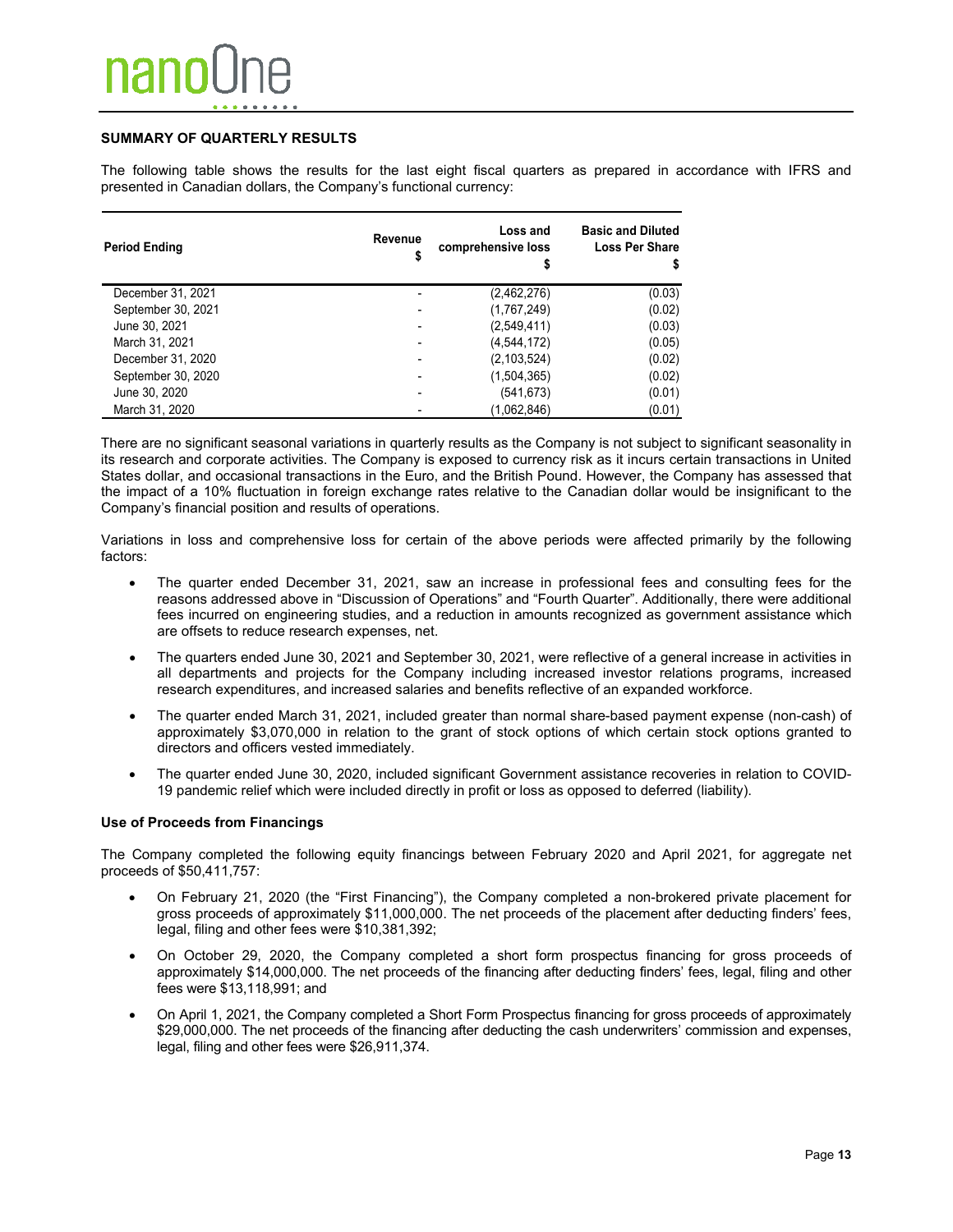# nanr

For the period from closing of the First Financing (February 21, 2020) to December 31, 2021, the Company has used the net proceeds of the financings as shown below. These amounts are presented on a gross basis and do not include government grant proceeds.

| <b>Principal Purposes</b>                                                       | Use of Proceeds<br>\$ |
|---------------------------------------------------------------------------------|-----------------------|
| Research activities                                                             | 6,124,201             |
| Capital equipment purchases and leasehold improvements on laboratory facilities | 2,879,474             |
| Pilot plant expansion                                                           | 510,584               |
| Intellectual property acquisition                                               | 420,998               |
| Business development and strategic alternatives                                 | 659,169               |
| Working capital                                                                 | 7,672,741             |
| <b>Proceeds used</b>                                                            | 18,267,167            |
| Remaining                                                                       | 32,144,590            |
| Net proceeds of the financings                                                  | 50,411,757            |

#### **TRANSACTIONS BETWEEN RELATED PARTIES**

Key management personnel are the persons responsible for the planning, directing, and controlling the activities of the Company and includes both executive and non-executive directors, and entities controlled by such persons. The Company considers all directors and officers of the Company to be key management personnel.

The following transactions were carried out with key management (gross before applicable government assistance recoveries):

|                                                      | <b>Transactions</b><br>year ended<br>December 31. | Transactions<br>year ended<br>December 31. | <b>Balances</b><br>outstanding<br>December 31. | <b>Balances</b><br>outstanding<br>December 31. |
|------------------------------------------------------|---------------------------------------------------|--------------------------------------------|------------------------------------------------|------------------------------------------------|
|                                                      | 2021                                              | 2020                                       | 2021                                           | 2020                                           |
| <b>Bedrock Capital</b>                               | 150,000                                           | 258,500                                    |                                                |                                                |
| DBM CPA                                              | 117.925                                           | 91,500                                     | 8,400                                          | 7,875                                          |
| Directors' fees                                      | 86.250                                            | 79,000                                     |                                                |                                                |
| Management and directors' fees                       | 354,175                                           | 429,000                                    | 8,400                                          | 7,875                                          |
| Officers - Salaries and benefits / research expenses | 1.172.800                                         | 830.000                                    | 631                                            | 2,696                                          |
| Directors and officers - Share-based payments        | 3,756,185                                         | 1,339,100                                  |                                                |                                                |
| Professional fees                                    | 188.584                                           | 191,635                                    | 15,993                                         | 38,753                                         |
|                                                      | 5,471,744                                         | 2,789,735                                  | 25.024                                         | 49.324                                         |

(a) Management and directors' fees:

- Includes the services of Bedrock Capital Corp. ("Bedrock Capital") a company controlled by Paul Matysek the Chairman and a Director of the Company;
- Includes the services of Donaldson Brohman Martin, CPA Inc. ("DBM CPA"), a firm in which Dan Martino, CFO is a principal; and
- Includes fees paid to the Company's directors for their positions as non-executive directors and/or board committee members or chairpersons (Lyle Brown, \$33,375 (2020 - \$39,500), Joseph Guy, \$28,375 (2020 - \$39,500), Gord Kukec, \$22,625 (2020 - \$nil), Paul Matysek, \$1,875 (2020 - \$nil)).

(b) Professional fees:

- Includes the services of Patent Filing Specialists Inc. ("Patent Filing Specialists"), a company controlled by Joseph Guy, a Company Director. Transactions incurred during the year ended December 31, 2021 are included within both intangible assets and professional fees (2020 – professional fees only).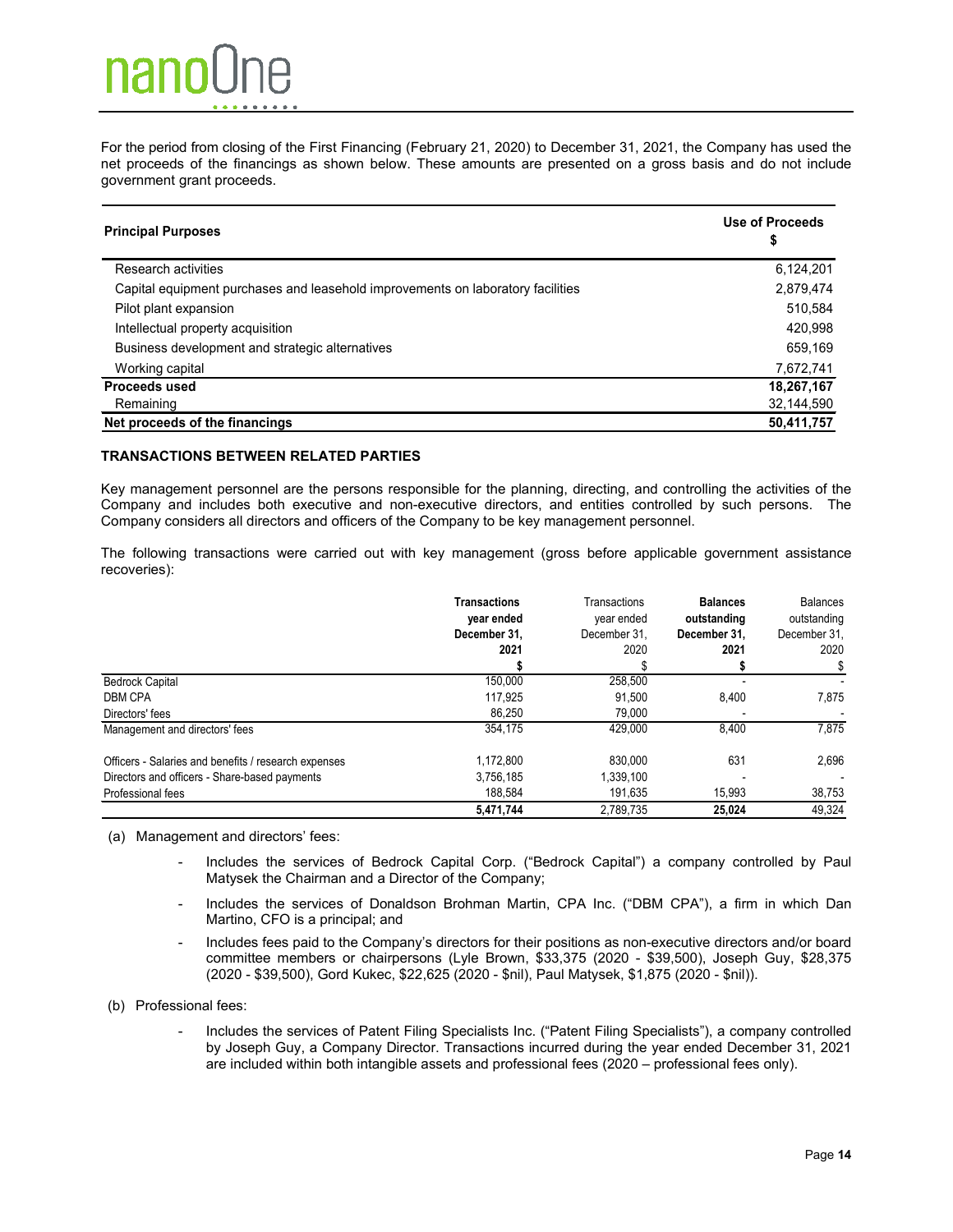# nanr

- (c) Salaries and benefits (including allocations to research expenses (recoveries):
	- Includes salaries and short-term variable cash-based compensation incentives paid to Dan Blondal, CEO (\$397,900 (2020 - \$362,500)), Stephen Campbell, CTO (\$252,000 (2020 - \$180,000), John Lando, Former President until November 30, 2021 (\$283,150 (2020 - \$287,500)), Alex Holmes, COO (\$204,750 (2020 - \$nil)), and Pamela Kinsman, Corporate Secretary and Director of Sustainability and Corporate Affairs (\$35,000 (2020 - \$nil)). Expense reimbursements outstanding as at December 31, 2021 related to Alex Holmes (2020 - related to Dan Blondal).

In accordance with an executive employment agreement the Company has in place with Dan Blondal, in case of termination by the Company without cause, he is entitled to six (6) weeks' base pay (or notice) for every year of service to a maximum of twenty-four (24) months. He would not be entitled to further bonus payments after termination. In the case of resignation after a Change of Control and for 'Good Reason', Dan Blondal is entitled to twenty-four (24) months' base salary.

- (d) Share-based payments:
	- Includes amounts recognized on vesting of stock options and Equity Incentives granted to directors and officers.
	- During the year ended December 31, 2021, 1,580,000 stock options were granted to directors and officers which are exercisable at either \$3.62 or \$5.10 each. 400,000 of these stock options have a five year term expiring in February 2026, with the remainder having three year terms expiring in either February 2024 or October 2024. The stock options have varying vesting terms. During the year ended December 31, 2020, 1,140,000 stock options were granted to directors and officers exercisable at \$2.52 each until July 20, 2023 which vested immediately on grant.
	- In October 2021, the Company granted 184,505 RSUs and 8,626 DSUs to various directors and officers (2020 – none were granted).

#### **LIQUIDITY AND CAPITAL RESOURCES**

As at December 31, 2021, the Company had working capital of approximately \$52,000,000.

The Company considers its capital structure to consist of its components of shareholders' equity. When managing capital, the Company's objective is to ensure that it continues as a going concern, to ensure it has sufficient capital to deploy on new and existing projects (including the requirement for matching funds relating to the SDTC program), as well as generating returns on excess funds while maintaining accessibility to such funds. In order to facilitate the management of its capital requirements, the Company prepares expenditure budgets that are updated as necessary depending on various factors, including successful capital deployment and general industry conditions. The Board of Directors relies on the expertise of the Company's management to sustain future development of the business. Management reviews and adjusts its capital structure on an ongoing basis.

The Company is not subject to any externally imposed capital requirements. There were no changes to the Company's approach to capital management during the year ended December 31, 2021.

The Company currently has no source of revenues, though it receives funding from government programs, and certain research cost recoveries from strategic partners. Additionally, the Company has historically relied upon equity financing to fund its activities. In order to fund ongoing research activities and pay for operating expenses, the Company will spend its existing working capital and may complete additional equity financings to facilitate the management of its capital requirements.

Additionally, the Company may seek to invest excess capital in guaranteed investment certificates ("GICs") bearing fixed rates of interest that are either redeemable (cash equivalents) or non-redeemable (short-term investments) and have terms not exceeding 24 months. The Company will also hold excess capital in high-interest savings accounts ("HISAs") which bear interest at variable rates (classified as cash equivalents).

As at December 31, 2021, the Company had excess capital invested in HISAs which are accessible on demand and did not have any GIC or other short-term investment holdings. The primary source of interest income earned during the year then ended was from HISAs.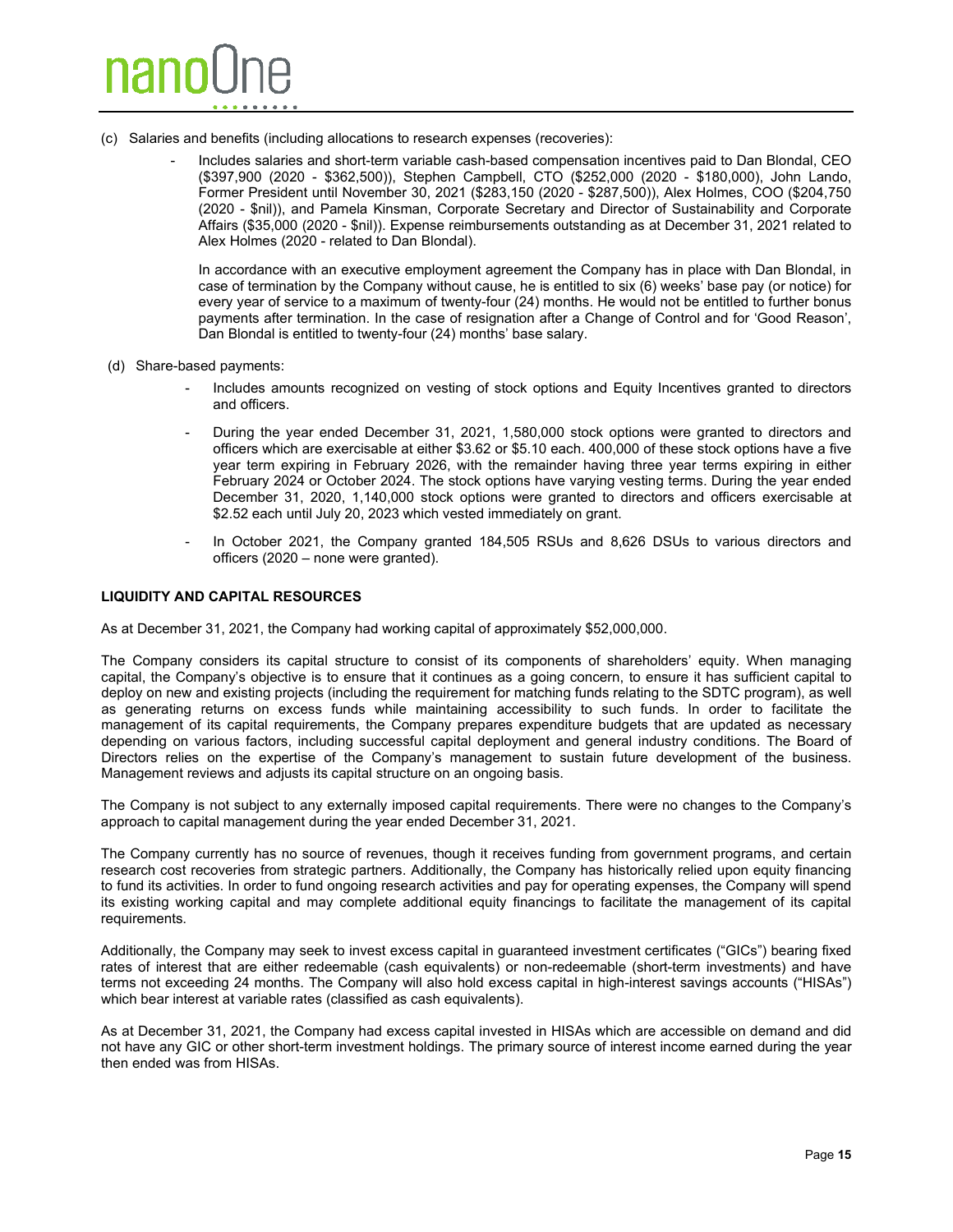The Company's primary sources of capital and liquidity during the years ended December 31, 2021 and December 31, 2020, were primarily generated from three financings over the course of fourteen months from February 2020 to April 2021, which generated gross proceeds of approximately \$54,000,000 (net, \$50,412,000) as well as proceeds received from government assistance programs which amounted to \$1,948,000 and \$3,699,000 during those respective years. The financings over the previous two fiscal years are summarized as follows:

- In February 2020, the Company completed a non-brokered private placement for gross proceeds of approximately \$11,000,000;
- In October 2020, the Company completed a Short Form Prospectus financing for gross proceeds of approximately \$14,000,000; and
- In April 2021, the Company completed a Short Form Prospectus financing for gross proceeds of approximately \$28,900,000.

In order to facilitate the management of its capital requirements, the Company prepares expenditure budgets that are updated as necessary depending on various factors, including successful capital deployment and general industry conditions. The Board of Directors relies on the expertise of the Company's management to sustain future development of the business.

The Company is not subject to any externally imposed capital requirements and there were no changes to the Company's approach to capital management during the year ended December 31, 2021. The Company does not have specific capital or operating expenditure commitments on any of its projects aside from the provisions of SDTC Program #2 that require the Company to have matching funds to the grant amounts and to incur the required expenditures to complete the various Milestones. The Company will use its existing working capital to incur the required SDTC Program #2 expenditures.

#### **Contractual obligations**

The following table summarizes the Company's contractual maturities for its financial liabilities:

| As at December 31, 2021                  | Carrying<br>amount | Contractual<br>cash flows | Under 1 year | 1-3 vears | 3-5 years | More than 5<br>years |
|------------------------------------------|--------------------|---------------------------|--------------|-----------|-----------|----------------------|
| Accounts payable and accrued liabilities | 759.014            | 759.014                   | 759.014      | $\sim$    |           |                      |
| Accounts payable to related parties      | 25.024             | 25.024                    | 25.024       | -         |           |                      |
| Lease liabilities                        | 799.930            | 990.588                   | 207.724      | 355.342   | 233.194   | 194,328              |
| Total                                    | 1.583.968          | 1.774.626                 | 991.762      | 355.342   | 233.194   | 194.328              |

#### **OUTSTANDING SHARE AND EQUITY DATA**

The authorized share capital of the Company consists of unlimited common shares without par value. All issued common shares are fully paid. As at the MD&A Date, the Company's common share data was as follows:

|                                      | As at the MD&A Date |                                    |  |
|--------------------------------------|---------------------|------------------------------------|--|
|                                      |                     | Weighted average<br>exercise price |  |
|                                      | #                   |                                    |  |
| Common shares issued and outstanding | 95,579,373          | n/a                                |  |
| Stock options outstanding            | 6,487,357           | 2.77                               |  |
| Warrants outstanding                 | 4,342,917           | 2.60                               |  |
| RSUs/DSUs outstanding                | 382,554             | n/a                                |  |
| <b>Fully diluted</b>                 | 106,792,201         |                                    |  |

During the year ended December 31, 2021, the Company granted 184,505 RSUs and 8,626 DSUs to officers and directors of the Company, whereby one-third (64,377) of the RSUs and DSUs vest on August 27, 2022, one-third (64,377) vest on August 27, 2023, and the remaining one-third (64,377) vest on August 27, 2024.

The value of the Equity Incentives granted was based on the fair value of the of the Company's common shares on the date of grant. Accordingly, the Equity Incentives were granted at a fair value of \$4.17 each for a total value of \$805,356 which is being recognized within share-based payment expense as the Equity Incentives vest.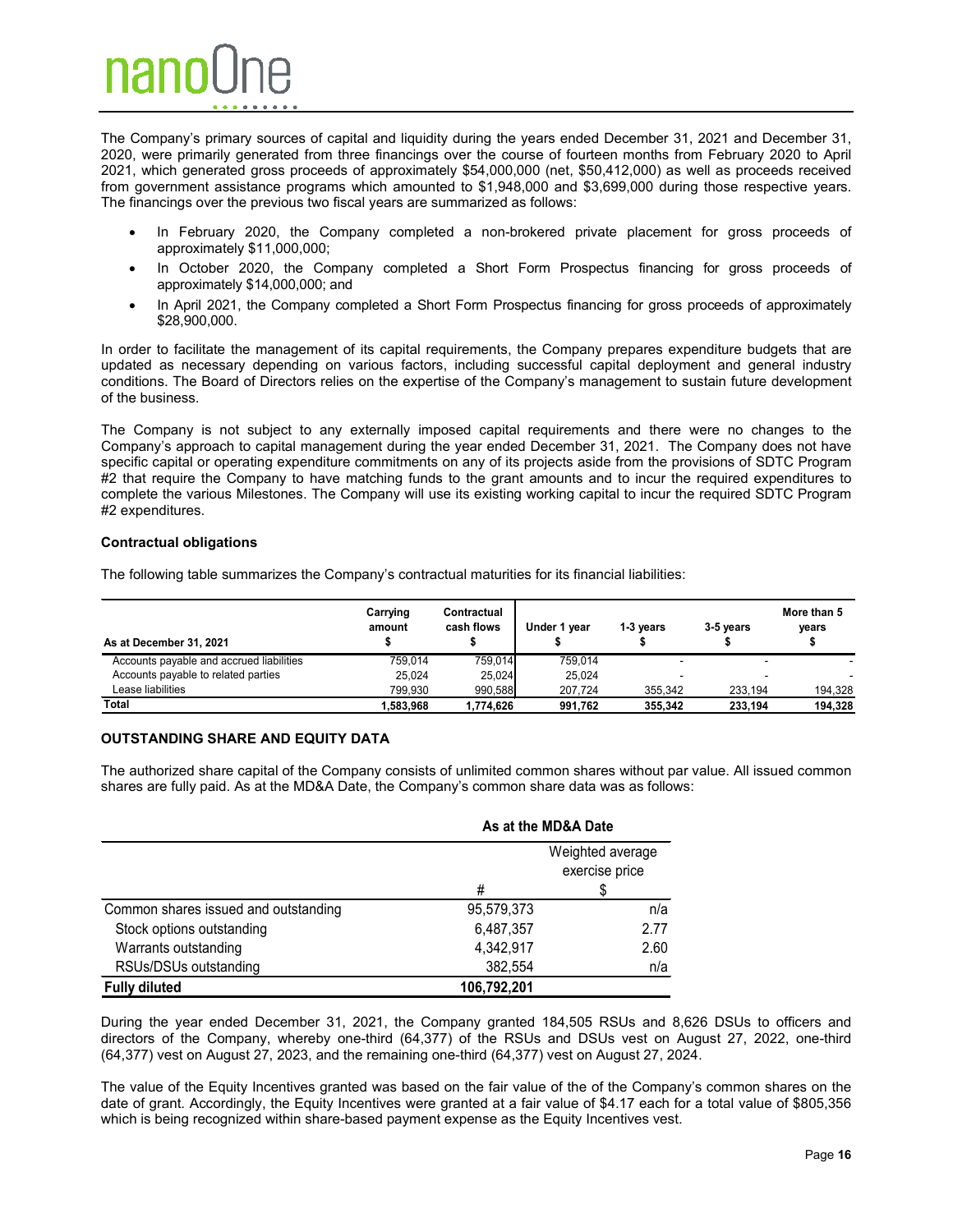## nanr

#### **SUBSEQUENT EVENTS**

The Company has received proceeds of \$59,532 upon the exercise of stock options and warrants as described below:

- The Company issued 25,000 common shares upon the exercise of stock options at \$0.70 each for proceeds of \$17,500; and
- The Company issued 26,270 common shares upon the exercise of warrants at \$1.60 each for proceeds of \$42,032.

#### **ACCOUNTING MATTERS**

The preparation of financial statements in conformity with IFRS requires management to make estimates, judgments and assumptions that affect the reported amounts of assets and liabilities at the date of the financial statements and reported amounts of income and expenses during each reporting period. Estimates and assumptions are continuously evaluated and are based on management's experience and other factors, including expectations of future events that are believed to be reasonable under the circumstances. However, actual outcomes can differ from these estimates. The Company's significant accounting policies are detailed in Note 2 to the financial statements for the year ended December 31, 2021.

#### **Key sources of estimation uncertainty**

The preparation of financial statements in conformity with IFRS requires management to make estimates, judgments and assumptions that affect the reported amounts of assets and liabilities as at the date of the financial statements and reported amounts of income (loss) and expenses during each reporting period. Estimates and assumptions are continuously evaluated and are based on management's experience and other factors, including expectations of future events that are believed to be reasonable under the circumstances. However, actual outcomes can differ from these estimates.

#### *Fair value of stock options and compensatory warrants*

Determining the fair value of compensatory warrants (finders' warrants) and stock options requires estimates related to the choice of a pricing model, the estimation of stock price volatility, the fair value of the Company's common shares, the expected forfeiture rate and the expected term of the underlying instruments. Any changes in the estimates or inputs utilized to determine fair value could have a significant impact on the Company's future operating results or on other components of shareholders' equity.

The fair value of stock options granted, or compensatory warrants issued by the Company is determined by using the Black-Scholes option pricing model. The fair value is particularly impacted by the Company's stock price volatility which is determined by way of a historical look-back of weekly closing stock prices over a period of time equivalent to the term provided on stock options and compensatory warrants when granted or issued.

#### *Property and equipment*

The estimated useful lives of property and equipment are reviewed by management and adjusted if necessary. To estimate property and equipment's useful life, management may use its past experience, review engineering estimates and industry practices for similar items of property and equipment and/or apply statistical methods to assist in its determination of useful life.

The estimated useful life of the Company's pilot plant within property and equipment is subject to specific estimation uncertainty as to the duration of use. The use of the pilot plant has historically been driven by securing government assistance to conduct research activities that utilize the pilot plant. Accordingly, the Company has historically depreciated the pilot plant over the term of the government assistance program. Future determinations of the expected life of the pilot plant may differ from historical experience.

There have been no changes to the depreciation methods used by the Company during the year ended December 31, 2021. The Company's pilot plant is being depreciated over the term of the existing SDTC Program #2 which is expected to conclude in June 2024.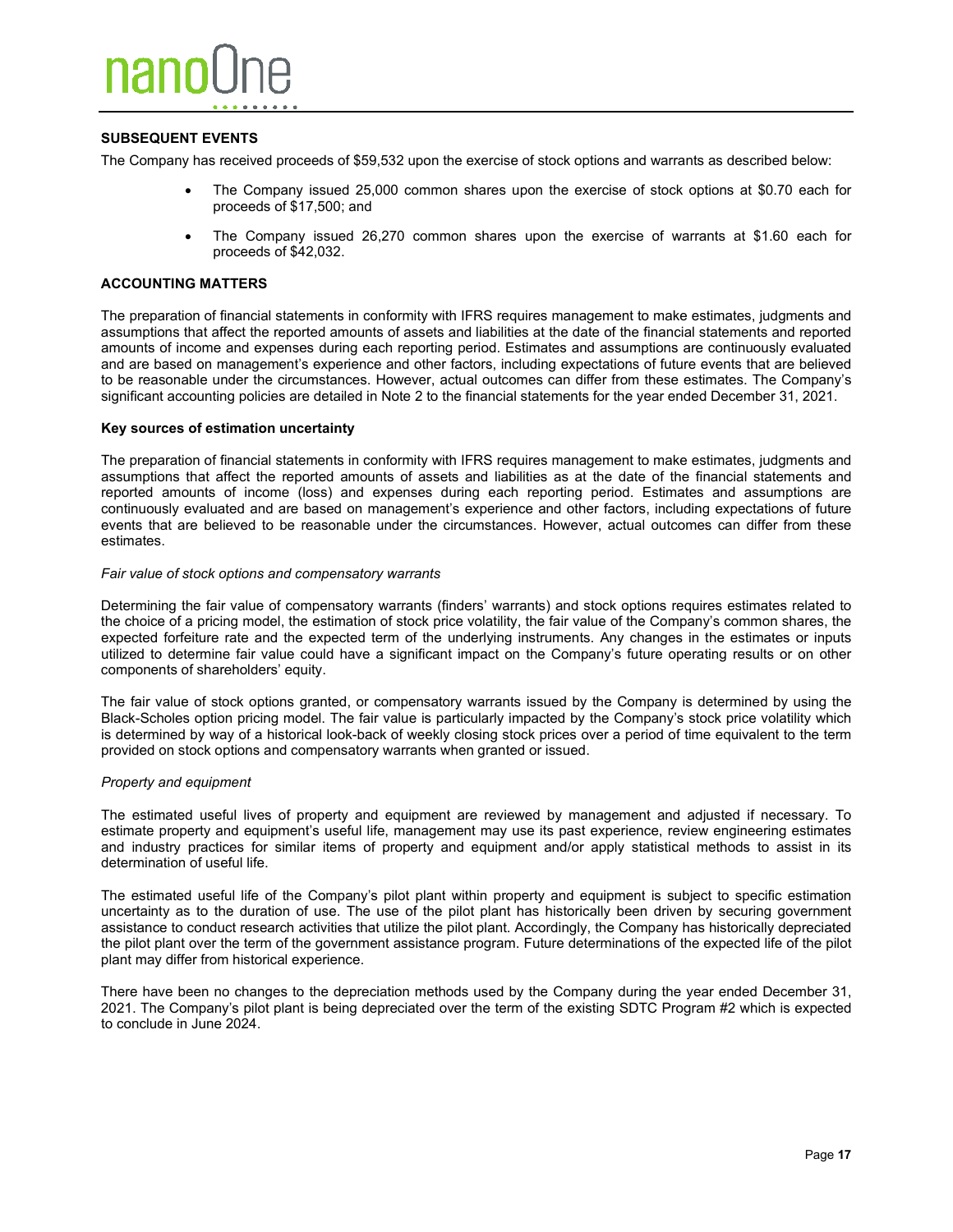#### **Critical judgments in applying accounting policies**

#### *Income taxes*

Tax provisions are based on enacted or substantively enacted laws. Changes in those laws could affect amounts recognized in profit or loss both in the period of change, which would include any impact on cumulative provisions, and in future periods. Deferred tax assets (if any) are recognized only to the extent it is considered probable that those assets will be recoverable. This involves an assessment of when those deferred tax assets are likely to reverse and a judgment as to whether or not there will be sufficient taxable profits available to offset the tax assets when they do reverse. This requires assumptions regarding future profitability and is therefore inherently uncertain. To the extent assumptions regarding future profitability change, there can be an increase or decrease in the amounts recognized in respect of deferred tax assets as well as the amounts recognized in profit or loss in the period in which the change occurs.

The Company has determined that the likelihood and timing of future profitability for which to use its unrecognized deferred tax assets is uncertain at this time, therefore, the Company's deferred tax assets continue to be unrecognized.

#### *Research expenses*

The determination of whether expenditures on research and development activities meet the criteria for capitalization as internally generated intangible assets is subject to estimation and uncertainty.

The Company has determined that its activities continue to be classified as research in nature, as opposed to development. This results in research costs being expensed to profit or loss within the financial statements.

#### **Changes in accounting policies and future accounting standards**

During the year ended December 31, 2021, there were no changes to the Company's significant accounting policies, nor any new accounting policies adopted.

Certain pronouncements have been issued by the IASB or IFRIC that are effective for accounting periods beginning on or after January 1, 2022. The Company has reviewed these updates and determined that none are applicable or consequential to the Company.

#### **Financial instruments – classification and fair value**

#### Classification of financial instruments

| <b>Financial assets:</b>                 | <b>Classification:</b> |
|------------------------------------------|------------------------|
| Cash and cash equivalents                | <b>FVTPL</b>           |
| Receivables                              | Amortized cost         |
| Deposits                                 | Amortized cost         |
|                                          |                        |
| <b>Financial liabilities:</b>            | <b>Classification:</b> |
| Accounts payable and accrued liabilities | Amortized cost         |
| Accounts payable to related parties      | Amortized cost         |
| Lease liabilities                        | Amortized cost         |

The Company's financial instruments can be exposed to certain financial risks including liquidity risk, credit risk, interest rate risk, price risk, and currency risk. Details of these risks and related assessments as well as the fair value measurements of the Company's financial instruments are included in the Company's financial statements for the year ended December 31, 2021, within Note 11.

#### **OFF-BALANCE SHEET ARRANGEMENTS**

Nano One does not utilize off-balance sheet arrangements.

#### **PROPOSED TRANSACTIONS**

There are no proposed transactions as the MD&A Date.